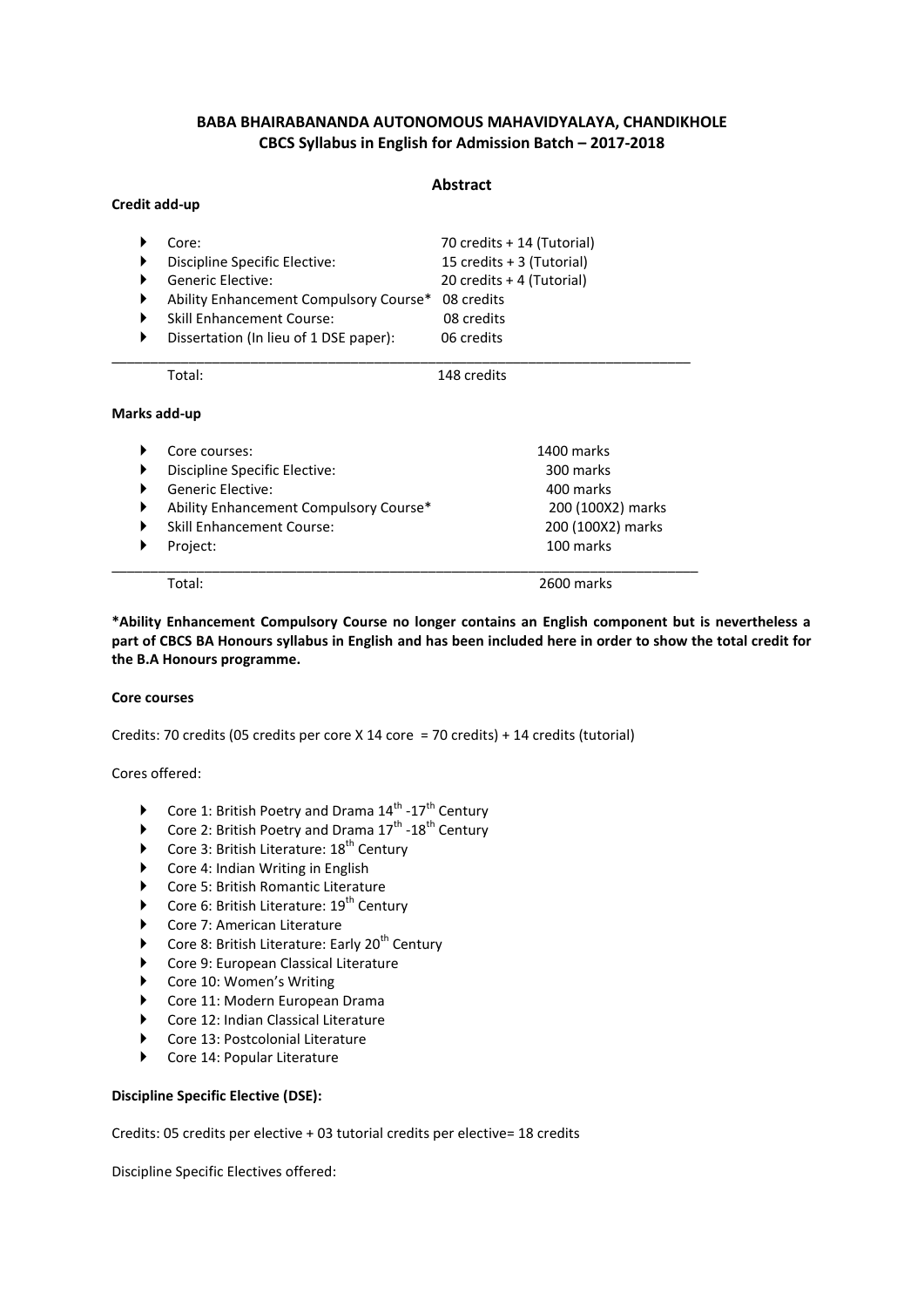- ▶ DSE 1: Literary Theory
- DSE 2: Reading World Literature
- DSE 3: Research Methodology

## **Generic Elective (GE):**

Credits: 05 credits per elective+ 04 credits per tutorial= 24 credits

Generic Electives offered:

- GE 1: Academic Writing & Composition
- GE 2: Modern Indian Literature
- GE 3: Language, Literature & Culture
- GE 4: Language and Linguistics

#### **Ability Enhancement Compulsory Course (AECC):**

Credits: 04 credits per elective=08 credits

Ability Enhancement Compulsory Courses offered:

- AECC 1: MIL Communication
- ▶ AECC 2: Environmental Study

## **Skill Enhancement Course (SEC):**

Credits: 04 credits per elective=08 credits

Skill Enhancement Courses offered:

- SEC 1: Soft Skills
- SEC 2: Translation and Principles of Translation

#### **Dissertation**

Credits: 06 credits

#### **Distribution of Courses:**

**Sem I**: 2 Core Courses (Core 1& 2), 1 AECC 1 (M.I.L Oriya/Hindi), 1 GE (Academic Writing & Composition) **Sem II:** 2 Core Courses (Core 3& 4), 1 AECC 2(Env Study), 1 GE (Modern Indian Literature) **Sem III:** 3 Core Courses (Core 5, 6, 7), 1 SEC 1(English Comm.), 1 GE (Language, Literature & Culture) **Sem IV:** 3 Core Courses (Core 8, 9, 10), 1 SEC 2(Soft skills OR Translation & Principles of Translation), 1 GE (Language& Linguistics) Sem V: 2 Core Courses (Core 11, 12), 2 DSE (Literary Theory & Reading World literature) **Sem VI:** 2 Core Courses (Core 13, 14), 1 DSE (Research Methodology), Project Report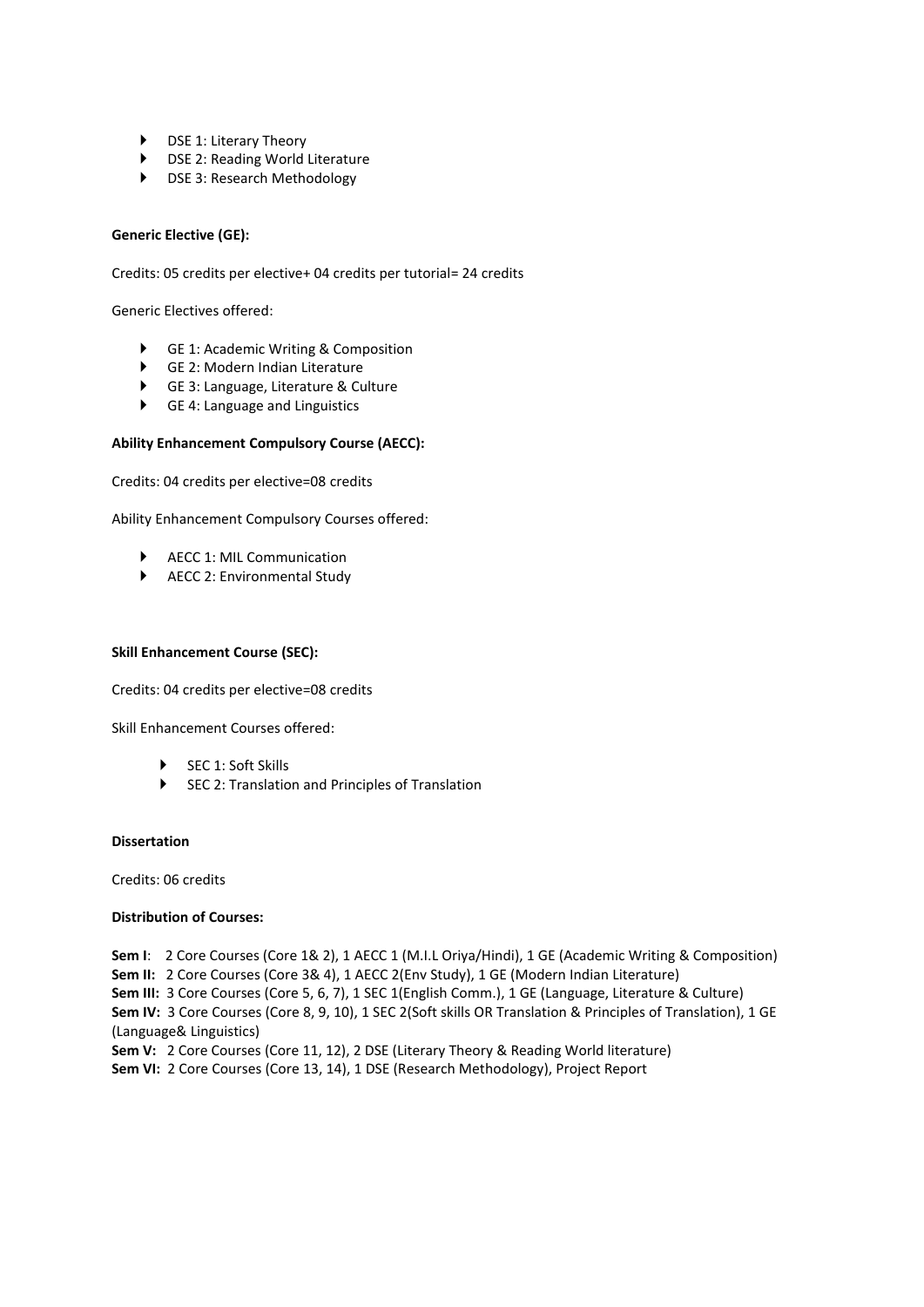# **Scheme of Evaluation**:

# **For Core English Honours Papers**

| Midterm test: |                                 | 20 marks                                                                                                                                                                                                                                                                               |                                                              |
|---------------|---------------------------------|----------------------------------------------------------------------------------------------------------------------------------------------------------------------------------------------------------------------------------------------------------------------------------------|--------------------------------------------------------------|
|               | Unit $1$ :                      | 02 questions x 10 marks=20 marks                                                                                                                                                                                                                                                       |                                                              |
|               | Total:                          | 20 marks                                                                                                                                                                                                                                                                               |                                                              |
|               | Final Examination:              | 80 marks                                                                                                                                                                                                                                                                               |                                                              |
|               | Unit $3:$<br>Unit 4:<br>Unit 5: | Unit 2: 1 long answer question + 1 short note/analysis (14+06) = 20 marks<br>1 long answer question+ 1 short note /analysis (14+06) = 20 marks<br>1 long answer question+ 1 short note/analysis (14+06) = 20 marks<br>1 long answer question+ 1 short note/analysis (14+06) = 20 marks |                                                              |
|               | Total:                          | =80 marks                                                                                                                                                                                                                                                                              |                                                              |
|               |                                 | For Generic Elective paper 1 (Title: Academic Writing and Composition)                                                                                                                                                                                                                 |                                                              |
| Midterm Test  |                                 |                                                                                                                                                                                                                                                                                        | [20 marks]                                                   |
|               |                                 | Using texts (500 - 600 words), students will be tested for                                                                                                                                                                                                                             |                                                              |
|               |                                 | Vocabulary: synonyms, antonyms, words used as different parts of speech<br>Word order; subject-predicate; subject-verb agreement                                                                                                                                                       | 10 marks<br>10 marks                                         |
|               |                                 | <b>Final Semester Examination</b>                                                                                                                                                                                                                                                      | [80 marks]                                                   |
|               |                                 | Using texts (600 -700 words), students will be tested for                                                                                                                                                                                                                              |                                                              |
| ٠             |                                 | Use of vocabulary in context                                                                                                                                                                                                                                                           | 05 bits X 02 marks= 10 marks                                 |
|               |                                 | Use of grammar in context                                                                                                                                                                                                                                                              | 05 bits X 02 marks= 10 marks                                 |
|               |                                 | Use of cohesive and transitional devices in one paragraph                                                                                                                                                                                                                              | 10 bits X 02 marks= 20 marks                                 |
|               |                                 | Writing two paragraphs (expository/ descriptive/ narrative/argumentative) using topic sentences                                                                                                                                                                                        | 2qns x 10 marks=                                             |
|               | 20 marks                        | Correcting in-text citation from given input<br>Preparing a correct version of Works Cited page from given input                                                                                                                                                                       | 05 bits x 02 marks= 10 marks<br>05 bits x 02 marks= 10 marks |
|               |                                 | For Generic Elective Paper 2 (Title: Modern Indian Literature)                                                                                                                                                                                                                         |                                                              |
| Midterm test: |                                 | 20 marks                                                                                                                                                                                                                                                                               |                                                              |
|               | Unit 1:                         | 02 questions x 10 marks=20 marks                                                                                                                                                                                                                                                       |                                                              |
|               | Total:                          | 20 marks                                                                                                                                                                                                                                                                               |                                                              |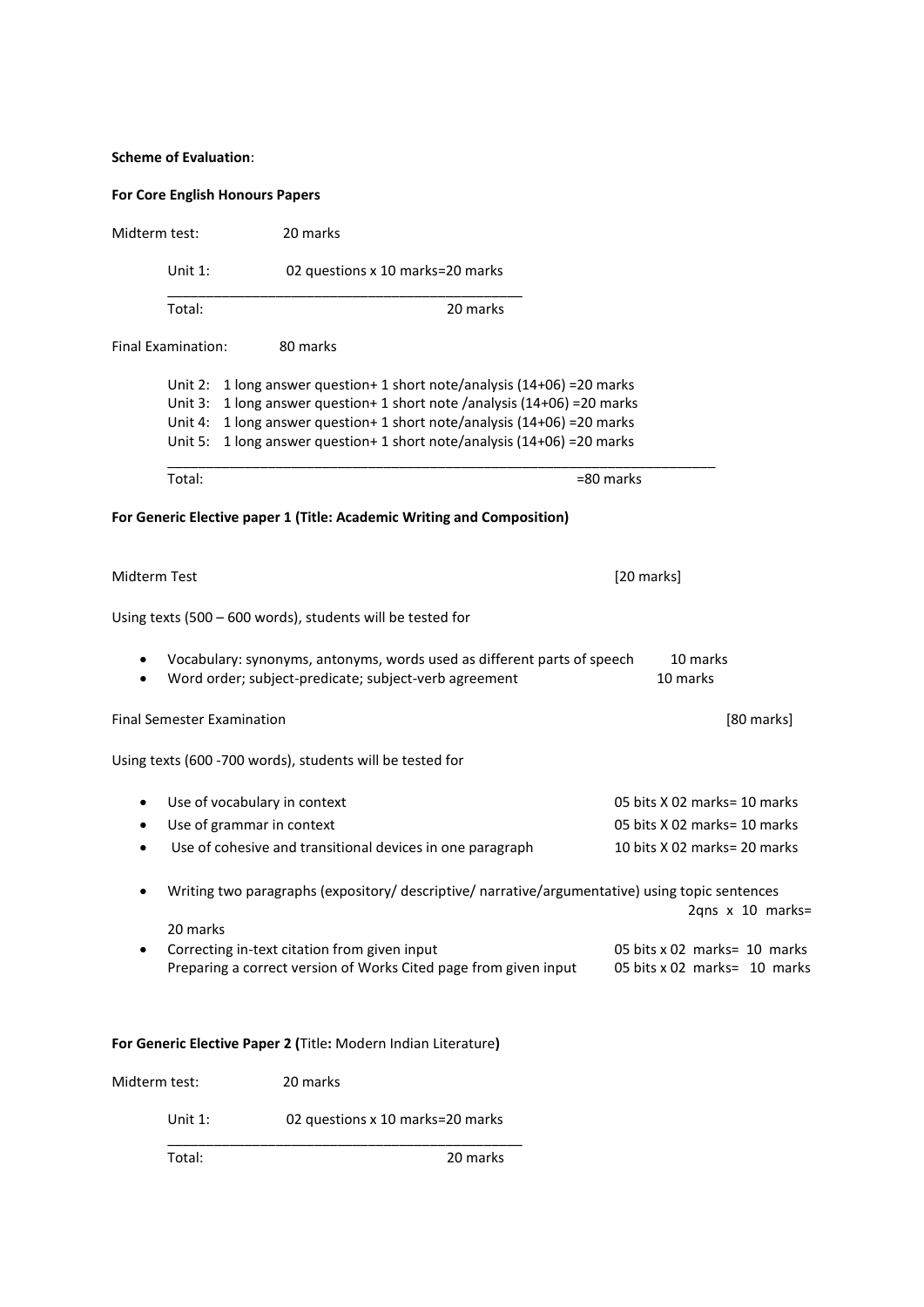Final Semester Examination: 80 marks Unit 2: 1 long answer question+ 1 short note/analysis (14+06) =20 marks Unit 3: 1 long answer question+ 1 short note/analysis (14+06) =20 marks Unit 4: 1 long answer question+ 1 short note/analysis (14+06) =20 marks Unit 5: 1 long answer question+ 1 short note/analysis (14+06) =20 marks \_\_\_\_\_\_\_\_\_\_\_\_\_\_\_\_\_\_\_\_\_\_\_\_\_\_\_\_\_\_\_\_\_\_\_\_\_\_\_\_\_\_\_\_\_\_\_\_\_\_\_\_\_\_\_\_\_\_\_\_\_\_

Total:  $= 80$  marks

# **For** Ability **Enhancement Compulsory Course Paper (English/M.I.L Communication)**

| Total                                                 |                                                             | 40 marks                                                          |  |
|-------------------------------------------------------|-------------------------------------------------------------|-------------------------------------------------------------------|--|
| Unit 3                                                | Grammar & usage: 10 gns                                     | $01x 10$ gns = 10 marks                                           |  |
| Unit 2                                                | Writing: 03 questions                                       | 05 x 03 gns= 15 marks                                             |  |
| Unit 1                                                | Reading: 05 questions<br>(3 prose and two poetry questions) | 03x 05 gns= 15 marks                                              |  |
| Writing: 1 question<br>Speaking: 2 questions<br>Total | <b>Final Semester Examination</b>                           | $04 \times 01$ gn= 04 marks<br>$03x02$ qns = 06 marks<br>10 marks |  |
| Midterm test                                          |                                                             | [10 marks]                                                        |  |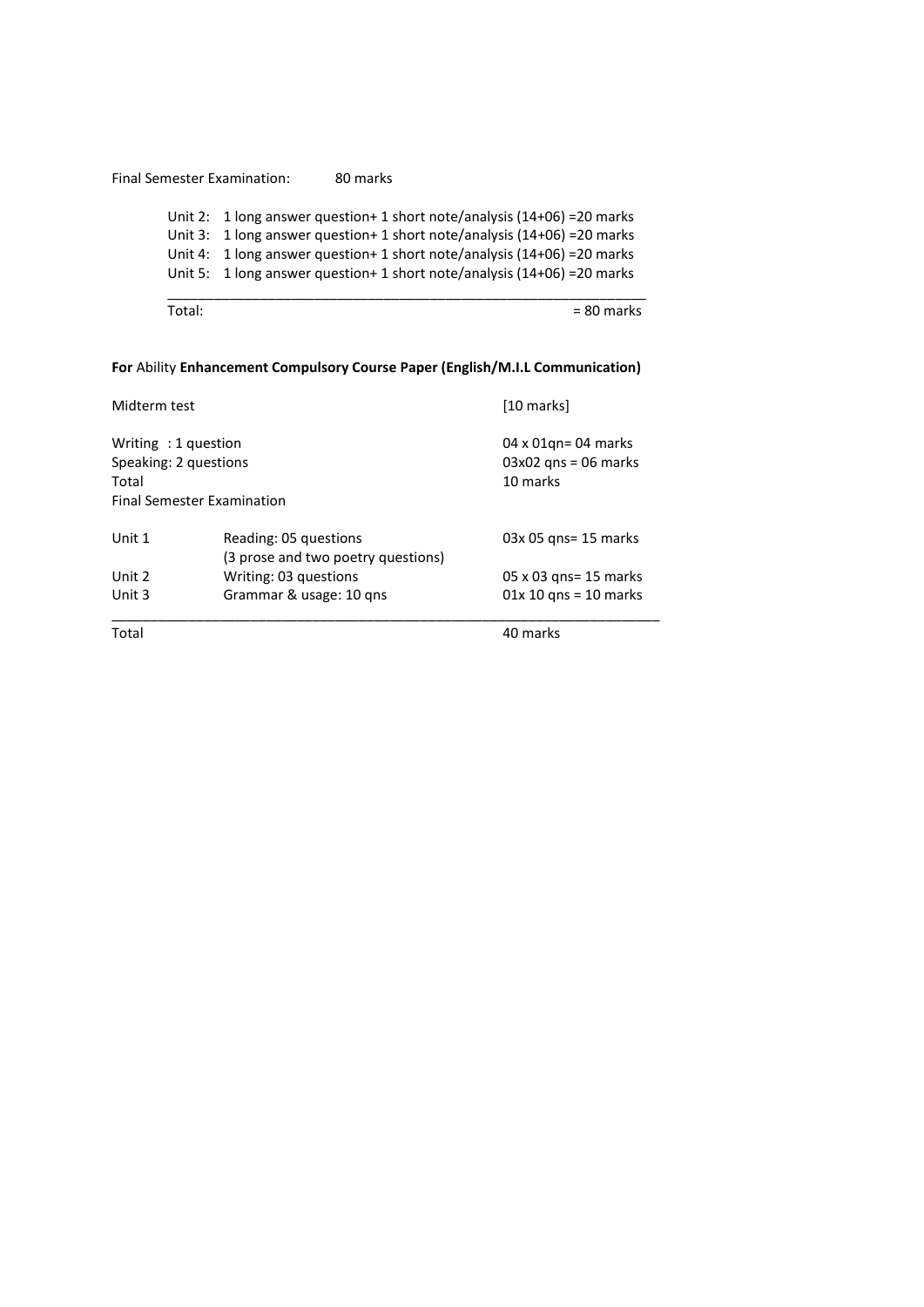# **CBCS UG SYLLABUS Sem 1 Core 1 British Poetry and Drama: 14th to 17th Centuries**

The paper seeks to introduce the students to British poetry and drama from the  $14^{th}$  to the  $17^{th}$  centuries. It offers the students an exploration of certain seminal texts that set the course of British poetry and plays. British Poetry and Drama: 14<sup>th</sup> to 17<sup>th</sup> Centuries

#### Unit 1

A historical overview:

The period is remarkable in many ways:  $14<sup>th</sup>$  century poetry evokes an unmistakable sense of ͞modern͟ and the spirit of Renaissance is marked in the Elizabethan Drama. The Reformation brings about sweeping changes in religion and politics. A period of expansion of horizons: intellectual and geographical.

Unit 2

Chaucer: *The Wife of Bath's Tale* or *Sir Gawain and the Green Knight* (Part 1, lines 1-490)

#### Unit 3

Thomas Campion: "Follow Thy Fair Sun, Unhappy Shadow", Sir Philip Sidney: "Leave, O Love, which reachest but to dust". Edmund Waller: "Go, lovely Rose". Ben Jonson: "Song to Celia". William Shakespeare: Sonnets: "Shall I compare thee to a summer's day?","When to the seasons of sweet silent thought",

"Let me not to the marriage of true minds."

#### Unit 4

William Shakespeare: *Macbeth* or *Twelfth Night*.

#### Unit 5

Marlowe: *The Jew of Malta* or Thomas Dekker: *The Shoemaker's Holiday*.

## **Suggested Readings:**

Weller series: *Macbeth* & *Twelfth Night* Chaudhury & Goswami: *A History of English Literature*: *Traversing Centuries*. Orient Blackswan Harold Bloom: *Shakespeare: The Invention of the Human*  Sanders, Andrews: The Short Oxford History of English Literature. Oxford: OUP

## **Scheme of Evaluation**:

#### **For Core English Honours Papers**

Midterm test: 20 marks

Unit 1: 02 questions x 10 marks=20 marks \_\_\_\_\_\_\_\_\_\_\_\_\_\_\_\_\_\_\_\_\_\_\_\_\_\_\_\_\_\_\_\_\_\_\_\_\_\_\_\_\_\_\_\_\_\_

Total: 20 marks

Final Examination: 80 marks

Unit 2: 1 long answer question+ 1 short note/analysis (14+06) =20 marks Unit 3: 1 long answer question+ 1 short note/analysis (14+06) =20 marks Unit 4: 1 long answer question+ 1 short note/analysis/ (14+06) =20 marks Unit 5: 1 long answer question+ 1 short note/analysis/ (14+06) =20 marks \_\_\_\_\_\_\_\_\_\_\_\_\_\_\_\_\_\_\_\_\_\_\_\_\_\_\_\_\_\_\_\_\_\_\_\_\_\_\_\_\_\_\_\_\_\_\_\_\_\_\_\_\_\_\_\_\_\_\_\_\_\_\_\_\_\_\_\_\_\_\_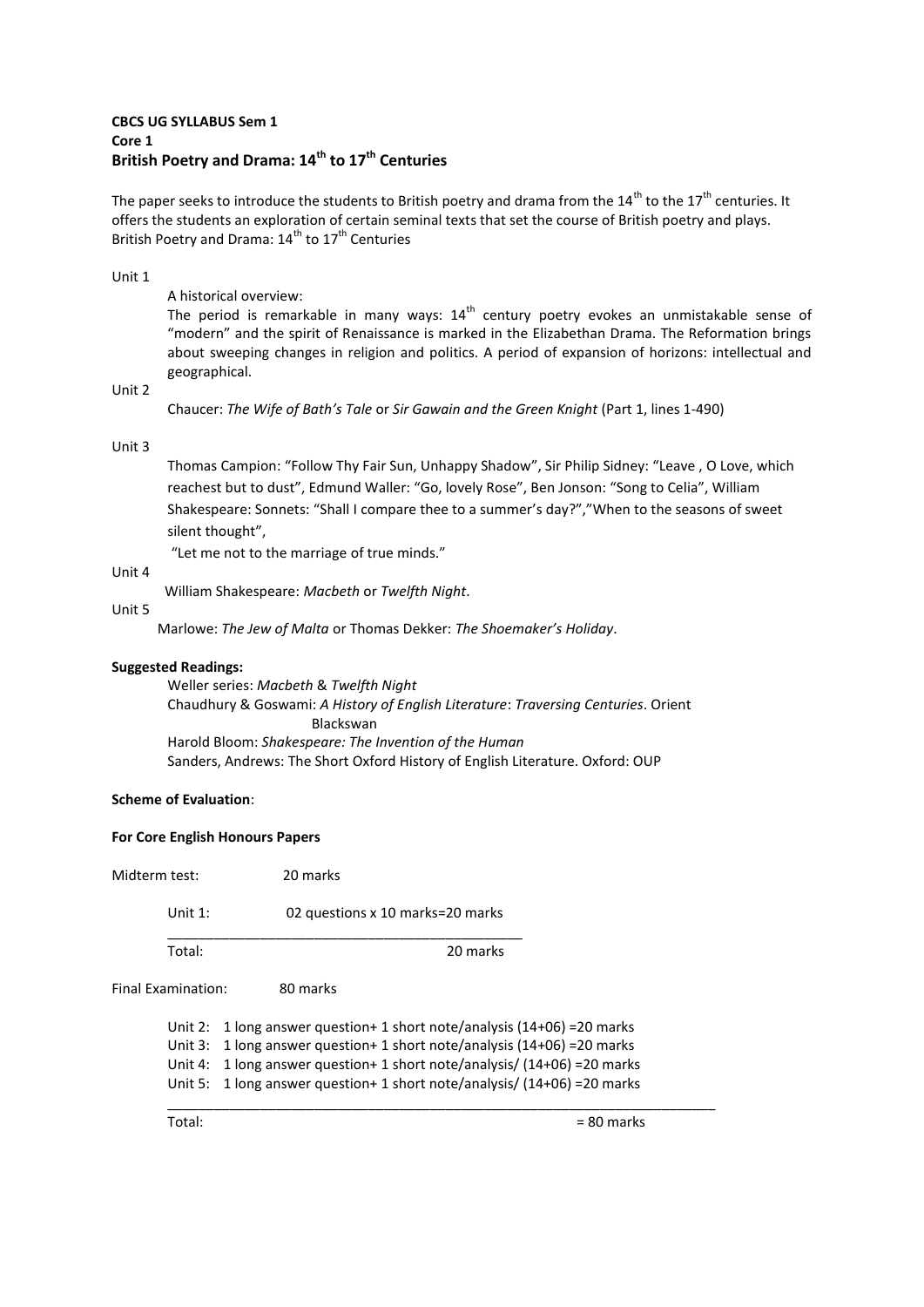# **CBCS UG SYLLABUS Sem 1 Core 2 British Poetry and Drama: 17th and 18th Century**

The objective of this paper is to acquaint students with the Jacobean and the 18<sup>th</sup> century British poetry and drama, the first a period of the acid satire and the comedy of humours; and the second a period of supreme satiric poetry and the comedy of manners.

| Unit 1 | A historical overview                                                                                 |  |
|--------|-------------------------------------------------------------------------------------------------------|--|
|        | 17 <sup>th</sup> C: Period of the English Revolution (1640–60); the Jacobean period; metaphysical     |  |
|        | poetry; cavalier poetry; comedy of humours; masques and beast fables                                  |  |
|        | 18 <sup>th</sup> C: Puritanism; Restoration; Neoclassicism; Heroic poetry; Restoration comedy; Comedy |  |
|        | of manners                                                                                            |  |
| Unit 2 |                                                                                                       |  |
|        | John Milton: Lycidas Or L'Allegro and Il Penseroso:                                                   |  |
|        | John Donne: A Nocturnall upon S. Lucie's Day, Love's Deity: and                                       |  |
|        | Andrew Marvel: To His Coy Mistress; The Garden; A Dialogue between the Soul and the Body              |  |
| Unit 3 |                                                                                                       |  |
|        | Ben Jonson: Volpone or The Alchemist:                                                                 |  |
| Unit 4 |                                                                                                       |  |
|        | Pope: Ode on Solitude, Summer, Sound and Sense, The Dying Christian to his Soul; and                  |  |
|        | Robert Burns: A Red Red Rose, A Fond Kiss, A Winter Night, My Heart's in the Highlands                |  |
| Unit 5 |                                                                                                       |  |
|        | Dryden : All for Love<br>0r<br>Congreve: The Old Bachelor                                             |  |

# **Suggested readings:**

- 1. *A History of English Literature: Traversing the Centuries*Chowdhury & Goswami, Orient Blackswan
- 2. *Lycidas* John Milton (Eds. Paul & Thomas), Orient Blackswan
- *3. The Norton Anthology of English Literature, Vol. B: The Sixteenth Century & The Early Seventeenth Century*
- 4. The Norton Anthology of English Literature**:** The Restoration and the Eighteenth Century

## **Scheme of Evaluation**:

## **For Core English Honours Papers**

Midterm test: 20 marks

Unit 1: 02 questions x 10 marks=20 marks

\_\_\_\_\_\_\_\_\_\_\_\_\_\_\_\_\_\_\_\_\_\_\_\_\_\_\_\_\_\_\_\_\_\_\_\_\_\_\_\_\_\_\_\_\_\_

Total: 20 marks

Final Examination: 80 marks

Unit 2: 1 long answer question+ 1 short note/analysis (14+06) =20 marks Unit 3: 1 long answer question+ 1 short note/analysis (14+06) =20 marks Unit 4: 1 long answer question+ 1 short note/analysis/ (14+06) =20 marks Unit 5: 1 long answer question+ 1 short note/analysis/ (14+06) =20 marks

\_\_\_\_\_\_\_\_\_\_\_\_\_\_\_\_\_\_\_\_\_\_\_\_\_\_\_\_\_\_\_\_\_\_\_\_\_\_\_\_\_\_\_\_\_\_\_\_\_\_\_\_\_\_\_\_\_\_\_\_\_\_\_\_\_\_\_\_\_\_\_

 $Total:$   $= 80$  marks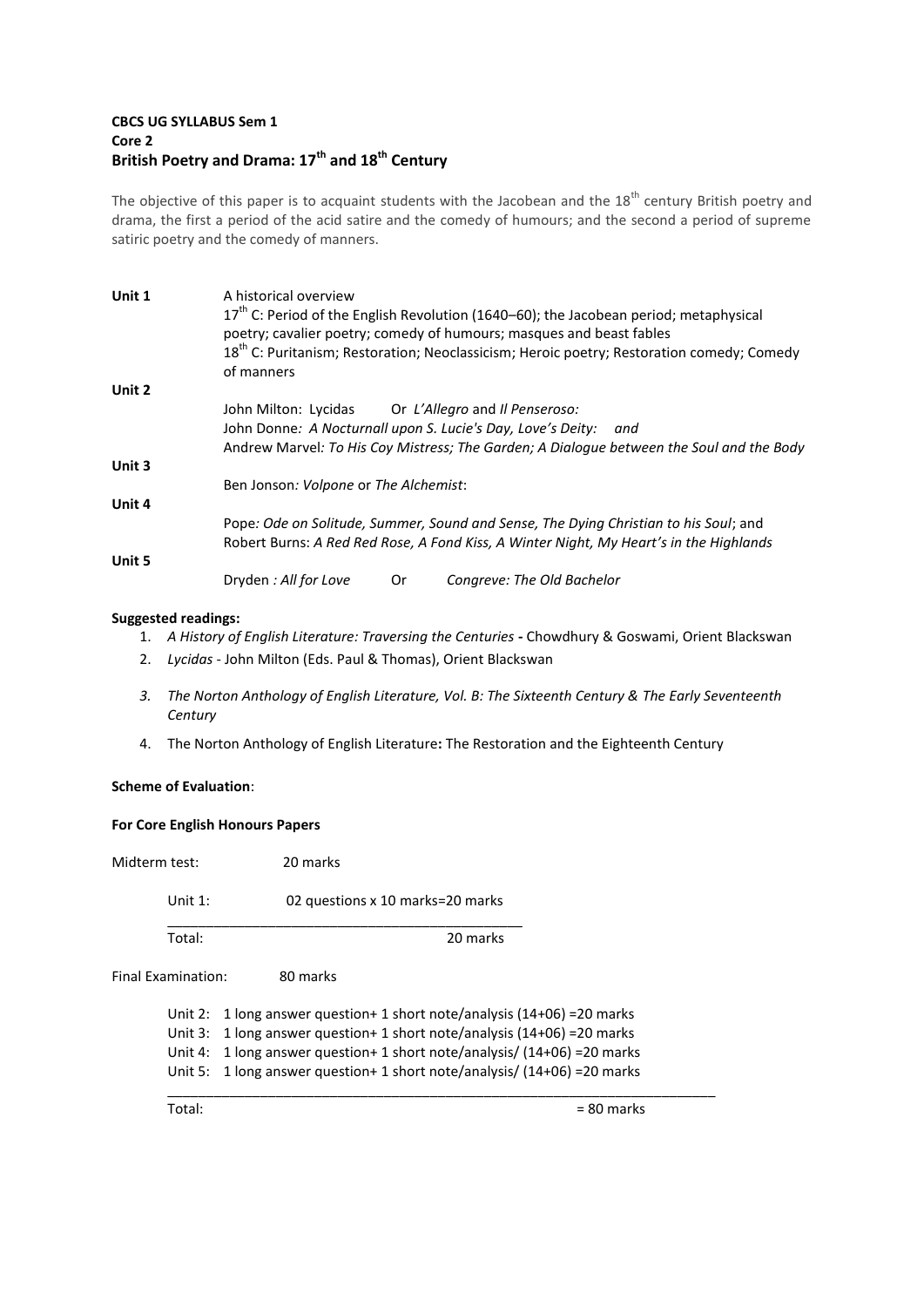# **CBCS UG SYLLABUS Sem 2 Core 3 British Literature: 18th Century**

The objective of the paper is to acquaint the students with two remarkable forms of literature: Essay and novel. The period is also known for its shift of emphasis from reason to emotion.

| Unit $-1$ | A historical overview: |                                                                                                                                       |  |
|-----------|------------------------|---------------------------------------------------------------------------------------------------------------------------------------|--|
|           |                        | Restoration, Glorious Revolution, Neo-classicism, Enlightenment.                                                                      |  |
| Unit-2    | Joseph Addison:        | On Giving Advice<br>Reflections in Westminster Abbey<br>Defence and Happiness of Married Life                                         |  |
|           | <b>Richard Steele:</b> | <b>Recollections</b><br>On Long-Winded People                                                                                         |  |
| Unit-3    | Daniel Defoe:          | Robinson Crusoe                                                                                                                       |  |
| Unit-4    | Oliver Goldsmith:      | A City Night-Piece<br>On National Prejudices                                                                                          |  |
|           |                        | Man in Black                                                                                                                          |  |
|           | Samuel Johnson:        | <b>Expectations of Pleasure frustrated</b><br>Domestic Greatness Unattainable<br>Mischiefs of Good Company<br>The Decay of Friendship |  |
| Unit-5    | Thomas Gray:           | Elegy written in a country churchyard                                                                                                 |  |

## **Suggested Readings:**

- 1. *A History of English Literature: Traversing the Centuries*Chowdhury & Goswami, Orient Blackswan
- 2. The Norton Anthology of English Literature**:** The Restoration and the Eighteenth Century

## **Scheme of Evaluation**:

# **For Core English Honours Papers**

| Midterm test:      |            | 20 marks                                                            |
|--------------------|------------|---------------------------------------------------------------------|
|                    | Unit $1$ : | 02 questions x 10 marks=20 marks                                    |
|                    | Total:     | 20 marks                                                            |
| Final Examination: |            | 80 marks                                                            |
|                    | Unit 2:    | 1 long answer question + 1 short note/analysis $(14+06)$ = 20 marks |
|                    | Unit $3:$  | 1 long answer question + 1 short note/analysis $(14+06)$ = 20 marks |
|                    | Unit 4:    | 1 long answer question + 1 short note/analysis $(14+06)$ = 20 marks |
|                    | Unit 5:    | 1 long answer question+ 1 short note/analysis (14+06) = 20 marks    |
|                    | Total:     | = 80 marks                                                          |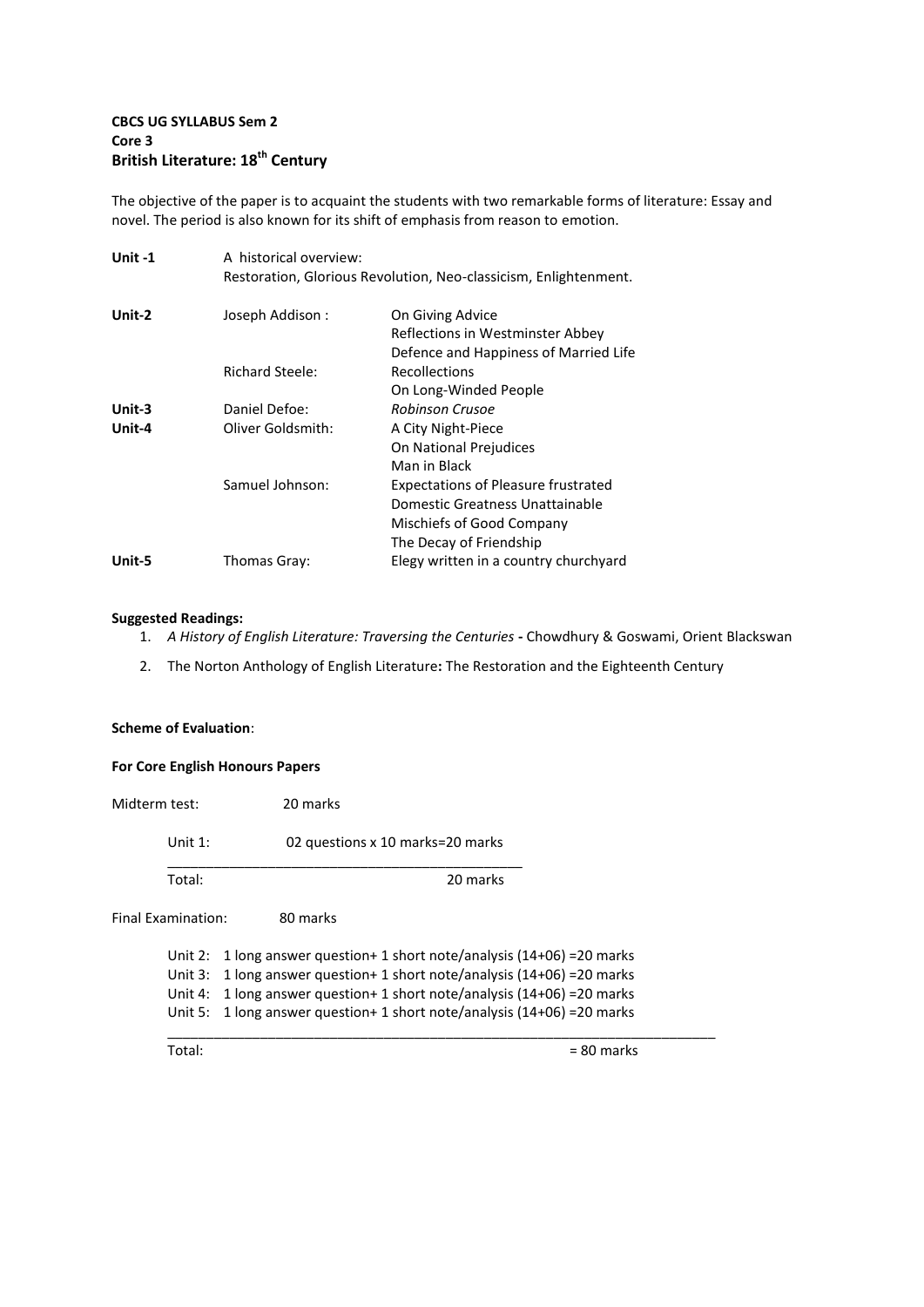## **CBCS UG SYLLABUS Sem 2 Core 4 Indian Writing in English**

Though a late developer, Indian writing in English has been the fastest growing branch of Indian literature. It has delivered a rich and vibrant body of writing spanning all genres. As a 'twice born' form of writing, it partakes of both the native and alien perspectives and has an inherent inclination to be postcolonial. This paper attempts to introduce the students to the field of Indian writing in English through some representative works.

## **Unit – 1**

A historical overview of Indian writing in English the key points of which are East India Company's arrival in India, Macaulay's 1835 Minutes of Education, India's first war of independence and the establishment of colleges to promote Western education. The focus in the literary setting will include Dean Mohammed's travel writing, said to be the first work of Indian English writing, Toru Dutt and Henry Derezio in poetry and Bankim Chandra Chatterjee and Lal Behari Day in prose fiction.

| Unit 2           |                                                                                                                                                                                                                                                                                                                                                    |
|------------------|----------------------------------------------------------------------------------------------------------------------------------------------------------------------------------------------------------------------------------------------------------------------------------------------------------------------------------------------------|
| Crystallization: | R.K. Narayan, The Bachelor of Arts or Mulk Raj Anand, Untouchable                                                                                                                                                                                                                                                                                  |
| Unit 3           |                                                                                                                                                                                                                                                                                                                                                    |
| Flowering:       | R. Parthasarathy (ed) Ten Twentieth Century Indian Poets. The following poets and<br>their poems are to be studied.                                                                                                                                                                                                                                |
|                  | Nissim Ezekiel, "Good Bye Party for Miss Puspa T.S", "Poet, Lover, Bird Watcher",<br>Arun Kolatkar, "The Boat Ride", "Jejuri", Kamala Das, "My Grandmother's House",<br>"A Hot Noon in Malabar", Jayanta Mahapatra, "Indian Summer", "Grass", A. K.<br>Ramanujan, "Looking for a Cousin on a Swing", "Small Scale Reflections on a Great<br>House" |
| Unit 4           |                                                                                                                                                                                                                                                                                                                                                    |
| Performing:      | Mahesh Dattani, The Final Solution Or Manjula Padmanabhan, The Harvest                                                                                                                                                                                                                                                                             |
| Unit 5           |                                                                                                                                                                                                                                                                                                                                                    |
| Maturation:      | Amitav Ghosh, Shadow Lines Or Kiran Desai, The Inheritance of Loss                                                                                                                                                                                                                                                                                 |

## **Suggested Readings:**

- 1. Arvind Krishna Mehrotra, *An illustrated History of Indian Literature in English*. Hyderabad: Orient BlackSwan, 2003.
- 2. R. Parthasarathy, *Ten Twentieth-Century Indian Poets*. Delhi: Oxford University Press, 1975.
- 3. Vinay Dharwadkar, The Historical Formation of Indian-English Literature" in Sheldon Pollock (ed.) *Literary Cultures in History*. New Delhi: Oxford University Press, 2003.

# **Scheme of Evaluation**: **For Core English Honours Papers**

| Midterm test: |                    | 20 marks                                                                    |
|---------------|--------------------|-----------------------------------------------------------------------------|
|               | Unit $1$ :         | 02 questions x 10 marks=20 marks                                            |
|               | Total:             | 20 marks                                                                    |
|               | Final Examination: | 80 marks                                                                    |
|               |                    | Unit 2: 1 long answer question + 1 short note/analysis $(14+06)$ = 20 marks |
|               |                    | Unit 3: 1 long answer question + 1 short note/analysis $(14+06)$ = 20 marks |
|               | Unit 4:            | 1 long answer question + 1 short note/analysis $(14+06)$ = 20 marks         |
|               |                    | Unit 5: 1 long answer question + 1 short note/analysis $(14+06)$ = 20 marks |
|               | Total:             | =80 marks                                                                   |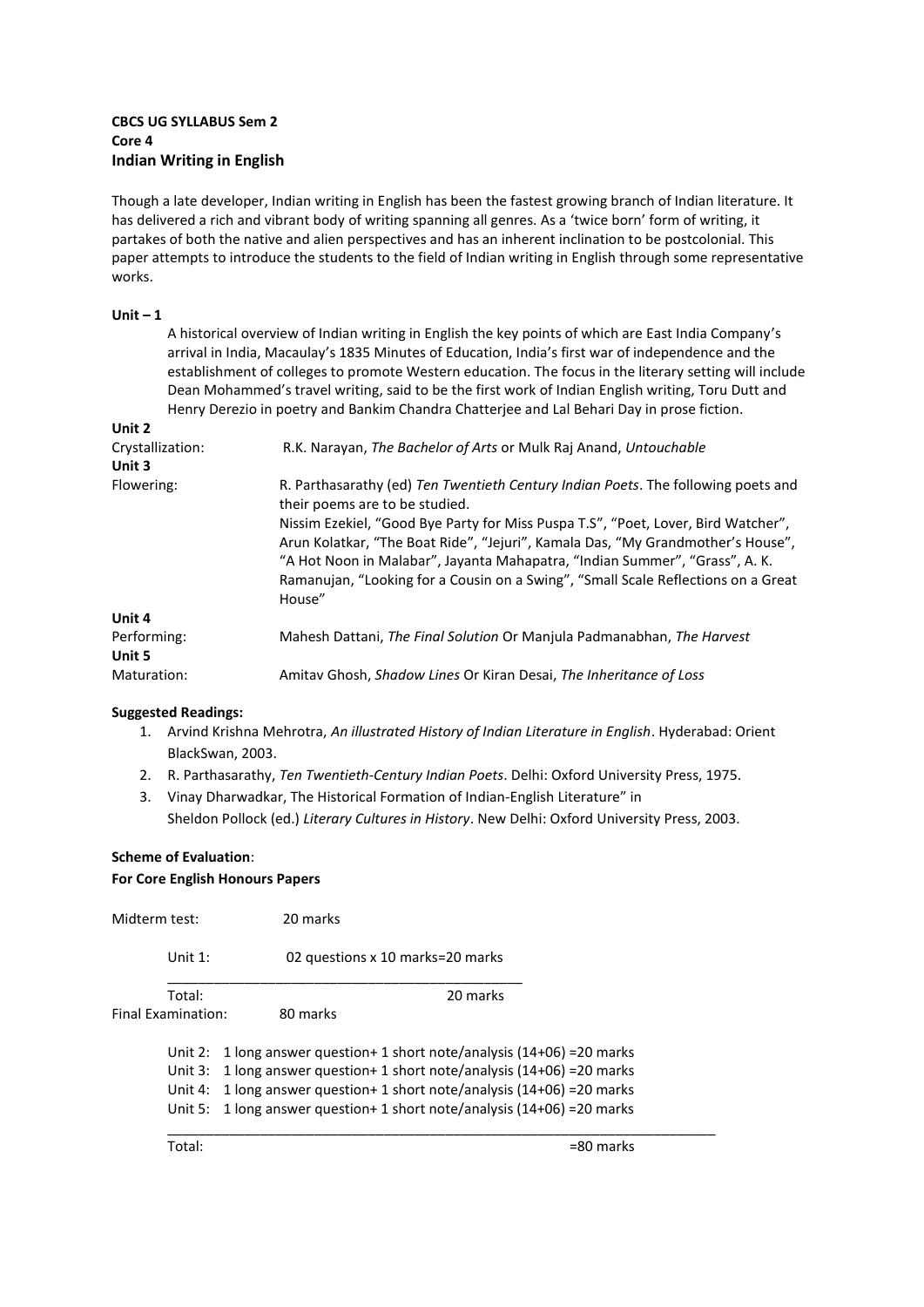## **CBCS UG SYLLABUS Sem 3 Core 5 British Romantic Literature**

The paper aims at acquainting the students with the Romantic period and some of its representative writers. At the same time one of the chief objectives of the paper is to give the students with a broad idea of the social as well as historical contexts that shaped this unique upheaval.

## **UNIT I: A Historical Overview:**

The period otherwise known as The Romantic Revival may also be called as The Age of Revolution as it owes its origin to the Epoch making French Revolution of 1789. The emphasis on individual liberty and unbridled desire free from the shackles of classicism made this period unique, intriguing and controversial.

## **UNIT-II**

William Blake: "The Holy Thursday" "London", A Poison Tree and "The Chimney Sweeper"

#### **UNIT-III**

| William Wordsworth:<br>Samuel Taylor Coleridge: | "Tintern Abbey" and "Ode on Intimations of Immortality"<br>"Kubla Khan" and "Dejection: An Ode" |  |
|-------------------------------------------------|-------------------------------------------------------------------------------------------------|--|
| UNIT-IV                                         |                                                                                                 |  |
| John Keats<br>P.B. Shelley:                     | "Ode on a Grecian Urn" and "Ode on Melancholy"<br>"Ode to the West Wind" and "To a Skylark"     |  |
| UNIT-V:<br>William Wordsworth:<br><b>OR</b>     | Preface to Lyrical Ballads (2 <sup>nd</sup> Edition)                                            |  |
| P.B. Shelley:                                   | "A Defence of Poetry"                                                                           |  |

## **Suggested Reading:**

*The Routledge History of Literature in English History of English Literature: Traversing the Centuries* – Chowdhury & Goswami *Romantic Imagination* by C. M. Bowra *Pelican Guide to English Literature*. Vol.5. Edited by Boris Ford

Midterm test: 20 marks Unit 1: 02 questions x 10 marks=20 marks \_\_\_\_\_\_\_\_\_\_\_\_\_\_\_\_\_\_\_\_\_\_\_\_\_\_\_\_\_\_\_\_\_\_\_\_\_\_\_\_\_\_\_\_\_\_ Total: 20 marks Final Examination: 80 marks Unit 2: 1 long answer question+ 1 short note/analysis (14+06) =20 marks Unit 3: 1 long answer question+ 1 short note/analysis (14+06) =20 marks Unit 4: 1 long answer question+ 1 short note/analysis (14+06) =20 marks Unit 5: 1 long answer question+ 1 short note/analysis (14+06) =20 marks  $\overline{\phantom{a}}$  , and the contribution of the contribution of the contribution of the contribution of the contribution of  $\overline{\phantom{a}}$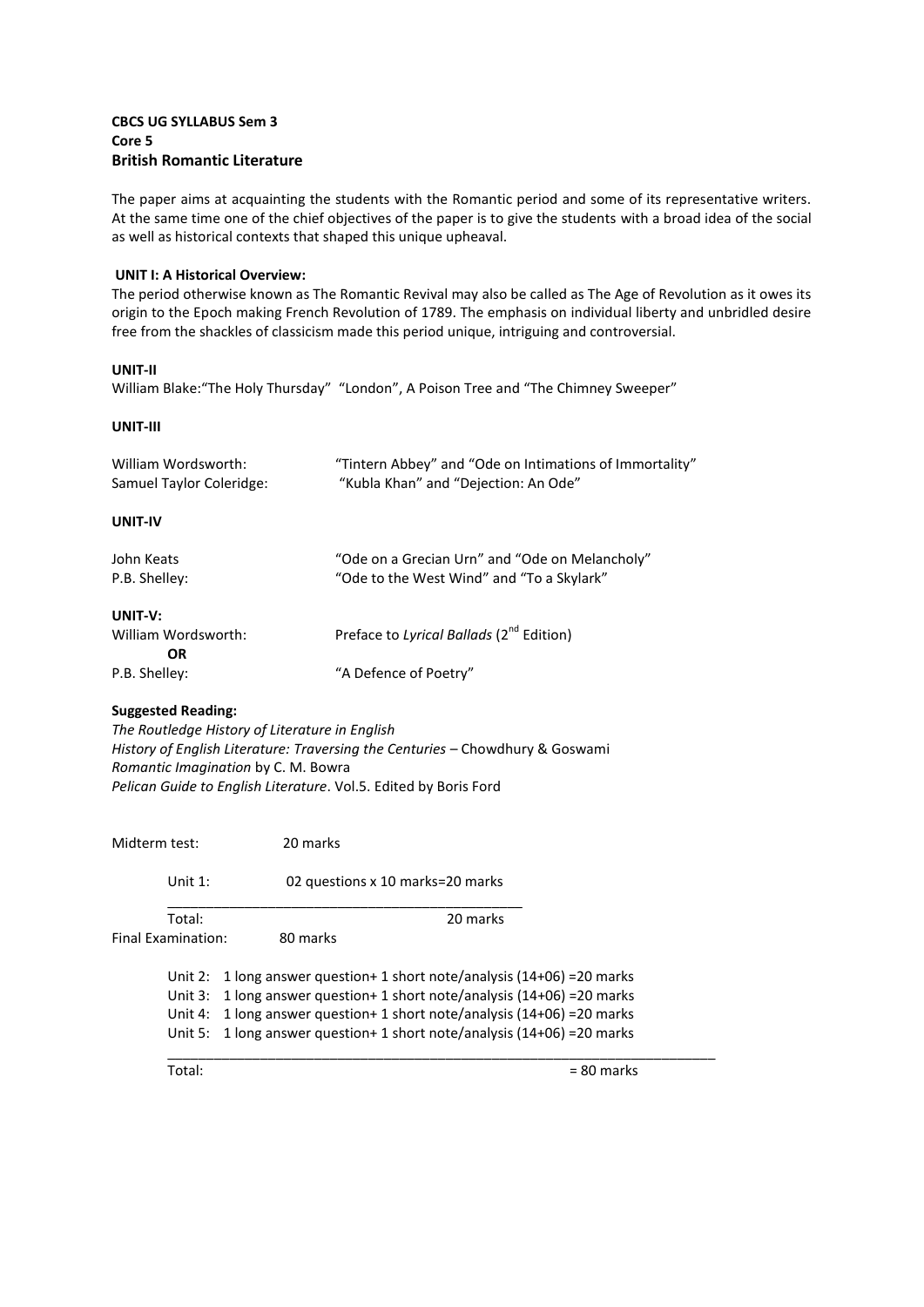# **CBCS UG SYLLABUS Sem 3 Core 6 19th Century British Literature**

The paper seeks to expose students to the literature produced in Britain in the  $19^{th}$  century. The focus is mainly on prose (fictional and non-fictional) and criticism. The 19<sup>th</sup> century embraces three distinct periods of the Regency, Victorian and late Victorian.

# **Unit 1**

# **A Historical Overview**

The 19<sup>th</sup> century British literature though mainly famous for the Romantic Movement, was also a witness to major socio-political developments like industrialization, technological advancements and large scale mobilization of people from the rural to the urban centers. Much of these prosaic activities/developments needed the medium of prose for its articulation. Politically known as the Victorian period 19<sup>th</sup> century also witnessed what is known as the culture and society debate.

#### **Unit 2 : Essays**

| Charles Lamb:    | "Old China"               |
|------------------|---------------------------|
| William Hazlitt: | "On Going Journey"        |
| Leigh Hunt:      | "A Few Thoughts on sleep" |
| R L Stevenson:   | "Walking Tours"           |
|                  |                           |

# **Unit 3: Novels**

Mary Shelly: *Frankenstein* **OR** R.L .Stevenson: *Dr. Jekyll and Mr. Hyde* 

#### **Unit 4: Novel**

Jane Austen: *Pride and Prejudice* **OR** Elizabeth Gaskell: *Mary Barton*

#### **Unit 5 : Criticism**

Mathew Arnold: *Culture and Anarchy* (Chapter 1)

**OR**

William Hazlitt: ͞Lectures Chiefly on the Dramatic Literature of the Age of Elizabeth͟ from *Lectures on English Poets*

## **Suggested Reading:**

- Chapter 4, 5 from a *Short Introduction to English Literature* by Jonathan Bate
- *The English Novel* by Terry Eagleton
- *The Cultural Critics* by Leslie Johnson

Midterm:

Unit 1: 02 questions x 10 marks=20 marks \_\_\_\_\_\_\_\_\_\_\_\_\_\_\_\_\_\_\_\_\_\_\_\_\_\_\_\_\_\_\_\_\_\_\_\_\_\_\_\_\_\_\_\_\_\_

Total: 20 marks

Final Examination: 80 marks

Unit 2: 1 long answer question+ 1 short note/analysis (14+06) =20 marks Unit 3: 1 long answer question+ 1 short note/analysis (14+06) =20 marks Unit 4: 1 long answer question+ 1 short note/analysis (14+06) =20 marks Unit 5: 1 long answer question+ 1 short note/analysis (14+06) =20 marks  $\overline{\phantom{a}}$  , and the contribution of the contribution of the contribution of the contribution of the contribution of  $\overline{\phantom{a}}$ 

Total:  $=80$  marks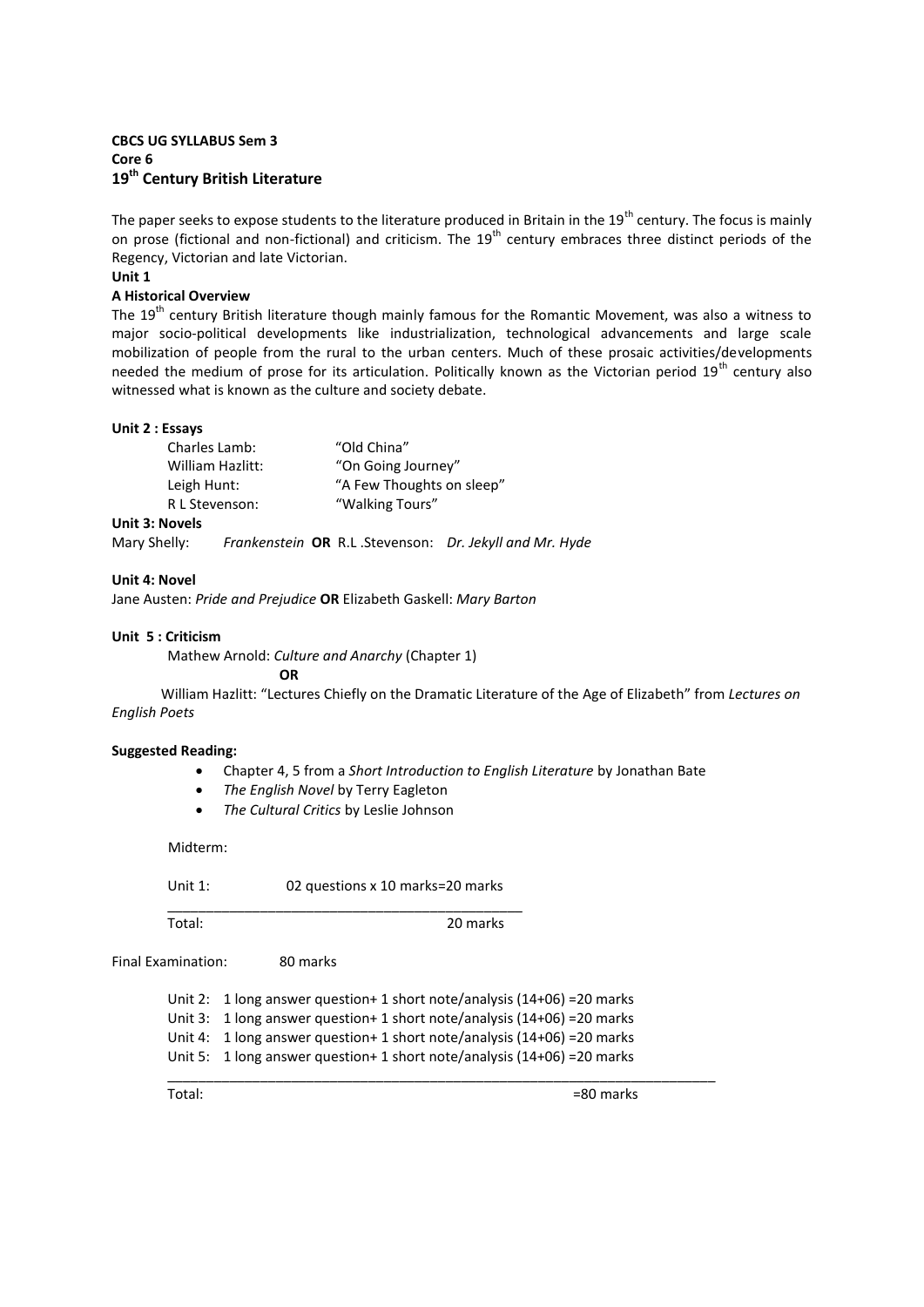# **CBCS UG SYLLABUS Sem 3 Core 7 American Literature**

This paper seeks to give the students a sense of how the great American themes of self-reliance, individualism, sin and redemption and multiculturalism were shaped through its rich and varied Literature.

**Unit – I** : Genesis and evolution, and the defining myths of American Literature—city on a hill, the frontier spirit, the American Dream, manifest destiny, e pluribus unum

**Unit – II:** Harriet Jacobs *Incidents in the Life of a Slave Girl* OR "Economy", "Where I lived, and What I Lived for", "Reading" and "Pond in Winter" from H D Thoreau's Walden

**Unit – III:** *The Pioneers* – James Fennimore Cooper **OR** *Billy Budd*—Herman Melville

**Unit – IV:** (**Any four poets to be studied**)

- Walt Whitman: "when I heard the learn'd astronomer" and "A noiseless patient spider"
- Emily Dickinson: "Success is counted sweetest" and "'Faith' is fine invention"
- Robert Frost: "The road not taken" and "Fire and Ice"
- Wallace Stevens: "Thirteen ways of looking at a blackbird" and "Disillusionment of ten o' clock"
- Adrienne Rich: "For the record" and "A valediction forbidding mourning"
- Susan Howe: "From the midnight" and "That this"
- Rita Dove: "Teach us to number our days" and "Exit"

**Unit – V** *Desire under the Elms*– Eugene O͛Neill **OR** *The Dutchman—*Amiri Baraka

## **Suggested Reading**

- Lewisohn, Ludwig. The Story of American Literature.The Modern Library, N. Y.
- Horton, Rod & Herbert W.. Edwards. Backgrounds of American Literary Thought . 3rd edition.
- Stewart, Randall(ed).Living Masterpieces Of American Literature . Brown University
- Norton Anthology of American Literature.  $8<sup>th</sup>$  edition.

| Midterm:   |                                  |
|------------|----------------------------------|
| Unit $1$ : | 02 questions x 10 marks=20 marks |
|            |                                  |

Total: 20 marks

Final Examination: 80 marks

Unit 2: 1 long answer question+ 1 short note/analysis (14+06) =20 marks Unit 3: 1 long answer question+ 1 short note /analysis (14+06) =20 marks Unit 4: 1 long answer question+ 1 short note/analysis (14+06) =20 marks Unit 5: 1 long answer question+ 1 short note/analysis (14+06) =20 marks \_\_\_\_\_\_\_\_\_\_\_\_\_\_\_\_\_\_\_\_\_\_\_\_\_\_\_\_\_\_\_\_\_\_\_\_\_\_\_\_\_\_\_\_\_\_\_\_\_\_\_\_\_\_\_\_\_\_\_\_\_\_\_\_\_\_\_\_\_\_\_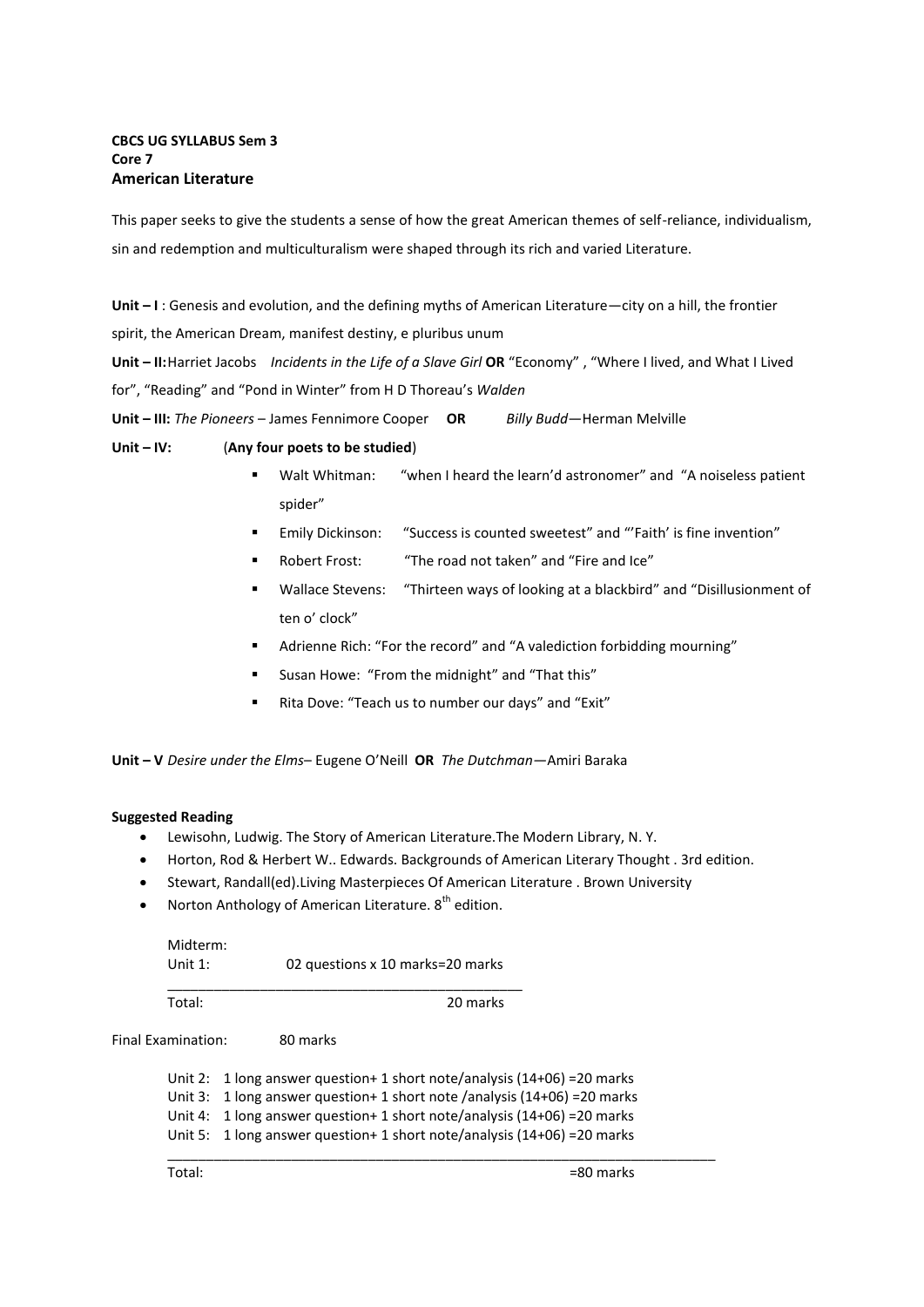# **CBCS UG SYLLABUS Sem 4 Core 8 British Literature: Early 20th Century**

## **British Literature: Early 20th Century**

This paper aims to familiarize the students with the new literature of Britain in the early decades of the 20<sup>th</sup> century. The course will mainly focus on the modernist canon, founded on Ezra Pound's idea of 'make it new', but will cover war poetry, social poetry of the 1930s and literary criticism.

**Unit 1** (**A historical overview)**: Highlights will include developments in society and economy, leading to a crisis in western society known as the First World War and the resultant change in the ways of knowing and perceiving. Such triggers for the modern consciousness as Marx's concept of class struggle, Freud's theory of the unconscious, Bergson's duree, Nietzsche's will to power and Einstein's theory of relativity are to be discussed.

| Unit 2 | T.S. Eliot                      |                                   | "The Love Song of J. Alfred Prufrock"                        |
|--------|---------------------------------|-----------------------------------|--------------------------------------------------------------|
|        | W.B. Yeats                      |                                   | "Sailing to Byzantium"                                       |
|        | Ezra pound<br>T.E. Hulme        |                                   | "In a Station of the Metro"<br>"Autumn"                      |
|        |                                 |                                   |                                                              |
|        |                                 | Hilda Dolittle                    | "The Mysteries Remain"                                       |
|        | Unit 3 War Poetry: Wilfred Owen |                                   | "Dulce Et Decorumest"                                        |
|        |                                 | Siegfred Sassoon                  | "Suicide in the Trenches"                                    |
|        | <b>Social Poetry:</b>           | W.H Auden                         | "The Unknown Citizen"                                        |
|        |                                 | Stephen Spender<br>Louis MacNeice | "An Elementary Classroom in a Slum"<br>"Prayer before Birth" |

## **Unit 4** Virginia Woolf: *Mrs. Dalloway* **OR**

James Joyce: Stories from *Dubliners* ("The Sisters", "Evelyn", "An Encounter", "Clay", "Two Gallants")

Unit 5 Literary Criticism: Henry James, "The Art of Fiction" or T.S. Eliot, "Tradition and Individual Talent"

## **Suggested Readings:**

- 1. *Pelican Guide to English Literature: The Modern Age*(ed.) Boris Ford
- 2. Jonathan Bate, *English Literature: A Very short Introduction*, Oxford Paperback
- 3. Peter Faulkner, *Modernism*. London: Methuen
- 4. Peter Childs, *Modernism, New Accents*. Routledge

| Midterm:  |                                  |
|-----------|----------------------------------|
| Unit $1:$ | 02 questions x 10 marks=20 marks |
|           |                                  |

Final Examination: 80 marks

Total: 20 marks

Unit 2: 1 long answer question+ 1 short note/analysis (14+06) =20 marks Unit 3: 1 long answer question+ 1 short note /analysis (14+06) =20 marks

Unit 4: 1 long answer question+ 1 short note/analysis (14+06) =20 marks

\_\_\_\_\_\_\_\_\_\_\_\_\_\_\_\_\_\_\_\_\_\_\_\_\_\_\_\_\_\_\_\_\_\_\_\_\_\_\_\_\_\_\_\_\_\_\_\_\_\_\_\_\_\_\_\_\_\_\_\_\_\_\_\_\_\_\_\_\_\_\_

Unit 5: 1 long answer question+ 1 short note/analysis (14+06) =20 marks

 $Total:$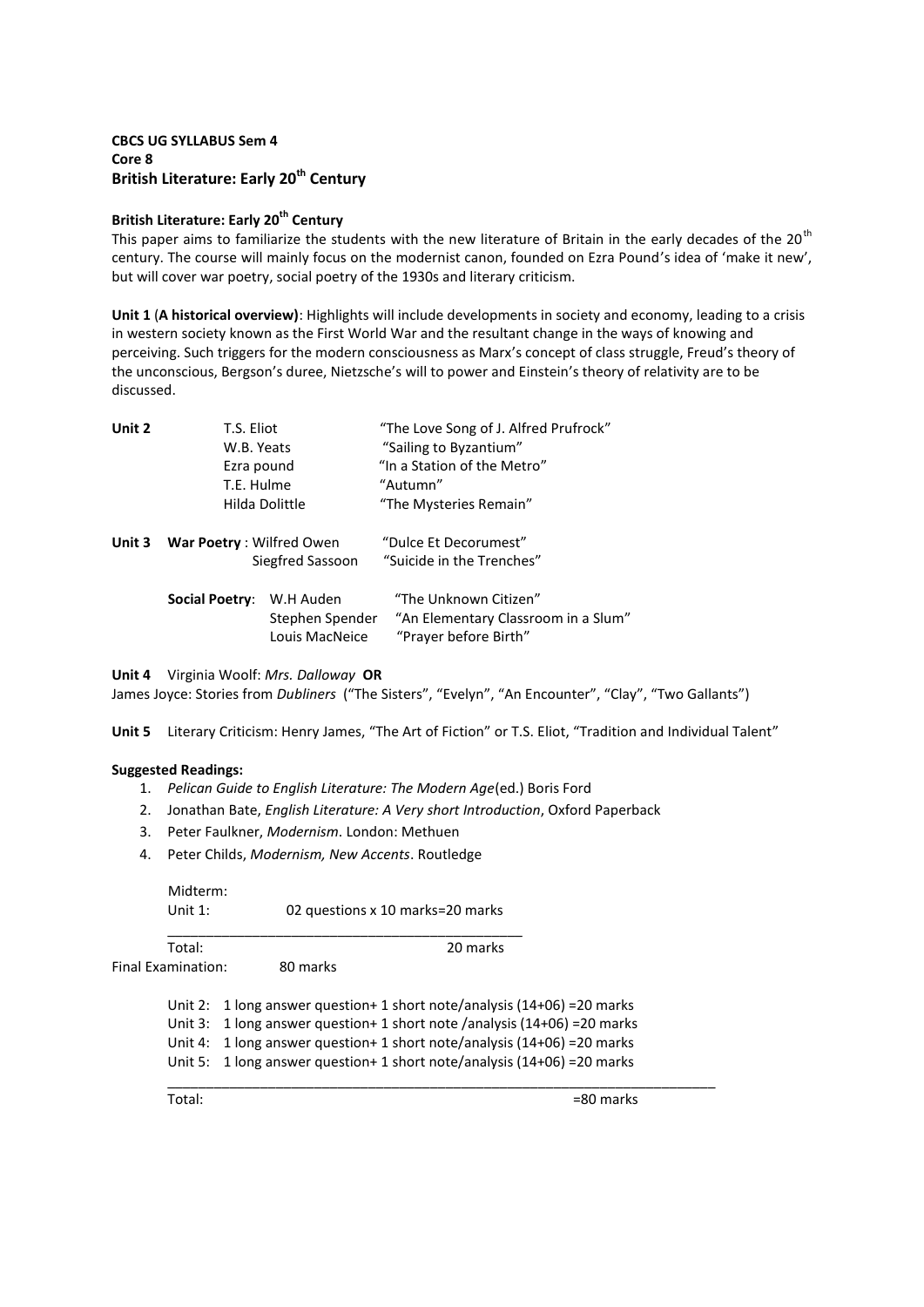# **CBCS UG SYLLABUS Sem 4 Core 9 European Classical Literature**

The objective of this paper is to introduce the students to European Classical literature, commonly considered to have begun in the 8<sup>th</sup> century BC in ancient Greece and continued until the decline of the Roman Empire in the 5<sup>th</sup> century AD. The paper seeks to acquaint the students with the origins of the European canon.

| Unit-1 | A historical overview: |                                                                                                 |
|--------|------------------------|-------------------------------------------------------------------------------------------------|
|        |                        | Classical Antiquity: ancient Greece, the rise and decline of the Roman Empire                   |
|        |                        | Geographical space: cultural history of the Greco-Roman world centered on the Mediterranean Sea |
| Unit-2 | Epic poetry:           |                                                                                                 |
|        | Homer                  | Odyssey (Book I) OR                                                                             |
|        | Virgil                 | Aeneid (Book I)                                                                                 |
| Unit-3 | Tragedy:               |                                                                                                 |
|        | Sophocles              | Oedipus the King OR                                                                             |
|        | Aeschylus              | Prometheus Bound                                                                                |
| Unit-4 | Comedy:                |                                                                                                 |
|        | Aristophanes           | Frogs OR Plautus Asinaria                                                                       |
| Unit-5 | Criticism:             |                                                                                                 |
|        | Plato                  | Republic, (Book 10) OR                                                                          |
|        | Aristotle              | Poetics, Chapter 6,7,8 OR                                                                       |
|        | Horace                 | Ars Poetica or Essay on Poetic Theory OR                                                        |
|        | Longinus               | On the Sublime, Chapter 7, 39                                                                   |
|        |                        |                                                                                                 |

# **Suggested Readings:**

Auerbach, Erich. *Mimesis: The Representation of Reality in Western Literature*. USA: Princeton University Press. 2013.

Beye, Charles Rowan. *Ancient Greek Literature and Society*. Ithaca, New York: Cornell University Press. 1987

\*All the texts are available for access on Project Gutenber[g https://www.gutenberg.org/](https://www.gutenberg.org/)

| Midterm:   |                                  |
|------------|----------------------------------|
| Unit $1$ : | 02 questions x 10 marks=20 marks |
| Total:     | 20 marks                         |

Final Examination: 80 marks

Unit 2: 1 long answer question+ 1 short note/analysis (14+06) =20 marks Unit 3: 1 long answer question+ 1 short note /analysis (14+06) =20 marks Unit 4: 1 long answer question+ 1 short note/analysis (14+06) =20 marks Unit 5: 1 long answer question+ 1 short note/analysis (14+06) =20 marks \_\_\_\_\_\_\_\_\_\_\_\_\_\_\_\_\_\_\_\_\_\_\_\_\_\_\_\_\_\_\_\_\_\_\_\_\_\_\_\_\_\_\_\_\_\_\_\_\_\_\_\_\_\_\_\_\_\_\_\_\_\_\_\_\_\_\_\_\_\_\_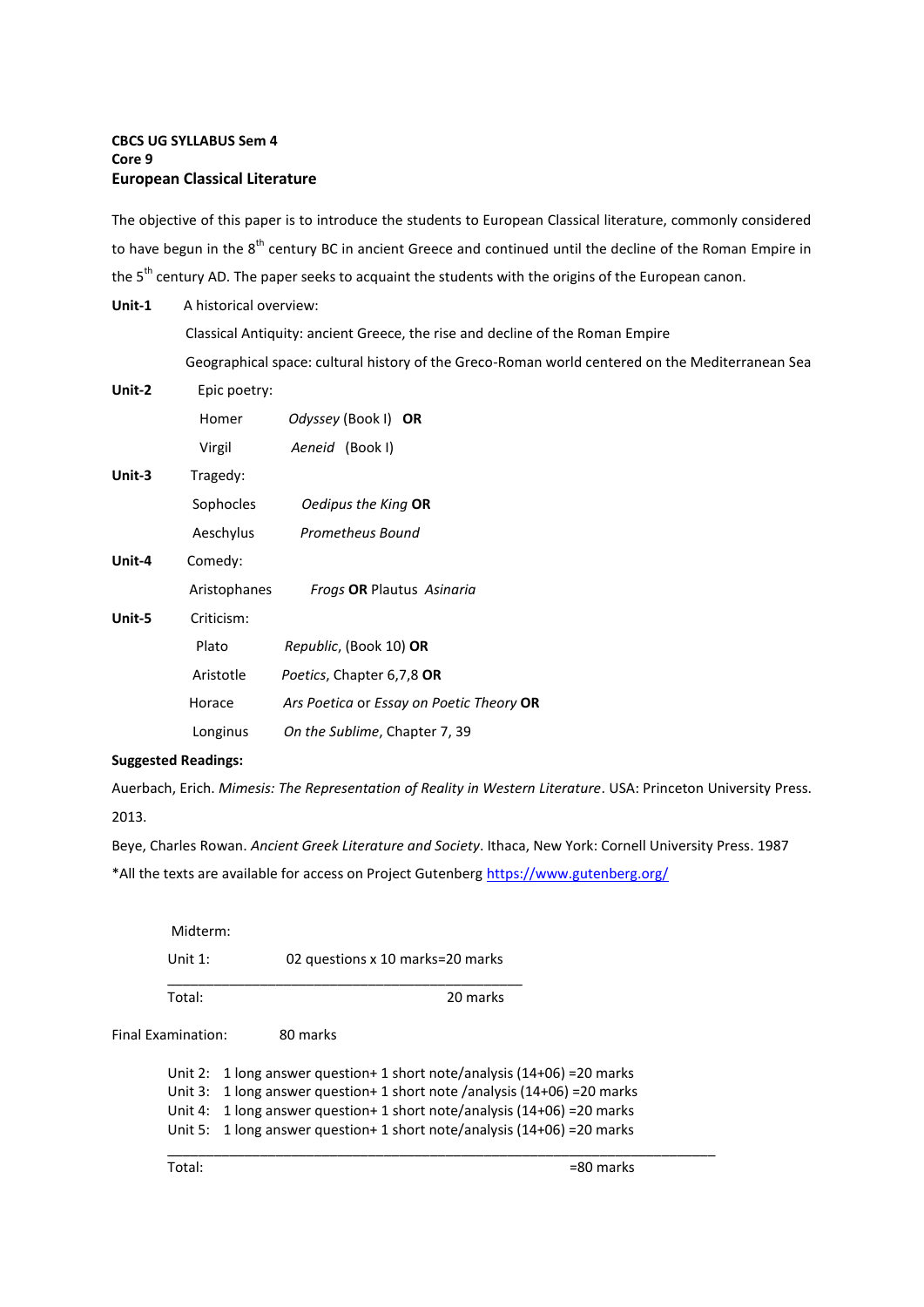# **CBCS UG SYLLABUS Sem 4 Core 10 Women's writing**

The course aims to acquaint the students with the complex and multifaceted literature by women of the world, reflecting the diversity of women's experiences and their varied cultural moorings. It embraces different forms of literature: poetry, fiction, short fiction, and critical writings. In certain respects, it interlocks concerns of women's literary history, women's studies and feminist criticism.

# **Unit 1: In Defence of A Literature of Their Own**

Mary Wollstonecraft: "Introduction" from "A Vindication of the Rights of Women" **OR**

Sarala Devi: "Narira Dabi" (The Claim of the Woman) Trans. S.Mohanty, Chapters 13 & 17 from the collective novel *Basanti* (The first two in *Lost Tradition: Early Women's Writing from Orissa* and the third in *Indian Literature* No. )

# **Unit 2: Desiring Self: Fiction by Women from the Centre**

Charlotte Bronte: *Jane Eyre* **OR** Emily Bronte: *Wuthering Heights*  Jean Rhys: *Wide Sargasso Sea* **OR** Dorris Lessing: *The Grass is Singing*

# **Unit 3: Desiring and Dissenting Self: Fiction by Women from the Periphery**

Krupabai Satthianadhan: *Saguna* or *Kamala*  **OR** Prativa Ray: *Yajnaseni* 

#### **Unit 4: Tongues of Flame: Poetry by Women from Across the World \*Any Four Poets to be read**

| Kamala Das      | "An Introduction" & "The Sunshine Cat"                 |
|-----------------|--------------------------------------------------------|
| Shanta Acharya  | "Homecoming", "Shringara"                              |
| Eunice de Souza | "Women in Dutch Painting" & "Remember Medusa?"         |
| Tishani Doshi   | "Ode to the Walking Woman" & "What the Body Knows"     |
| Maya Angelou    | "Phenomenal Woman" & "I Know Why the Caged Bird Sings" |
| Sylvia Plath    | "Mirror" & "Barren Woman"                              |
| Margaret Atwood | "This is a Photograph of me" & "The Landlady"          |
|                 |                                                        |

## **Unit 5: Discoursing at Par: Literary Criticism by Women**

Virginia Woolf: ͞Chapter 1͟ from *A Room of One's Own*  **OR**

Simone de Beauvoir: "Introduction" from *The Second Sex* 

## **Web Resources:**

- Virginia Woolf, A Room of One's Own [https://victorianpersistence.files.wordpress.com/2013/03/a](https://victorianpersistence.files.wordpress.com/2013/03/a-room-%20of-ones-%20own-virginia-woolf-1929.pdf)[room- of-ones- own-virginia-woolf-1929.pdf](https://victorianpersistence.files.wordpress.com/2013/03/a-room-%20of-ones-%20own-virginia-woolf-1929.pdf)
- Mary Wollstonecraft, *A Vindication of the Rights of Women*: Introduction <http://pinkmonkey.com/dl/library1/vindicat.pdf>
- Maya Angelou's Poems [http://www.poemhunter.com/i/ebooks/pdf/maya\\_angelou\\_2012\\_6.pdf](http://www.poemhunter.com/i/ebooks/pdf/maya_angelou_2012_6.pdf)
- Sylvia Plath's Collected Poems [https://monoskop.org/images/2/27/Plath\\_Sylvia\\_The\\_Collected\\_Poems\\_1981.pdf](https://monoskop.org/images/2/27/Plath_Sylvia_The_Collected_Poems_1981.pdf)
- Margaret Atwood's Poems <http://www.poemhunter.com/margaret-atwood/poems/>
- Eunice de Souza, "Remember Medusa?" & amp: "Women in Dutch Painting" [http://www.poetrynook.com/poem/remember-medusa ,](http://www.poetrynook.com/poem/remember-medusa)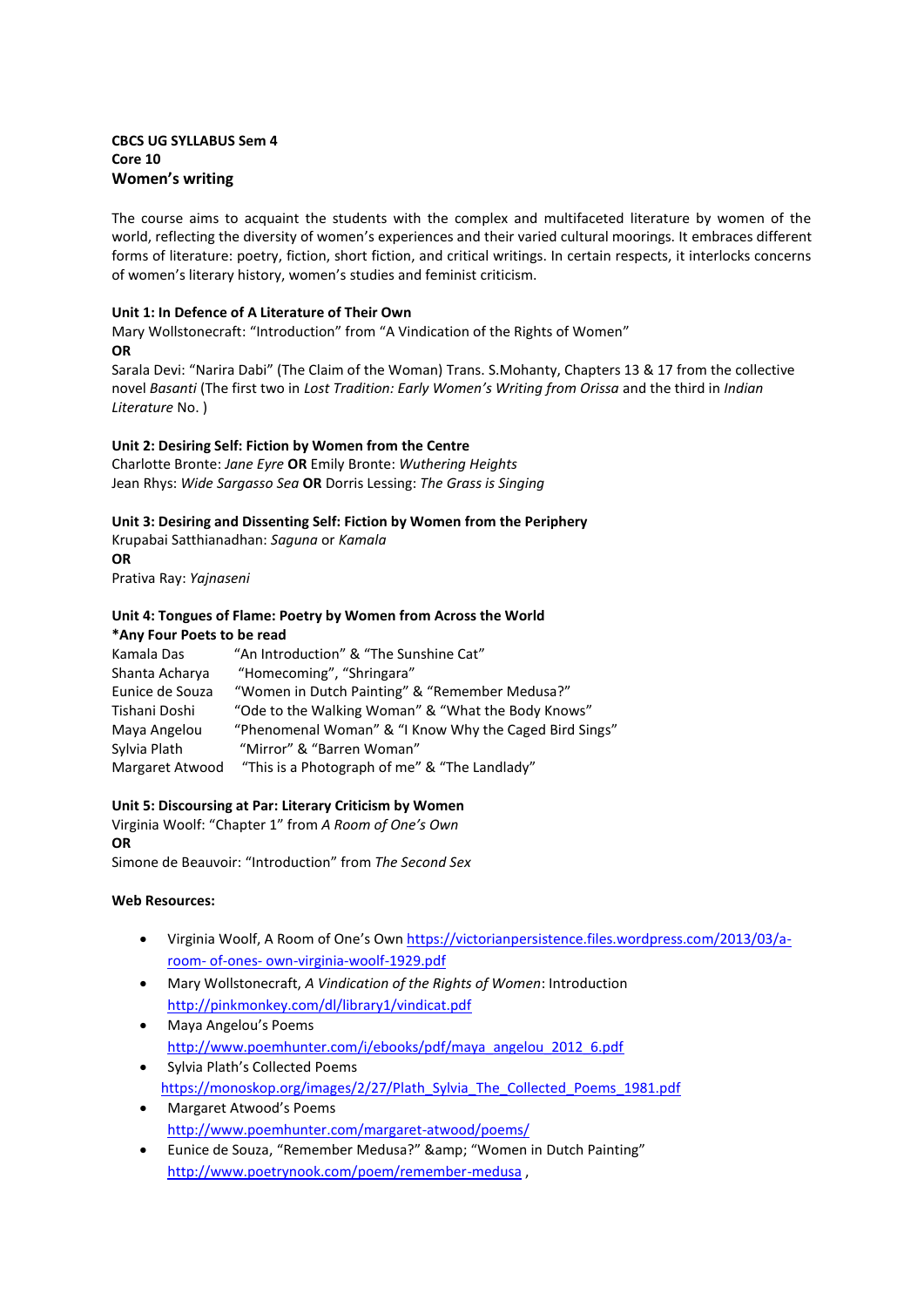<http://www.gallerie.net/issue14/poetry1.html>

- Tishani Doshi's Poems [http://www.poemhunter.com/i/ebooks/pdf/tishani\\_doshi\\_2012\\_6.pdf](http://www.poemhunter.com/i/ebooks/pdf/tishani_doshi_2012_6.pdf)
- Simone de Beauvoir *The Second Sex* <http://burawoy.berkeley.edu/Reader.102/Beauvoir.I.pdf>

#### **Suggested Reading:**

- Toril Moi, *Sexual Textual Criticism*
- Elaine Showalter, *A Literature of Their Own*
- Sandra Gilbert and Susan Guber, *The Mad Woman in the Attic*
- Gill Plain and Susan Sellers, *A History of Feminist Literary Criticism*. Cambridge University Press. 2007. Essays to be read: Helen Carr, "A History of Women's Writing" and Mary Eagleton, "Literary Representations of Women"

[https://mthoyibi.files.wordpress.com/2011/09/05-history-of-feminist-literary-criticism\\_gill-plain-and](https://mthoyibi.files.wordpress.com/2011/09/05-history-of-feminist-literary-criticism_gill-plain-and-sus.pdf)[sus.pdf](https://mthoyibi.files.wordpress.com/2011/09/05-history-of-feminist-literary-criticism_gill-plain-and-sus.pdf)

Midterm:

Unit 1: 02 questions x 10 marks=20 marks

\_\_\_\_\_\_\_\_\_\_\_\_\_\_\_\_\_\_\_\_\_\_\_\_\_\_\_\_\_\_\_\_\_\_\_\_\_\_\_\_\_\_\_\_\_\_

Total: 20 marks

Final Examination: 80 marks Unit 2: 1 long answer question+ 1 short note/analysis (14+06) =20 marks Unit 3: 1 long answer question+ 1 short note /analysis (14+06) =20 marks Unit 4: 1 long answer question+ 1 short note/analysis (14+06) =20 marks Unit 5: 1 long answer question+ 1 short note/analysis (14+06) =20 marks  $\overline{\phantom{a}}$  , and the contribution of the contribution of the contribution of the contribution of the contribution of  $\overline{\phantom{a}}$ 

Total:  $=80$  marks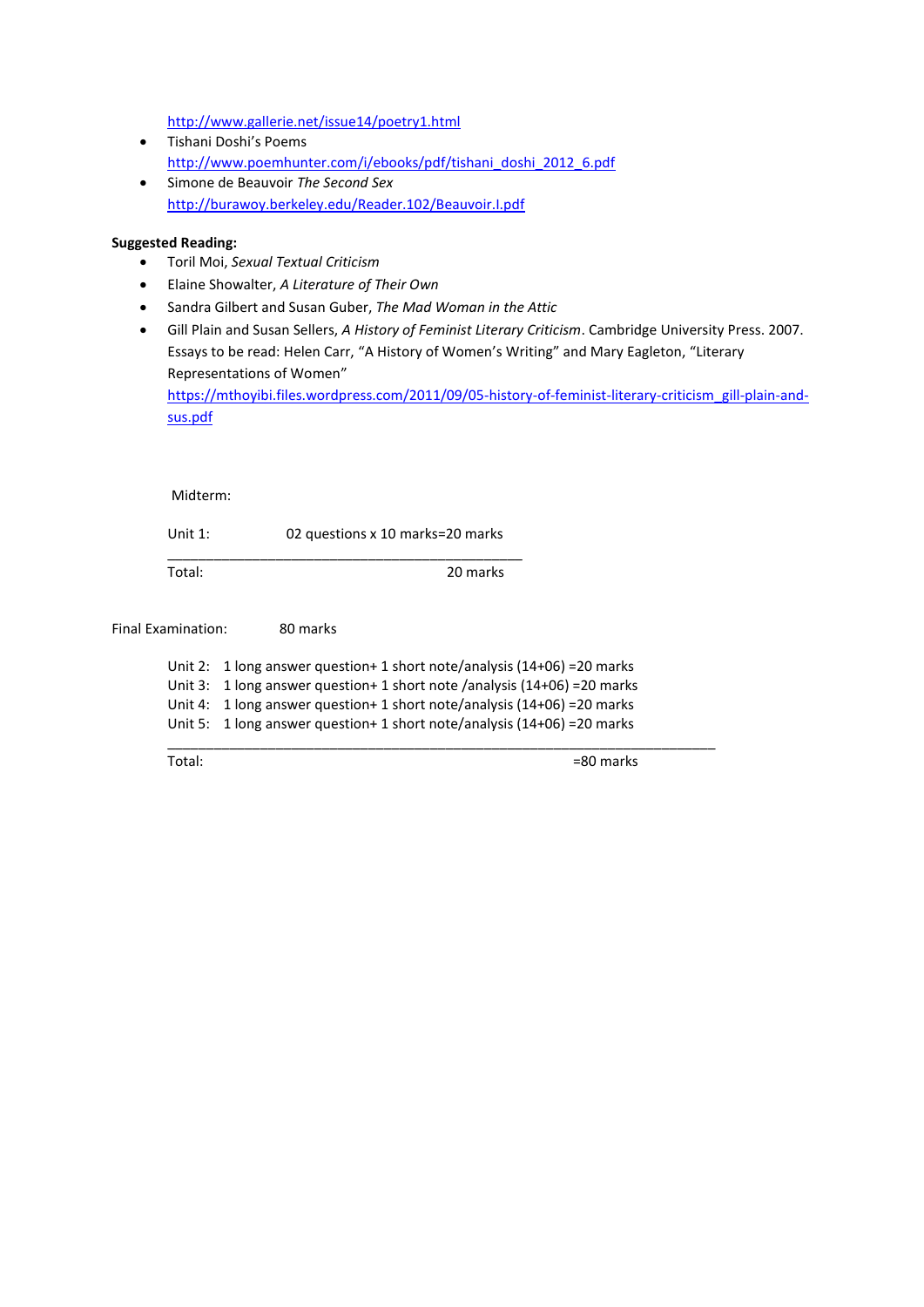# **CBCS UG SYLLABUS Sem 5 Core 11 Modern European Drama**

The aim of this paper is to introduce the students to the best of experimental and innovative dramatic literature of modern Europe.

**Unit 1**: Politics, social change and the stage; text and performance; European Drama: Realism and Beyond; Tragedy and Heroism in Modern European Drama; The Theatre of the Absurd

**Unit 2:** Henrik Ibsen*: Ghosts* **OR** August Strindberg: *Miss Julie* 

**Unit 3:** Luigi Pirandello: *Six Characters in Search of an Author* **OR** Heiner Muller: *Hamletmachine* 

**Unit 4:** Eugene Ionesco: *Chairs* **OR** Jean Genet: *The Maids* 

**Unit 5:** Samuel Beckett: *Waiting for Godot* **OR** Bertolt Brecht: *The Good Woman of Szechuan* 

#### **Web Resources**

- *Hamletmachine*[: http://theater.augent.be/file/13](http://theater.augent.be/file/13)
- Pirandello:<http://www.eldritchpress.org/lp/six.htm>
- Ionesco:<http://www.kkoworld.com/kitablar/ejen-ionesko-kergedan-eng.pdf>
- Genet:<http://web.mit.edu/jscheib/Public/phf/themaids.pdf>
- Ibsen:<http://www.gutenberg.org/files/8121/8121-h/8121-h.htm>
- Strindberg[: https://archive.org/details/missjulieotherpl00striiala](https://archive.org/details/missjulieotherpl00striiala)

#### **Suggested Reading:**

- 1. Constantin Stanislavski, *An Actor Prepares*, Chap. 8, 'Faith and the Sense of Truth', tr. Elizabeth Reynolds Hapgood (Harmondsworth: Penguin, 1967) sections 1,2, 7,8,9, pp. 121-5, 137-46.
- 2. Bertolt Brecht, 'The Street Scene', 'Theatre for Pleasure or Theatre for Instruction', and 'Dramatic Theatre vs Epic Theatre͛, in *Brecht on Theatre:The Development of an Aesthetic*, ed. And tr. John Willet (London: Methuen, 1992) pp.68-76, 121-8.
- 3. George Steiner, 'On Modern Tragedy', in The Death of Tragedy (London: Faber, 1995) pp. 303-24.
- 4. Raymond Williams, "Tragedy and Revolution" in *Modern Tragedy*, Rvsd Ed (London: Vorso, 1979) pp. 61-84.
- 5. Jean Genet, Reflections on Theatre (London:Faber & Faber) Chapter 2: "The Strange World Urb..." pp. 63-74.

Midterm:

Unit 1: 02 questions x 10 marks=20 marks

\_\_\_\_\_\_\_\_\_\_\_\_\_\_\_\_\_\_\_\_\_\_\_\_\_\_\_\_\_\_\_\_\_\_\_\_\_\_\_\_\_\_\_\_\_\_ Total: 20 marks

Final Examination: 80 marks

| Unit $2:$ | 1 long answer question + 1 short note/analysis $(14+06)$ = 20 marks |
|-----------|---------------------------------------------------------------------|
| Unit 3:   | 1 long answer question + 1 short note/analysis $(14+06)$ = 20 marks |
| Unit 4:   | 1 long answer question + 1 short note/analysis $(14+06)$ = 20 marks |
| Unit 5:   | 1 long answer question + 1 short note/analysis $(14+06)$ = 20 marks |
|           |                                                                     |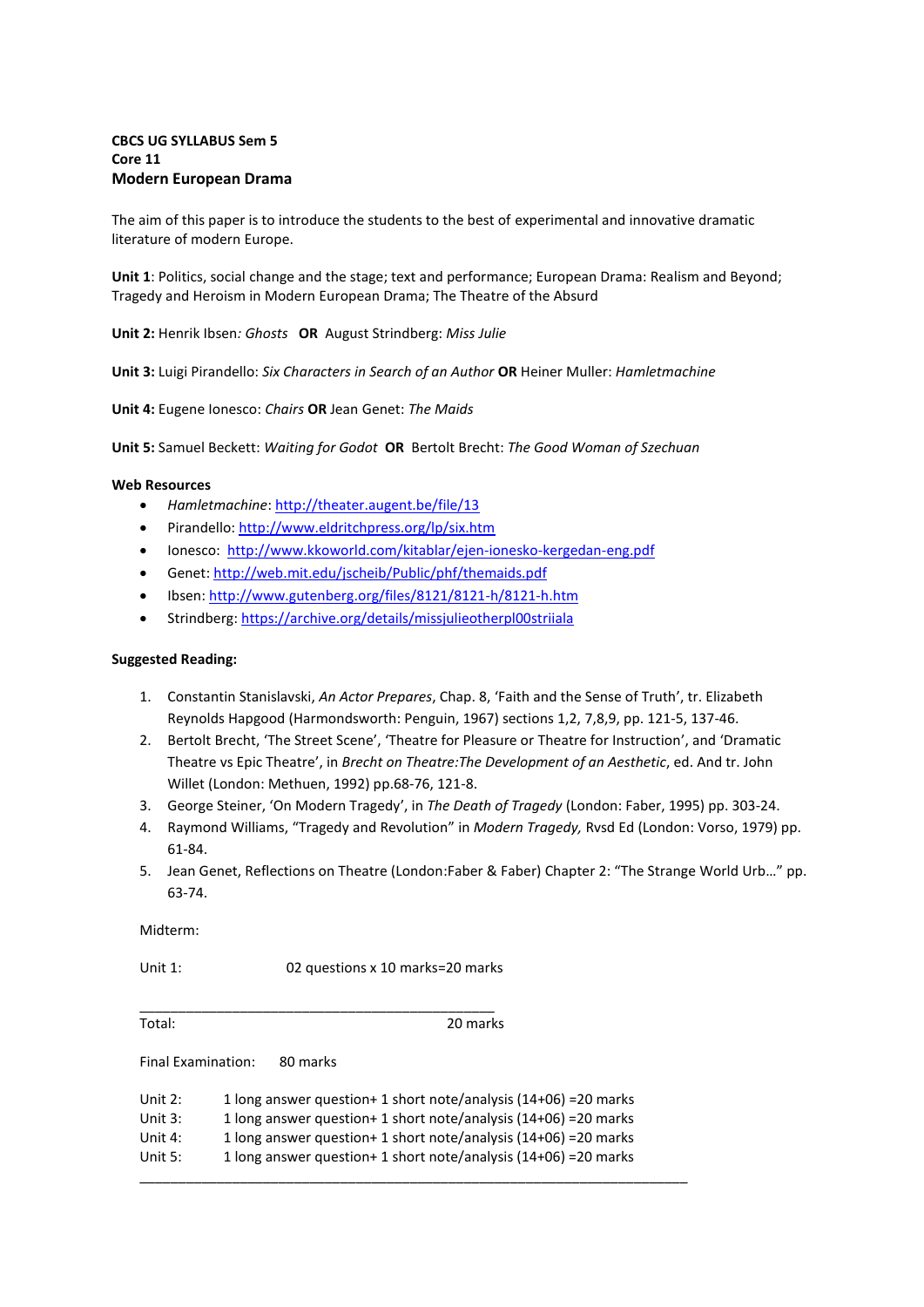#### Total: = 80 marks

## **CBCS UG SYLLABUS Sem 5 Core 12 Indian Classical Literature**

This paper aims at creating awareness among the students of the rich and diverse literary culture of ancient India.

# **Unit 1: Vedic Literature**

- *1. Samjnana Sukta* Rig Veda X.19
- 2. *Sivasankalpa Sukta* Yajur Veda XXX.I.6
- 3. *Purusha Sukta* Yajur Veda XV.XXXI. 1-16

References: The New Vedic Selection Vol 1, Telang and Chaubey, Bharatiya Vidya Prakashan, New Delhi

## **Unit 2: Selections from Epic Lit.**

Vyasa 'The Dicing' and 'The Sequel to Dicing,' 'The Book of the Assembly Hall', 'The Temptation of Karna', Book V 'The Book of Effort', in *The Mahabharata*: tr. And ed. J.A.B. van Buitenen (Chicago: Brill, 1975) pp. 106-69 **OR**

'Ayodhya Kanda' (Book II),  $1^{st}$  Canto—The Ramayana of Valmiki. Gita Press Edition.

# **Unit 3: Sanskrit Drama**

Kalidasa, *Abhijnanasakuntalam*, Act IV, tr. M.R Kale, Motilal Banarasi Dass, New Delhi **OR** Bhavabhuti͛s *Rama's Last Act* (*Uttararamacharita*) tr. Sheldon Pollock (New York: Clay Sanskrit Library, 2007)

## **Unit 4: Sanskrit Drama**

*Mrcchakatika* by Sudraka, Act I, tr. M.M. Ramachandra Kale (New Delhi: Motilal Banarasidass, 1962)

## **Unit 5: Aesthetics and Maxims**

- Bharata's Natyasastra, Chapter VI on Rasa theory References-English Translation by M.M. Ghosh, Asiatic Society, Kolkata, 1950
- *Sahitya Darpana* of Vishvanatha Kaviraja Chaps- I& II References-English Translation by P.V. Kane, Motilal Banarsi Dass, N Delhi
- Nitisataka of Bhartrhari 20 verses from the beginning References- The Satakatraya edited by D.D. Kosambi, Published in Anandashrama Series, 127, Poona, 1945. Also English Translation published from Ramakrishna Mission, Kolkata

# **Suggested Reading:**

- Kalidasa. Critical Edition, Sahitya Akademi
- B.B Choubey, New Vedic Selection, Vol 1, Bharatiya Vidya Prakashan, New Delhi
- H.H.Wilson (Tr.)- *Rig Veda*
- Bharata, *Natyashastra*, tr. Manomohan Ghosh, vol.I, 2 nd edn (Calcutta: Granthalaya, 1967) chap. 6: 'Sentiments', pp. 100-18.
- J.A.B.Van Buitenen, 'Dharma and Moksa', in Roy W. Perrett, ed., Indian Philosophy,vol. V, Theory of Value: A Collection of Readings (New York: Garland, 2000) pp.33–40.
- Vinay Dharwadkar, 'Orientalism and the Study of Indian Literature', in Orientalism and the Postcolonial Predicament: Perspectives on South Asia, ed. Carol A.Breckenridge and Peter van der Veer (New Delhi: OUP, 1994) pp. 158–95
- Universals of Poetics by Haldhar Panda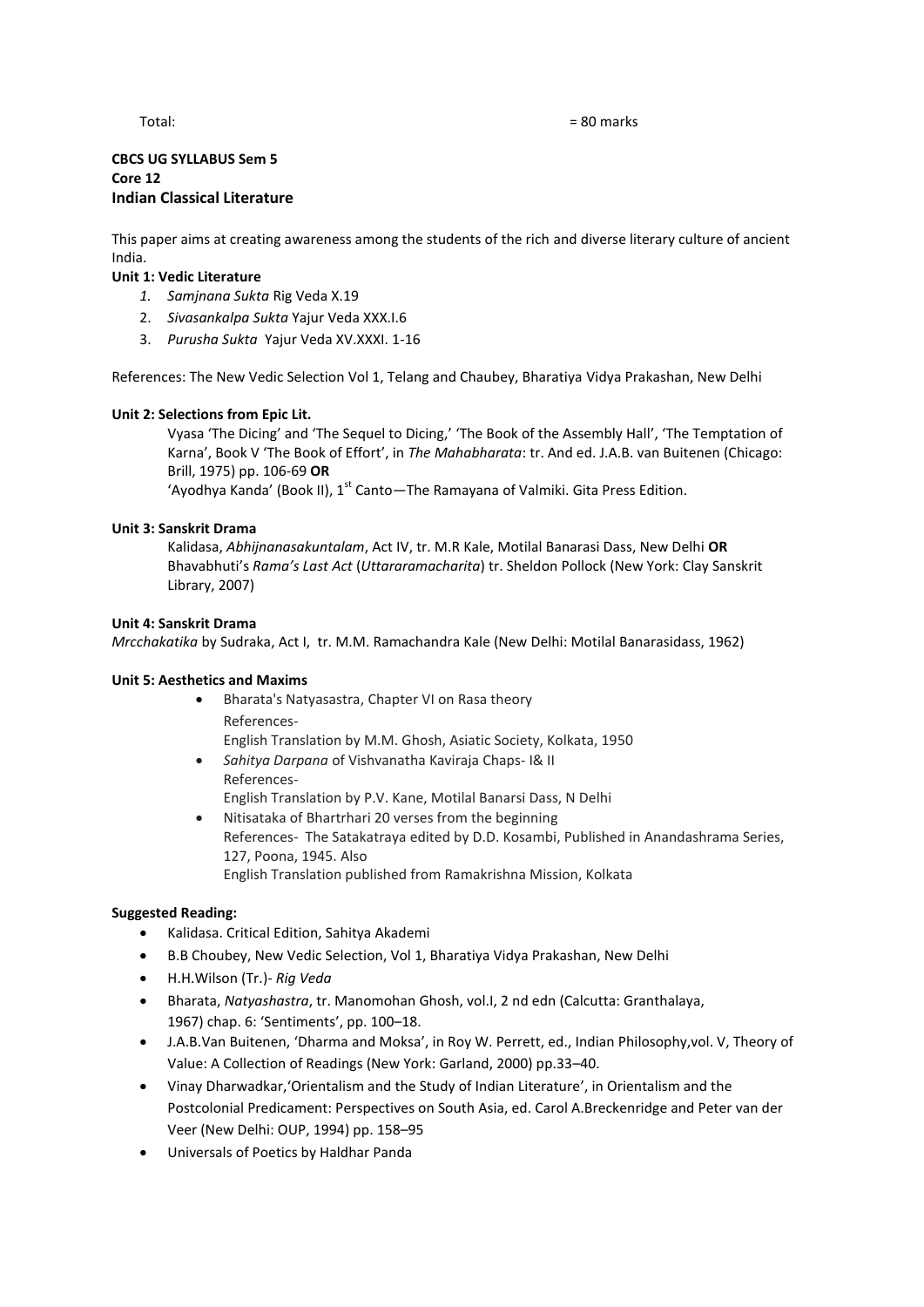Midterm:

Unit 1: 02 questions x 10 marks=20 marks

| Total:             | 20 marks                                                         |
|--------------------|------------------------------------------------------------------|
| Final Examination: | 80 marks                                                         |
| Unit $2:$          | 1 long answer question+ 1 short note/analysis (14+06) = 20 marks |
| Unit $3:$          | 1 long answer question+ 1 short note/analysis (14+06) = 20 marks |
| Unit 4:            | 1 long answer question+ 1 short note/analysis (14+06) = 20 marks |
| Unit $5:$          | 1 long answer question+ 1 short note/analysis (14+06) = 20 marks |
| Total:             | $= 80$ marks                                                     |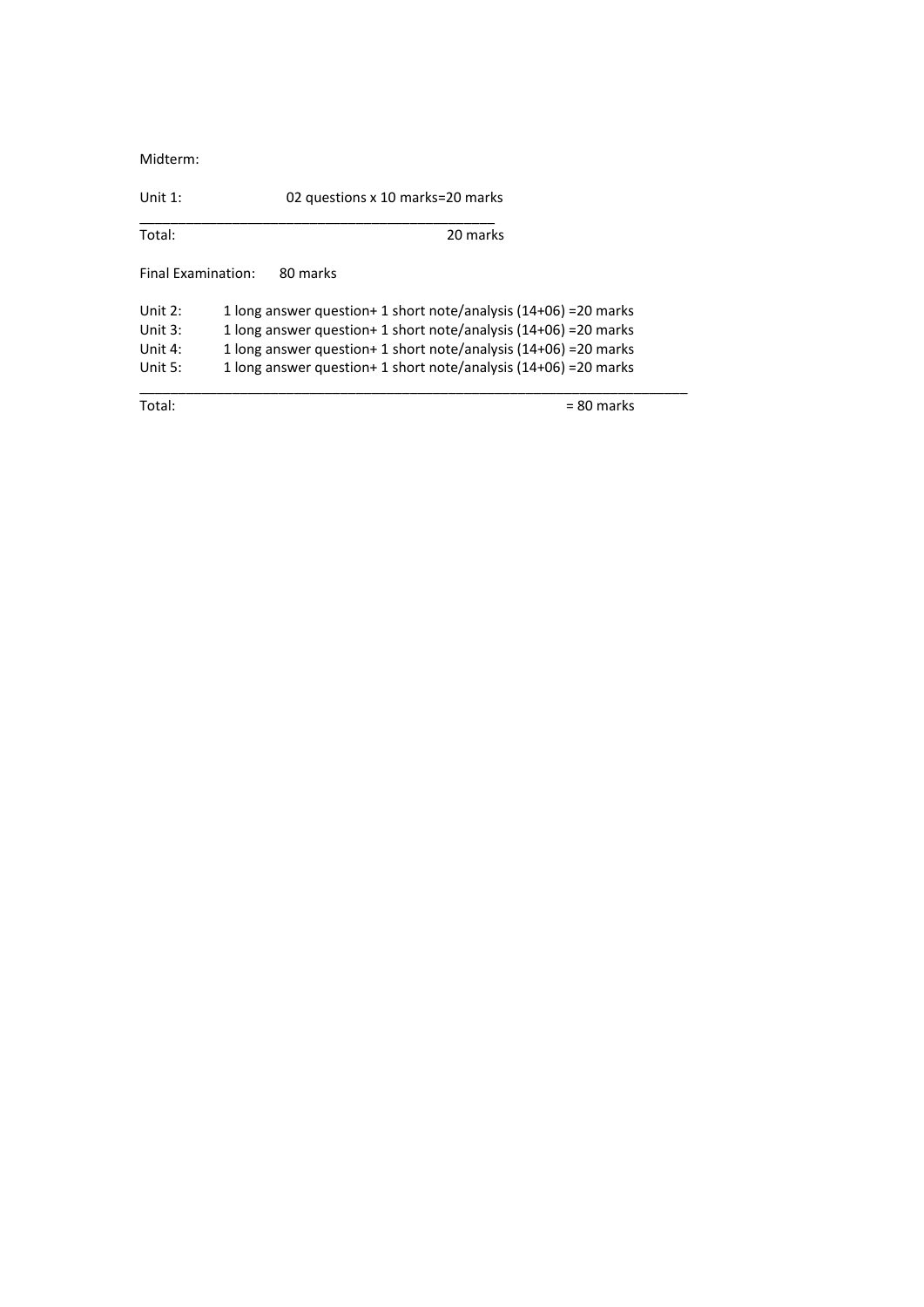# **CBCS UG SYLLABUS Sem 6 Core 13 Postcolonial Literature**

This paper seeks to introduce the students to postcolonial literature—a body of literature that responds to the discourses of European colonialism and empire in Asia, Africa, Middle East, the Pacific and elsewhere. By focusing on representative texts situated in a variety of locations, the paper aims to provide the students with the opportunity to think through and understand the layered response – compliance, resistance, mimicry and subversion - that colonial power has provoked from the nations in their search for a literature of their own.

## **Unit 1: Concept**

- Definition and characteristics: Resistant descriptions, appropriation of the colonizer's language, reworking colonial art forms & etc.
- Scope and Concerns: Reclaiming spaces and places, asserting cultural integrity, revising history

#### **Prescribed Reading:**

Achebe, Chinua *͞An image of Africa: Racism in Joseph Conrad's Heart of Darkness,͟ Research in African Literatures, Vol. 9, No.1, Special Issue on Literary Criticism. (Spring, 1978), pp. 1-15.*

#### **Unit 2: Indian** Raja Rao: *Kanthapura* **OR** R K Narayan: *The English Teacher*

#### **Unit 3: Caribbean and African**

V S Naipaul: *The Mimic Men* **OR** Chinua Achebe: *No Longer at Ease* 

#### **Unit 4: South African**

Nadine Gordimer: *July's People* **OR** J M Coetzee: *Life & Times of Michael K*

## **Unit 5: Criticism**

Chinua Achebe: "English and the African Writer" and Ngugi wa Thiong'o: "The Quest for Relevance" from *Decolonising the Mind: The Politics of Language in African Literature* 

#### **Web Resources**

- Achebe, Chinua *͞*An image of Africa: Racism in Joseph Conrad's Heart of Darkness*,͟ Research in African Literatures, Vol. 9, No.1, Special Issue on Literary Criticism. (Spring, 1978), pp. 1-15.*  **<http://english.gradstudies.yorku.ca/files/2013/06/achebe-chinua.pdf>**
- Achebe, Chinua: "English and the African Writer" **<https://mrvenglish.wikispaces.com/file/view/English+and+the+African+Writer.pdf>**
- Thiong'o, Ngugi Wa. "The Quest for Relevance" from *Decolonising the Mind: The Politics of Language in African Literature*  **[https://www.humanities.uci.edu/critical/pdf/Wellek\\_Readings\\_Ngugi\\_Quest\\_for\\_Relevance.pdf](https://www.humanities.uci.edu/critical/pdf/Wellek_Readings_Ngugi_Quest_for_Relevance.pdf)**
- Ashcroft, Bill, Gareth Griffiths, Helen Tiffin. *Post-Colonial Studies: The Key Concepts.* New York: Routledge. 2007. **[http://staff.uny.ac.id/sites/default/files/pendidikan/else-liliani](http://staff.uny.ac.id/sites/default/files/pendidikan/else-liliani-ssmhum/postcolonialstudiesthekeyconceptsroutledgekeyguides.pdf)[ssmhum/postcolonialstudiesthekeyconceptsroutledgekeyguides.pdf](http://staff.uny.ac.id/sites/default/files/pendidikan/else-liliani-ssmhum/postcolonialstudiesthekeyconceptsroutledgekeyguides.pdf)**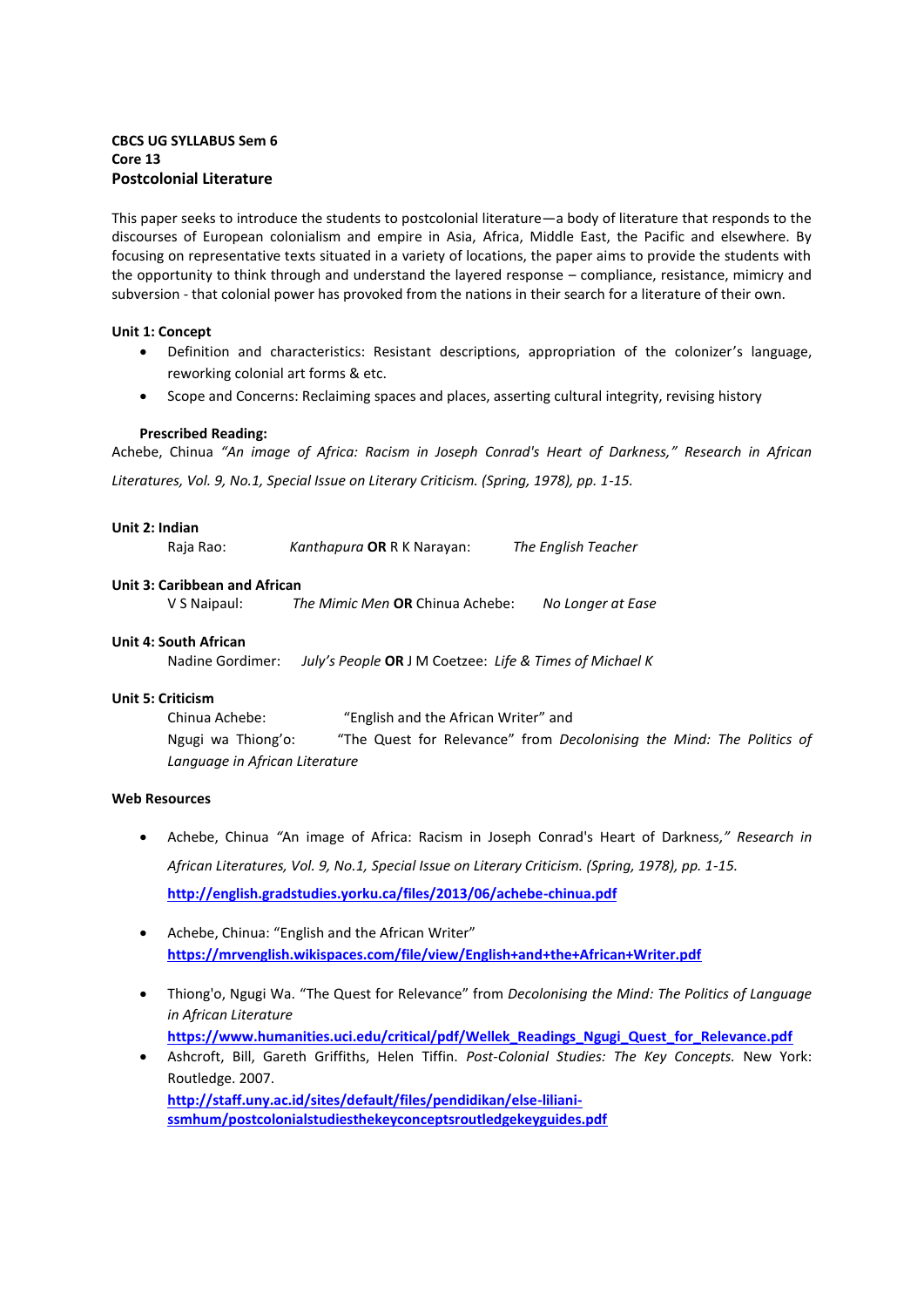#### **Suggested Reading:**

- Ashcroft, Bill, Gareth Griffiths, Helen Tiffin. "Introduction", The Empire Writes Back: Theory and *Practice in Post-Colonial Literature*. London, New York: Routledge, 2nd edition, 2002.
- Bhabha, Homi K. *The Location of Culture*. Noida: Atlantic Books. 2012.
- Gandhi, Leela. *Postcolonial Theory*: *An Introduction*. OUP. 1998.
- Said, Edward. *Orientalism*. India: Penguin. 2001.
- Spivak, Gayatri Chakraborty. *Can the Subaltern Speak?.* UK: Macmillan.1998 **<http://planetarities.web.unc.edu/files/2015/01/spivak-subaltern-speak.pdf>**

Midterm:

Unit 1: 02 questions x 10 marks=20 marks

\_\_\_\_\_\_\_\_\_\_\_\_\_\_\_\_\_\_\_\_\_\_\_\_\_\_\_\_\_\_\_\_\_\_\_\_\_\_\_\_\_\_\_\_\_\_

Total: 20 marks

Final Examination: 80 marks

| Unit $2:$ | 1 long answer question + 1 short note/analysis $(14+06)$ = 20 marks |
|-----------|---------------------------------------------------------------------|
| Unit $3:$ | 1 long answer question + 1 short note/analysis $(14+06)$ = 20 marks |
| Unit 4:   | 1 long answer question+ 1 short note/analysis (14+06) = 20 marks    |
| Unit $5:$ | 1 long answer question + 1 short note/analysis $(14+06)$ = 20 marks |

\_\_\_\_\_\_\_\_\_\_\_\_\_\_\_\_\_\_\_\_\_\_\_\_\_\_\_\_\_\_\_\_\_\_\_\_\_\_\_\_\_\_\_\_\_\_\_\_\_\_\_\_\_\_\_\_\_\_\_\_\_\_\_\_\_\_\_\_\_\_\_

Total:  $=80$  marks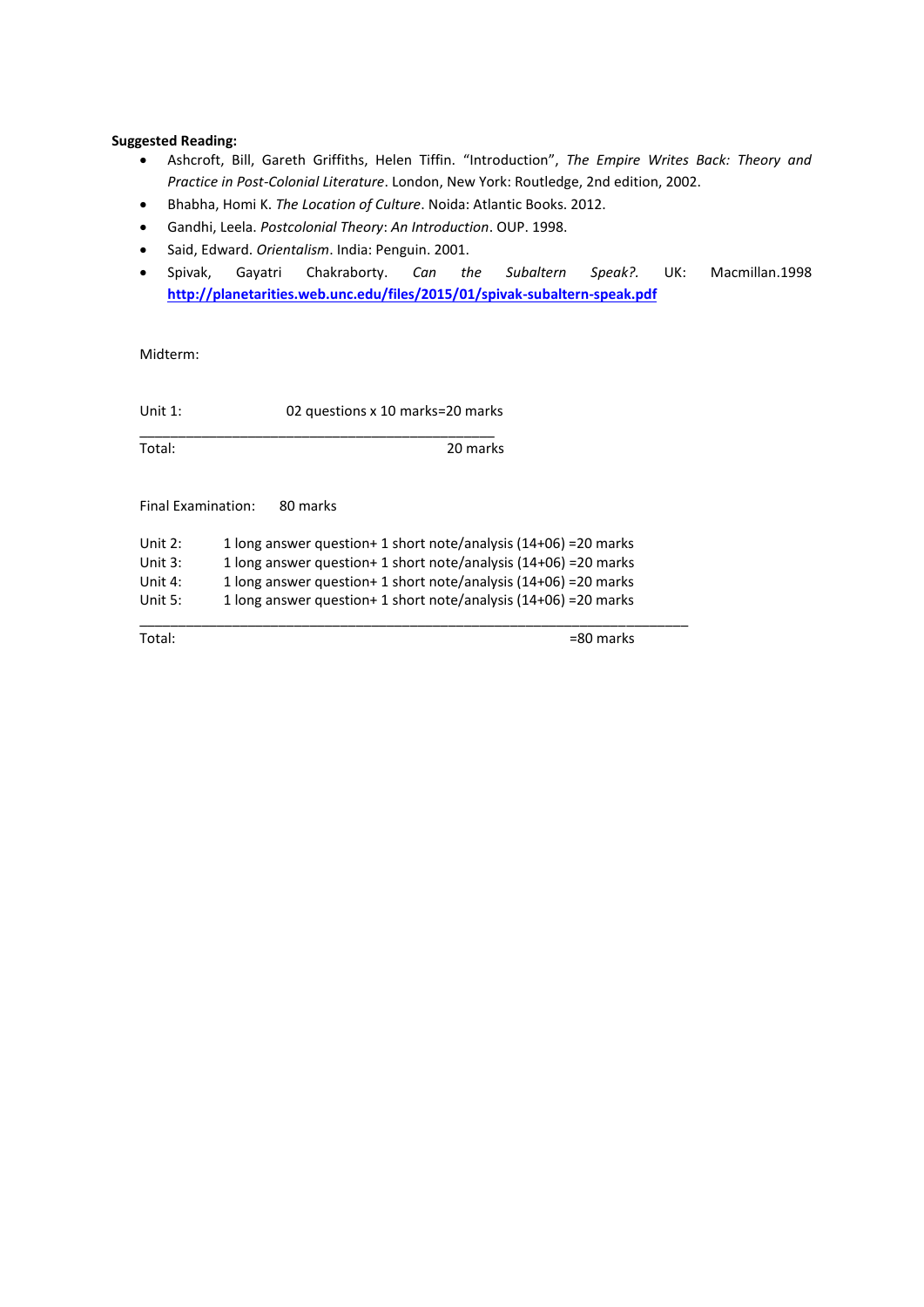# **CBCS UG SYLLABUS Sem 6 Core 14 Popular Literature**

This paper seeks to introduce the students to genres such as romance, detective fiction, campus fiction, fantasy/mythology, which have a "mass" appeal, and can help us gain a better understanding of the popular roots of literature.

## **Unit 1: Introduction to the concept**

- What is popular literature?
- Debate between popular and high cultures ('high brow' v/s 'low brow')
- What is Genre fiction?
- Debate between genre fiction and literary fiction

Essays for discussion:

- Lev Grossman: "Literary Revolution in the Supermarket Aisle: Genre Fiction is Disruptive Technology" <http://entertainment.time.com/2012/05/23/genre-fiction-is-disruptive-technology/>
- Arthur Krystal: "Easy Writers: Guilty pleasures without guilt" <http://www.newyorker.com/magazine/2012/05/28/easy-writers>
- Joshua Rothman: "A Better Way to Think About the Genre Debate" <http://www.newyorker.com/books/joshua-rothman/better-way-think-genre-debate>
- Stephen Marche: How Genre Fiction Became More Important than Literary Fiction" <http://www.esquire.com/entertainment/books/a33599/genre-fiction-vs-literary-fiction/>

## **Unit 2: Detective Fiction**

Sherlock Holmes: *The Hound of the Baskervilles* **OR** Agatha Christie: *Murder on the Orient Express*

## **Unit 3: Romance**

Shobha De: *Socialite Evenings* **OR** Nicholas Sparks: *The Notebook* 

## **Unit 4: Campus Fiction**

Chetan Bhagat: *Five Point Someone* **OR** David Lodge: *Small World: An Academic Romance* 

## **Unit 5: Rewriting Mythology**

Amish Tripathi: *The Immortals of Meluha* **OR** Anuja Chandramouli: *Arjuna: Saga of a Pandava Warrior-Prince*

## **Suggested Reading**

- Leslie Fiedler, *What was Literature? Class, Culture and Mass Society*
- Leo Lowenthal, *Literature, Popular Culture and Society*
- *Popular Fiction: Essays in Literature and History* by Peter Humm, Paul Stigant, Peter Widdowson

Unit 1: 02 questions x 10 marks=20 marks

\_\_\_\_\_\_\_\_\_\_\_\_\_\_\_\_\_\_\_\_\_\_\_\_\_\_\_\_\_\_\_\_\_\_\_\_\_\_\_\_\_\_\_\_\_\_

Total: 20 marks

Final Examination: 80 marks

| Unit 2: | 1 long answer question + 1 short note/analysis $(14+06)$ = 20 marks |
|---------|---------------------------------------------------------------------|
| Unit 3: | 1 long answer question + 1 short note/analysis $(14+06)$ = 20 marks |
| Unit 4: | 1 long answer question + 1 short note/analysis $(14+06)$ = 20 marks |
| Unit 5: | 1 long answer question + 1 short note/analysis $(14+06)$ = 20 marks |
|         |                                                                     |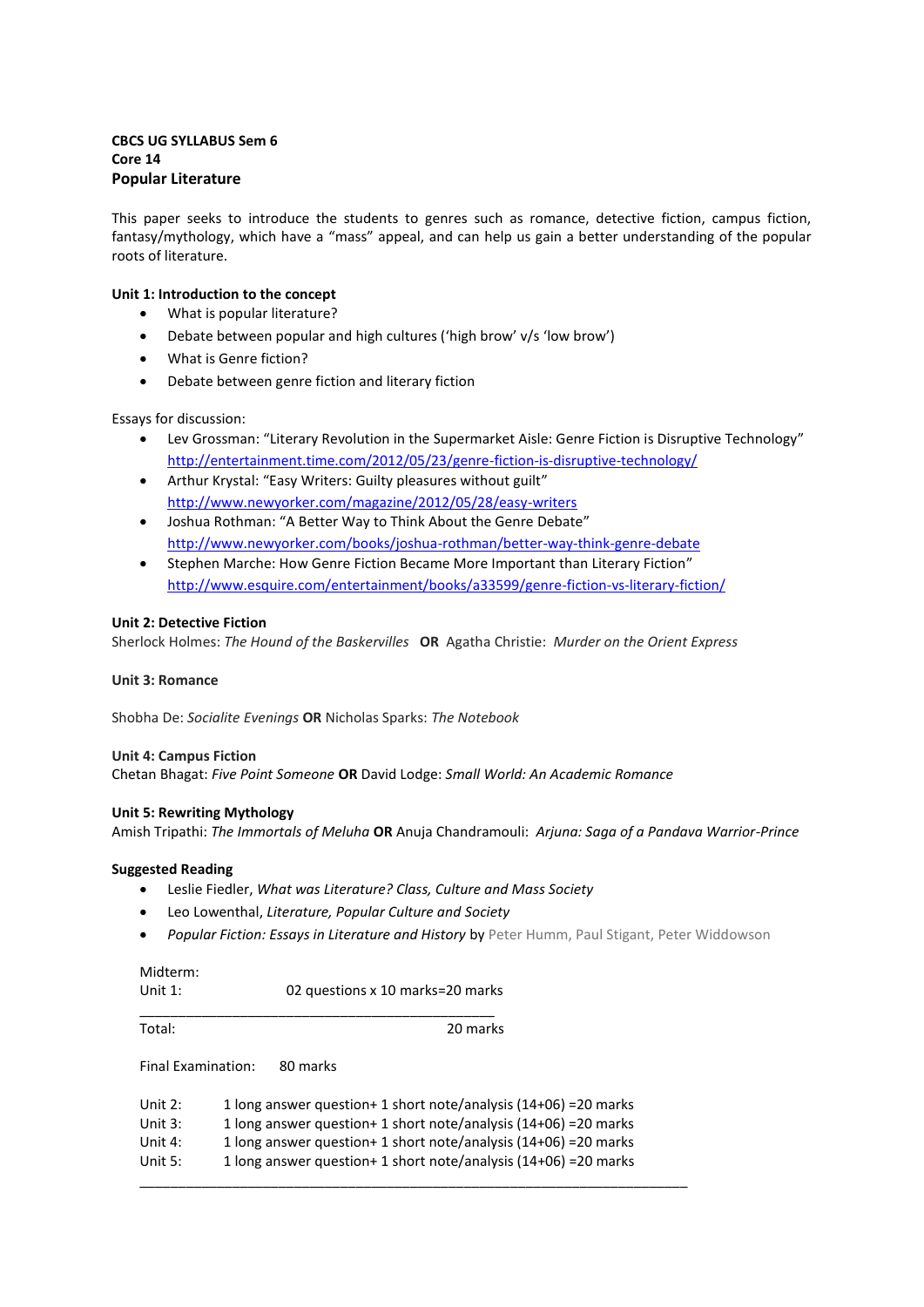# Total: = 80 marks **CBCS UG SYLLABUS SEM 5 Discipline Specific Course**

# **1. Literary Theory**

#### **Objective**

The development of theory in the last half-century or more is a fact of critical importance in the academic study of literature. Far from being seen as a parasite on the text, theory has been seen as a discourse that provides the conceptual framework for literature. This paper aims to give the students a firm grounding in a major methodological aspect of literary studies known as theory.

## **Starred texts are to be taught. Questions with alternatives are also to be set from these texts.**

## **Unit 1: Overview**

- Crisis in literary criticism and the search for a method
- Rise of theory
- What does it mean to theorise?

**Unit 2: New Criticism and Formalism:** with an emphasis on the main critical concepts of NC such as paradox, irony, tension, intentional and affective fallacy, heresy of paraphrase and of Formalism such as ostranenie, literariness, foregrounding, dominant and deviant

- **\*** Cleanth Brooks, "The Language of Paradox" Or W.K. Wimsatt Jr. and Monroe Beardsley, "The Intentional Fallacy"
- **\***Viktor Shklovsky, ͞Art as Device͟ Or Roman Jakobson, ͞Linguistics and Poetics͟

**Unit 3: Structuralism and Poststructuralism:** with an emphasis on the main critical concepts of Structuralism such as binary opposition, synchrony and diachrony, syntagm and paradigm and of Poststructuralism such as collapse of the binary, difference, mise-en-abym, erasure

- **\***Gerard Gennette, ͞Introduction͟ to *Narrative Discourse* [\(https://archive.org/stream/NarrativeDiscourseAnEssayInMethod/NarrativeDiscourse-](https://archive.org/stream/NarrativeDiscourseAnEssayInMethod/NarrativeDiscourse-AnEssayInMethod_djvu.txt)[AnEssayInMethod\\_djvu.txt\)](https://archive.org/stream/NarrativeDiscourseAnEssayInMethod/NarrativeDiscourse-AnEssayInMethod_djvu.txt) Or Roland Barthes, "Face of Garbo" and "French Fries" (from *Mythologies*)
- Jacques Derrida, "On the Idea of the Supplement" (from *Of Grammatology*) Or Michel Foucault, ͞What is an Author?͟ [\(http://artsites.ucsc.edu/faculty/Gustafson/FILM%20162.W10/readings/foucault.author.pdf\)](http://artsites.ucsc.edu/faculty/Gustafson/FILM%20162.W10/readings/foucault.author.pdf) (Either of the two essays can be taught depending on availability)

**Unit 4: Marxism and New Historicism:** with an emphasis on main critical concepts of Marxism such as base, superstructure, ideology, commodification, determination and of New Historicism such as power, resistance, high-low dialectic

- **\***Louis Althusser, ͞Letters on Art͟ (from *Lenin and Philosophy and Other Essays*) Or Georg Lukacs, ͞On Reification͟ (from *History and Class Consciousness*)
- Raymond Williams, "In Memory of Lucien Goldmann" Or Stephen Greenblatt, "Learning to Curse" (Either of the two essays can be taught depending on availability)

**Unit 5: Eco-criticism and Eco-feminism:** with an emphasis on main critical concepts of Ecology as environment, balance, food chain and of Eco-feminism as body and its colonisation, patriarchy, woman as a creative principle in harmony with nature

- **\***Rachel Carson, ͞A Fable for Tomorrow͟ and ͞The Obligation to Endure͟ (from *Silent Spring* [\(http://library.uniteddiversity.coop/More\\_Books\\_and\\_Reports/Silent\\_Spring-Rachel\\_Carson-](http://library.uniteddiversity.coop/More_Books_and_Reports/Silent_Spring-Rachel_Carson-1962.pdf)[1962.pdf\)](http://library.uniteddiversity.coop/More_Books_and_Reports/Silent_Spring-Rachel_Carson-1962.pdf)
- **\*** \*Mack-Canty, Colleen, "Third-Wave Feminism and the Need to Reweave the Nature/Culture Duality.͟ *NWSA Journal* 16, no. 3 (2004): 154-179 (from [JSTOR Arts & Sciences VI\)](http://gw2jh3xr2c.search.serialssolutions.com/log?L=GW2JH3XR2C&D=JAB&P=Link&U=http%3A%2F%2Fezproxy.library.ubc.ca%2Flogin%3Furl%3Dhttp%3A%2F%2Fwww.jstor.org%2Fsearch)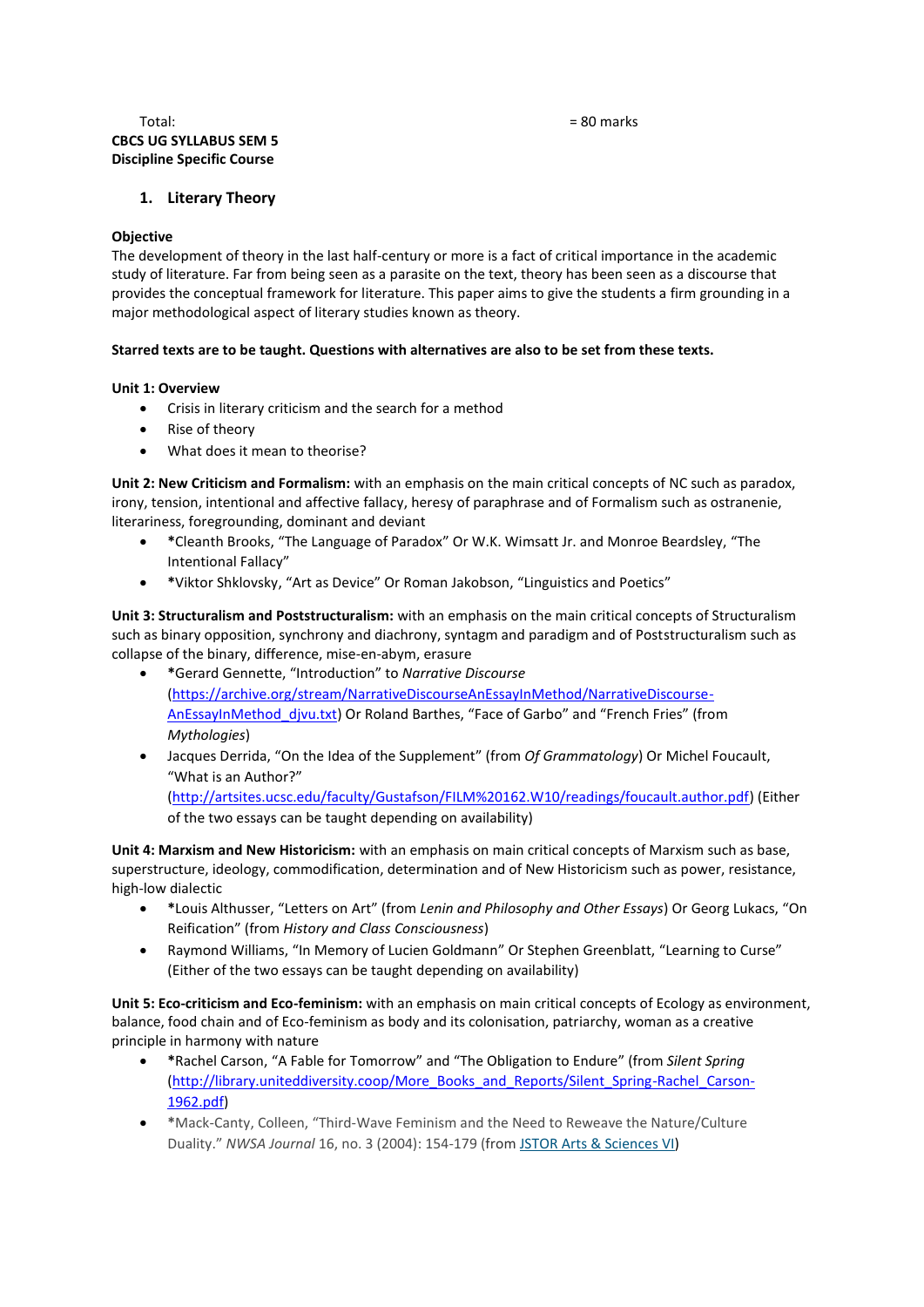#### **Suggested Reading**:

Terry Eagleton, *Literary Theory*: *An Introduction for Foreign Students* David Robey and Anne Jefferson, *Modern Literary Theory* Jonathan Culler, *Literary Theory*: *A Very Short Introduction* Richard Barry, *Beginning Theory* Tony Bennett, *Formalism and Marxism* Terence Hawkes, *Structuralism and Semiotics* Christopher Norris, *Deconstruction*: *Theory and Practice* Veeser H. Aram (ed), *The New Historicism Reader* Greg Gerrard, *Eco-Criticism*

Midterm: Unit 1: 02 questions x 10 marks=20 marks \_\_\_\_\_\_\_\_\_\_\_\_\_\_\_\_\_\_\_\_\_\_\_\_\_\_\_\_\_\_\_\_\_\_\_\_\_\_\_\_\_\_\_\_\_\_ Total: 20 marks Final Examination: 80 marks Unit 2: 1 long answer question+ 1 short note/analysis (14+06) = 20 marks Unit 3: 1 long answer question+ 1 short note/analysis (14+06) = 20 marks Unit 4: 1 long answer question+ 1 short note/analysis (14+06) = 20 marks Unit 5: 1 long answer question+ 1 short note/analysis (14+06) =20 marks \_\_\_\_\_\_\_\_\_\_\_\_\_\_\_\_\_\_\_\_\_\_\_\_\_\_\_\_\_\_\_\_\_\_\_\_\_\_\_\_\_\_\_\_\_\_\_\_\_\_\_\_\_\_\_\_\_\_\_\_\_\_\_\_\_\_\_\_\_\_\_  $Total:$   $= 80$  marks

**CBCS UG SYLLABUS SEM 5** 

**Discipline Specific Course** 

## **2: Reading World Literature**

This paper proposes to introduce the students to the study of world literature through a representative selection of texts from around the world. The idea is to read beyond the classic European canon by including defining literary texts from other major regions/countries—except the United States of America—written in languages other than English, but made available to the readers in English translation.

#### **Unit 1: Concept**

- The idea of world literature: Scope and definition
- Uses of reading world literature

#### **Unit 2: European**

| Albert Camus      | The Outsider                  |
|-------------------|-------------------------------|
| OR.               |                               |
| Fyodor Dostoevsky | <b>Notes from Underground</b> |

#### **Unit 3: Caribbean and African**

V S Naipaul *In a Free State*  **OR** Chimamanda Ngozi Adichie *Purple Hibiscus*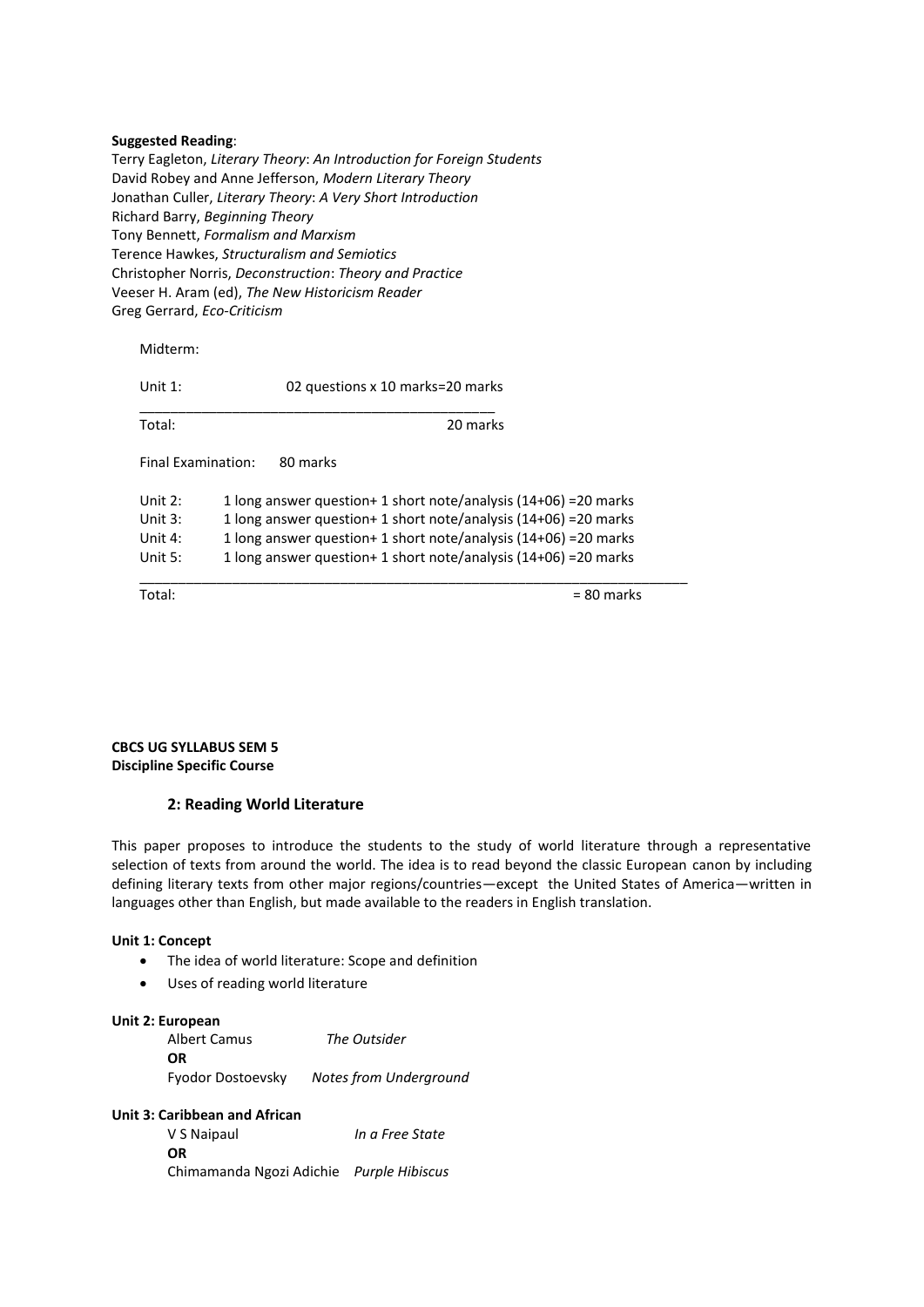#### **Unit 4: Canadian Short Fiction**

| Margaret Atwood | Stone Mattress & Pretend Blood         |
|-----------------|----------------------------------------|
| <b>OR</b>       |                                        |
| Alice Munro     | The Bear Came Over the Mountain & Face |

#### **Unit 5: Latin American Poetry**

Pablo Neruda 
"Death Alone", "Furies and Suffering", "There's no Forgetting", "Memory" **OR**

Octavio Paz "from San Ildefenso Nocturne", "Between Going and Staying the Day Wavers", "Humayun's Tomb", "Motion"

## **Web Resources:**

- The Complete Stories by Franz Kafka [http://www.vanderbilt.edu/olli/class-materials/Franz\\_Kafka.pdf](http://www.vanderbilt.edu/olli/class-materials/Franz_Kafka.pdf)
- What is world Literature? (Introduction) David Damrosch <http://press.princeton.edu/chapters/i7545.html>
- Tagore's comparative world world literature [https://www.academia.edu/4630860/Rabindranath\\_Tagores\\_Comparative\\_World\\_Literature](https://www.academia.edu/4630860/Rabindranath_Tagores_Comparative_World_Literature)
- Dostoevsky's Notes from Underground <http://www.gutenberg.org/files/600/600-h/600-h.htm>
- Margaret Atwood͛s Stone Mattress [http://www.newyorker.com/magazine/2011/12/19/stone](http://www.newyorker.com/magazine/2011/12/19/stone-mattress)[mattress](http://www.newyorker.com/magazine/2011/12/19/stone-mattress)
- Margaret Atwood's Pretend Blood [http://www.independent.co.uk/arts](http://www.independent.co.uk/arts-entertainment/books/features/first-lives-club-pretend-blood-a-short-story-by-margaret-atwood-1779529.html)[entertainment/books/features/first-lives-club-pretend-blood-a-short-story-by-margaret-atwood-](http://www.independent.co.uk/arts-entertainment/books/features/first-lives-club-pretend-blood-a-short-story-by-margaret-atwood-1779529.html)[1779529.html](http://www.independent.co.uk/arts-entertainment/books/features/first-lives-club-pretend-blood-a-short-story-by-margaret-atwood-1779529.html)
- Alice Munro's short Stories [http://www.newyorker.com/magazine/2013/10/21/the-bear-came-over](http://www.newyorker.com/magazine/2013/10/21/the-bear-came-over-the-mountain-2)[the-mountain-2,](http://www.newyorker.com/magazine/2013/10/21/the-bear-came-over-the-mountain-2)<http://www.newyorker.com/magazine/2008/09/08/face>
- Poems of Octavio Pa[z http://www.poetrysoup.com/famous/poems/best/octavio\\_paz](http://www.poetrysoup.com/famous/poems/best/octavio_paz)

## **Suggested Reading:**

- *Weltliteratur*: John Wolfgang von Goethe in *Essays on Art and Literature* Goethe : The Collected Works Vol.3
- Rabindranath Tagore ͞World Literature͟: *Selected Writings On Literature and Language: Rabindranath Tagore* Ed. Sisir Kumar Das and Sukanta Chaudhuri Damrosch
- Goethe's "World Literature Paradigm and Contemporary Cultural Globalization" by John Pizer ͞Something Will Happen to You Who Read͟: Adrienne Rich, Eavan Boland͛ by Victor Luftig .JSTOR iv. *Comparative Literature* University of Oregon.
- David Damrosch, *What is World Literature?* Princeton University Press
- ͞WLT and the Essay͟ *World Literature Today* Vol. 74, No. 3, 2000. JSTOR Irish University Review, Vol.23 Spring 1, Spring-Summer.

Midterm:

Unit 1: 02 questions x 10 marks=20 marks

Total: 20 marks

\_\_\_\_\_\_\_\_\_\_\_\_\_\_\_\_\_\_\_\_\_\_\_\_\_\_\_\_\_\_\_\_\_\_\_\_\_\_\_\_\_\_\_\_\_\_

Final Examination: 80 marks

Unit 2: 1 long answer question+ 1 short note/analysis (14+06) = 20 marks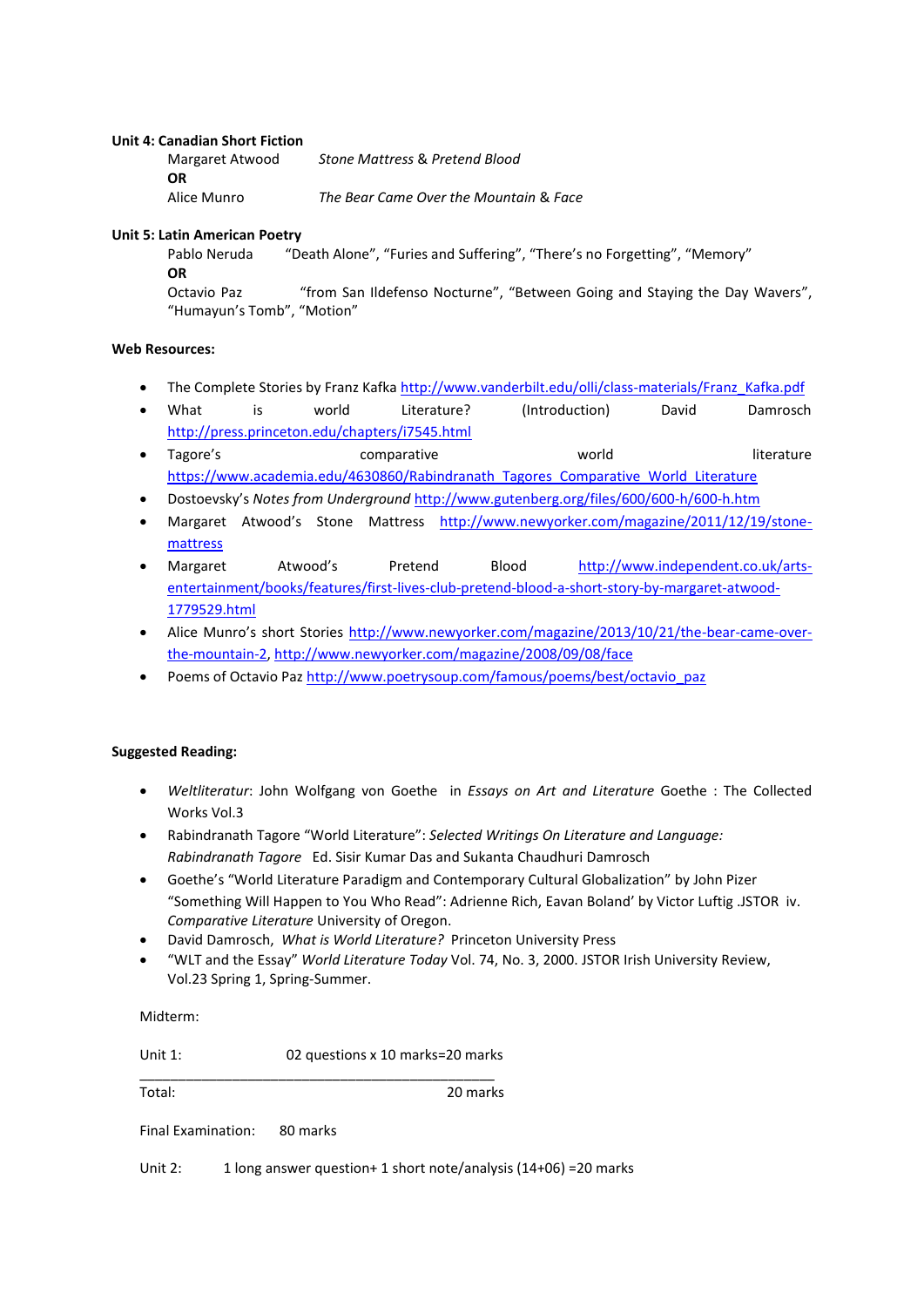| Unit $3:$ | 1 long answer question+ 1 short note/analysis (14+06) = 20 marks |
|-----------|------------------------------------------------------------------|
| Unit 4:   | 1 long answer question+ 1 short note/analysis (14+06) = 20 marks |
| Unit $5:$ | 1 long answer question+ 1 short note/analysis (14+06) = 20 marks |

\_\_\_\_\_\_\_\_\_\_\_\_\_\_\_\_\_\_\_\_\_\_\_\_\_\_\_\_\_\_\_\_\_\_\_\_\_\_\_\_\_\_\_\_\_\_\_\_\_\_\_\_\_\_\_\_\_\_\_\_\_\_\_\_\_\_\_\_\_\_\_

Total: 80 marks

## **CBCS UG SYLLABUS SEM 6 Discipline Specific Course**

# **3: Research Methodology**

Research methodology is a discipline specific course pitched at a higher level than the generic academic preparatory courses. Research is at the core of every university course starting from the UG to the PhD level. This course is designed to develop the fundamentals of research from creating a questioning mechanism in the students' minds leading up to writing research papers and dissertations. Students learn the methodological issues imperative for conducting research and for research documentation. The course also aims to train students in the essentials of academic and research writing skills.

## **Unit 1 Research and the Initial Issues**

- Research as systematic investigation
- Searching for and locating research questions; Finding the general background about research problem/question: review of existing literature and applicable theories
- Refining the research problem/question; formulating its rationale and objectives
- Writing a research synopsis

## **Unit 2 Literature review**

- Selecting review areas based on the research objectives
- Primary, secondary and tertiary sources, and related theory/s (sources: library, databases, online sources, previous research, archives, media, social/psychological/political/educational contexts, and such others)
- Gathering, reading and analysing literature and related theory
- Writing the review with implications for the research question selected

## **Unit 3 Hypotheses and formulation of research design**

- Formulating hypotheses based on research objectives
- Formulation of research design: qualitative, quantitative, combinatory; steps in research design Theory application
- Data collection tools: surveys, questionnaires, interviews, observation checklists, review checklists, comparison tools, text analysis tools
- Data analysis and interpretation

## **Unit 4 Results and documentation**

- Preparing tables, charts, and graphs to present data; Collating the findings
- Testing hypotheses; Generalisation of results
- Writing a dissertation; MLA/APA citation: in-text and works cited pages
- Plagiarism and related problems

## **Unit 5 Practical (for Internal Assessment)**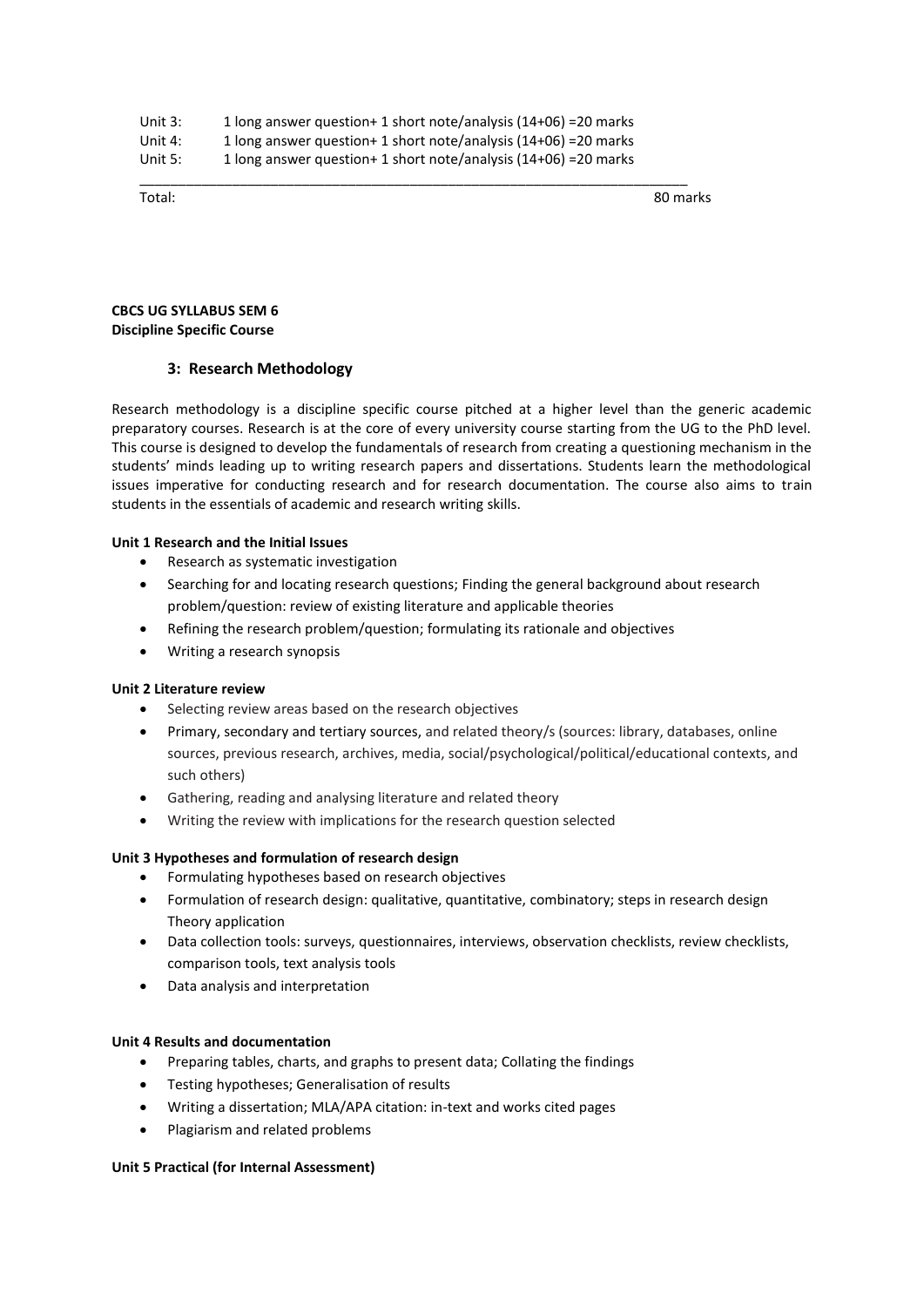**Students will write i. literature review of 1000 words on a research question and ii. a book review of 500 words.** 

# **Pattern of examination**

| Mid-semester assessment |                                                                                      |                                                                                                                                                                                                                                                                                      | [20 marks] |  |
|-------------------------|--------------------------------------------------------------------------------------|--------------------------------------------------------------------------------------------------------------------------------------------------------------------------------------------------------------------------------------------------------------------------------------|------------|--|
| $\bullet$<br>$\bullet$  | Literature review of 1000 words on a research question<br>A book review of 500 words | 10 marks<br>10 marks                                                                                                                                                                                                                                                                 |            |  |
|                         |                                                                                      | Semester final examination                                                                                                                                                                                                                                                           | [80 marks] |  |
|                         | Unit 1:<br>Unit $2:$<br>Unit $3:$<br>Unit $4:$                                       | 1 long answer question+ 1 short note/analysis (14+06) = 20 marks<br>1 long answer question + 1 short note/analysis $(14+06)$ =20 marks<br>1 long answer question + 1 short note/analysis $(14+06)$ = 20 marks<br>1 long answer question + 1 short note/analysis $(14+06)$ = 20 marks |            |  |
|                         | Total:                                                                               | 80 marks                                                                                                                                                                                                                                                                             |            |  |
|                         | <b>Texts prescribed</b>                                                              |                                                                                                                                                                                                                                                                                      |            |  |

i. K Samantray, *Academic and Research Writing*. Orient Blackswan (2015)

ii. Kothari & Garg, *Research Methodology.* New Age Publishers

iii. Deepak Chawla & Neena Sondhi. *Research methodology: Concepts & Cases.* Vikas Publishing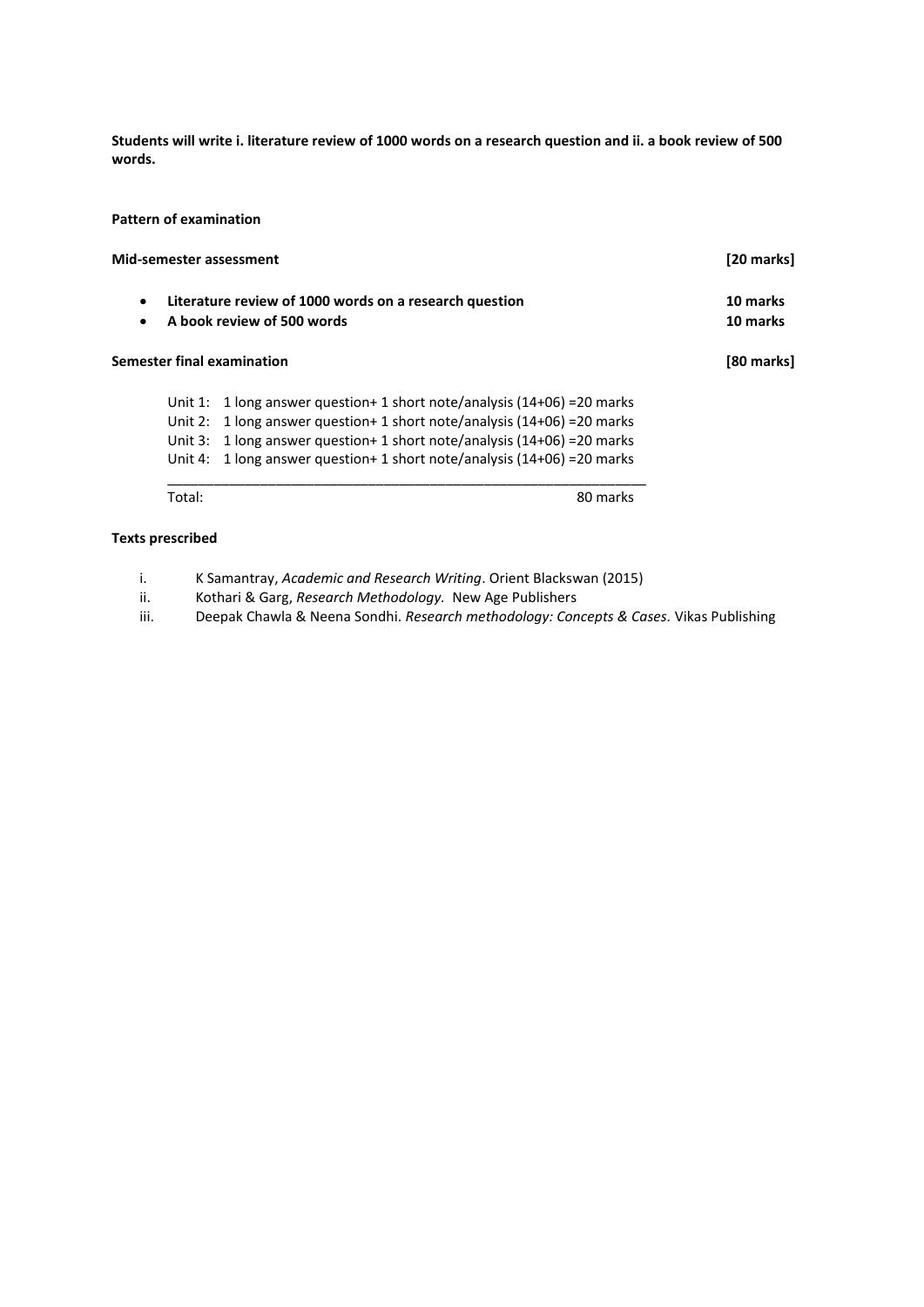# **CBCS UG SYLLABUS SEM 1-GE 1 Generic Elective Academic Writing and Composition**

This is a generic academic preparatory course designed to develop the students' writing skills from basic to academic and research purposes. The aim of this course is to prepare students to succeed in complex academic tasks in writing along with an improvement in vocabulary and syntax.

## **Unit 1 Instruments of writing I**

- Vocabulary development: synonyms and antonyms; words used as different parts of speech; vocabulary typical to 'science' and 'commerce'
- Collocation; effective use of vocabulary in context

# **Unit 2 Instruments of writing II**

- Syntax: word order; subject-predicate; subject-verb agreement; simple, complex, compound, compound-complex sentences; structure and uses of active and passive sentences
- Common errors in Indian writing

## **Unit 3 Academic writing I**

- What is academic writing?
- The formal academic writing process: the 'what' and the 'how' of writing; use of cohesive and transitional devices in short and extended pieces of writing

## **Unit 4 Academic writing II**

- Paragraph writing: topic sentence, appropriate paragraph development ; expository, descriptive, narrative and argumentative paragraphs
- Extended pieces of writing: process development using comparison-contrast, cause and effect, argumentation, and persuasion

## **Unit 5 Project writing: (writing projects)**

- What's a Project: reading-based, field work-based project : how to pick a topic for the project; background reading
- Structure of a Project: Title, aim of the project (a short statement), other objectives if any, significance of the Project : why is the project being undertaken, sources/books to be consulted for the study, method: Is it quantitative (field work) or qualitative (text-related), analysis/interpretation, findings, conclusion

## **Texts prescribed**

- 1. K Samantray, *Academic and Research Writing: A Course for Undergraduates*, Orient BlackSwan
- 2. Leo Jones (1998) *Cambridge Advanced English: Student's Book* New Delhi: CUP
- 3. Stanley Fish (2011) *How to Write a Sentence*

#### **Pattern of examination**

#### **Semester 1**

#### **Mid-semester assessment [20 marks]**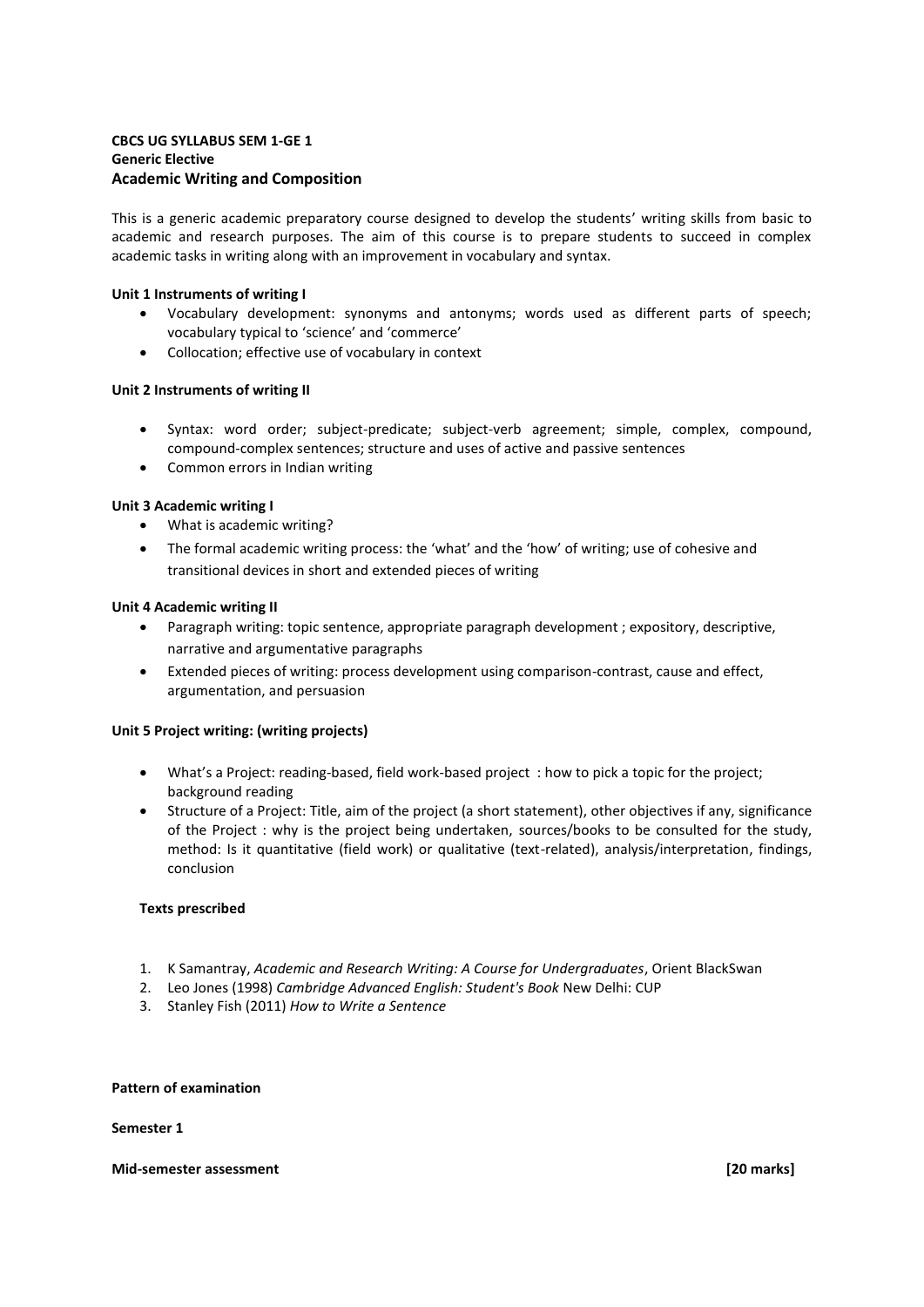#### Using texts (500 – 600 words), students will be tested for

 Vocabulary: synonyms, antonyms, words used as different parts of speech **10 marks** Word order; subject-predicate; subject-verb agreement **10 marks** 

#### **Semester final examination [80 marks]**

Using texts (600 -700 words), students will be tested for

- Use of vocabulary in context **05 bits X 02 marks= 10 marks** Use of grammar in context **05 bits X 02 marks= 10 marks** Use of cohesive and transitional devices in one paragraph **10 bits X 02 marks= 20 marks**
- Writing two paragraphs (expository/ descriptive/ narrative/argumentative) using topic sentences

**2qns x 10 marks= 20 marks**

- Correcting in-text citation from given input **05 bits x 02 marks= 10 marks**
- Preparing a correct version of Works Cited page from given input

**05 bits x 02 marks= 10 marks**

# **CBCS UG SYLLABUS SEM 2-GE 2 Generic Elective Modern Indian Literature**

2009.

The paper aims at introducing students to the richness and diversity of modern Indian literature written in many languages and translated into English.

| Unit-I   | <b>Historical Overview</b>                                                                                      |  |  |  |
|----------|-----------------------------------------------------------------------------------------------------------------|--|--|--|
|          | Background, definition of the subject and historical perspectives will be covered.                              |  |  |  |
| Unit-II  | <b>The Modern Indian Novel</b>                                                                                  |  |  |  |
|          | Fakir Mohan Senapati: Six Acres and a Third Or U. R. Ananthamurthy:<br>Sanskara                                 |  |  |  |
| Unit-III | The Modern Indian Short Story                                                                                   |  |  |  |
|          | Selected stories by Fakir Mohan Senapati: "Rebati", Rabindra Nath Tagore: "Post Master"                         |  |  |  |
|          | Premchand: "The Shroud", Ishmat Chugtai: "Lihaaf"                                                               |  |  |  |
| Unit-IV  | <b>Modern Indian Life Writing</b>                                                                               |  |  |  |
|          | Excerpts from M.K. Gandhi's Story of My Experiments with Truth (First two chapters), Amrita                     |  |  |  |
|          | Pritam's The Revenue Stamp (first two chapters), Autobiography by Rajendra Prasad                               |  |  |  |
|          | (chapter six & seven)                                                                                           |  |  |  |
| Unit-V   | The Modern Indian Essay                                                                                         |  |  |  |
|          | A. K. Ramanujan "Is there an Indian Way of Thinking? An Informal Essay" Collected Essays,<br>$\bullet$          |  |  |  |
|          | OUP, 2013                                                                                                       |  |  |  |
|          | "Decolonising the Indian Mind" by Namwar Singh. Tr. Harish Trivedi <i>Indian Literature</i> , Vol.<br>$\bullet$ |  |  |  |
|          | 35, No. 5 (151) (Sept.-Oct., 1992), pp. 145-156                                                                 |  |  |  |
|          | G. N. Devy's introduction to After Amnesia, pp. 1-5, The G. N. Devy Reader, Orient BlackSwan,                   |  |  |  |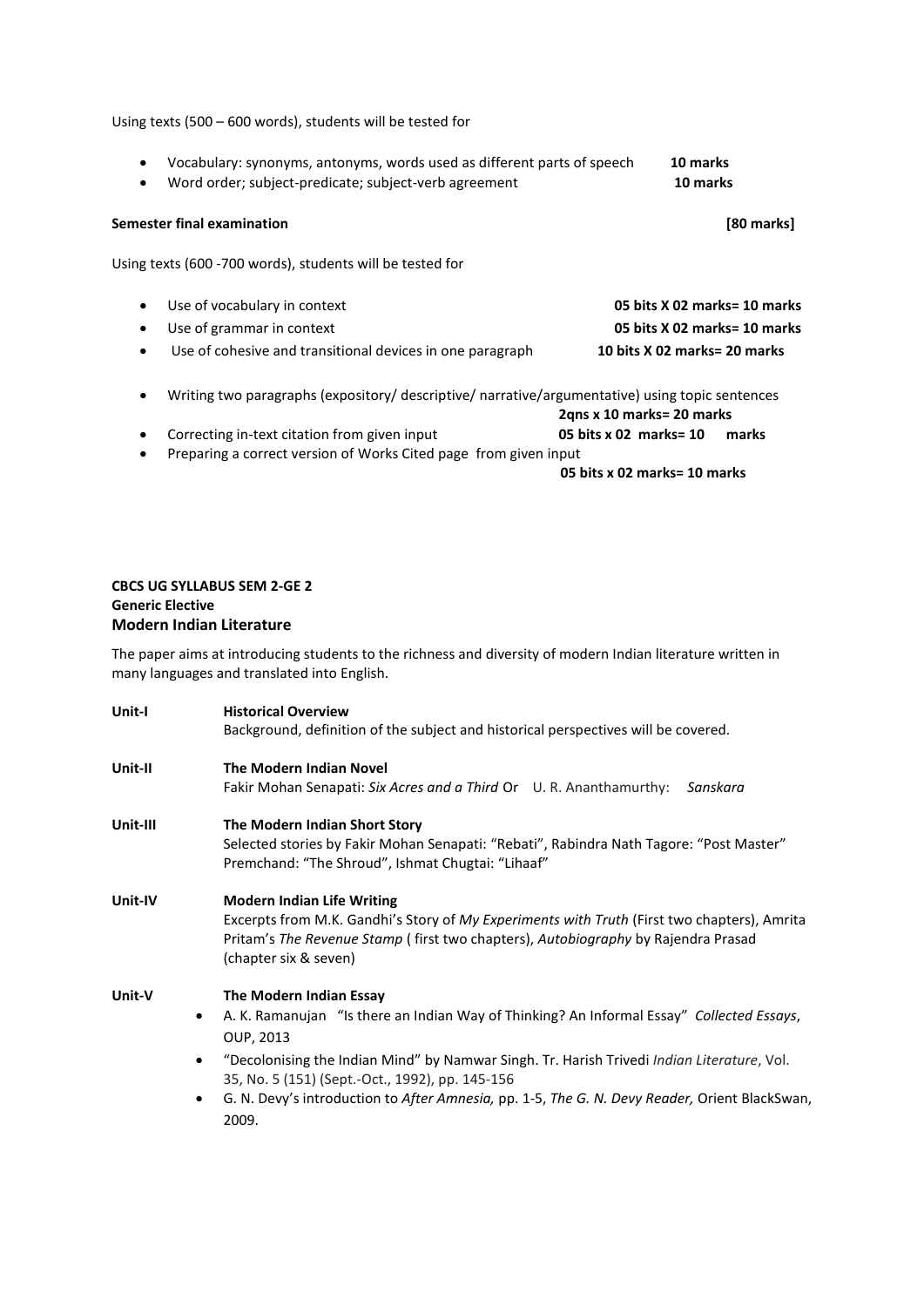## **Suggested Readings:**

- 1. Sisir Kumar Das, *History of Indian Literature 1910–1956, Triumph and Tragedy*, Sahitya Akademi, New Delhi, 2000
- 2. Amit Chaudhuri, *The Vintage Book of Modern Indian Literature*, 2004
- 3. M.K. Naik, *A History of Indian English Literature*, Sahitya Akademi,2004

#### Midterm

Unit 1: 02 questions x 10 marks=20 marks

\_\_\_\_\_\_\_\_\_\_\_\_\_\_\_\_\_\_\_\_\_\_\_\_\_\_\_\_\_\_\_\_\_\_\_\_\_\_\_\_\_\_\_\_\_\_ Total:  $=20$  marks

## Final Examination: 80 marks

Unit 2: 1 long answer question+ 1 short note/analysis (14+06) = 20 marks Unit 3: 1 long answer question+ 1 short note/analysis (14+06) =20 marks Unit 4: 1 long answer question+ 1 short note/analysis (14+06) =20 marks Unit 5: 1 long answer question+ 1 short note/analysis (14+06) = 20 marks \_\_\_\_\_\_\_\_\_\_\_\_\_\_\_\_\_\_\_\_\_\_\_\_\_\_\_\_\_\_\_\_\_\_\_\_\_\_\_\_\_\_\_\_\_\_\_\_\_\_\_\_\_\_\_\_\_\_\_\_\_\_\_\_\_\_\_\_\_\_\_

Total:  $=80$  marks

# **CBCS UG SYLLABUS SEM 3-GE 3 Generic Elective Language, Literature and Culture**

This is a broad-based course that aims to encourage students to be knowledgeable and inquiring into the nature of language, nature of literature and the role of culture in both. The course introduces students to how language in special for humans, and how literature and culture make human beings caring. There is a strong emphasis here on encouraging students to develop intercultural understanding, open-mindedness, and the attitudes necessary for them to respect and evaluate a range of points of view.

## **Unit 1 Language**

- Nature of language
- Functions of language : transactional, informative, interactional

(use these terms under each category above: Instrumental language, Regulatory Language, Interactional Language, Personal Language, imaginative Language, Heuristic Language, Informative Language)

## **Unit 2 Language and Literature 1**

- Literature and its language
- Literary terms, Figures of speech used in literature: simile, metaphor, metonymy, irony, paradox, synecdoche, oxymoron

## **Unit 3 Language and Literature 2**

- Language used in poetry, fiction and non-fiction
- Text analysis

## **Unit 4 Language and culture 1**

Culture, its implications and interpretations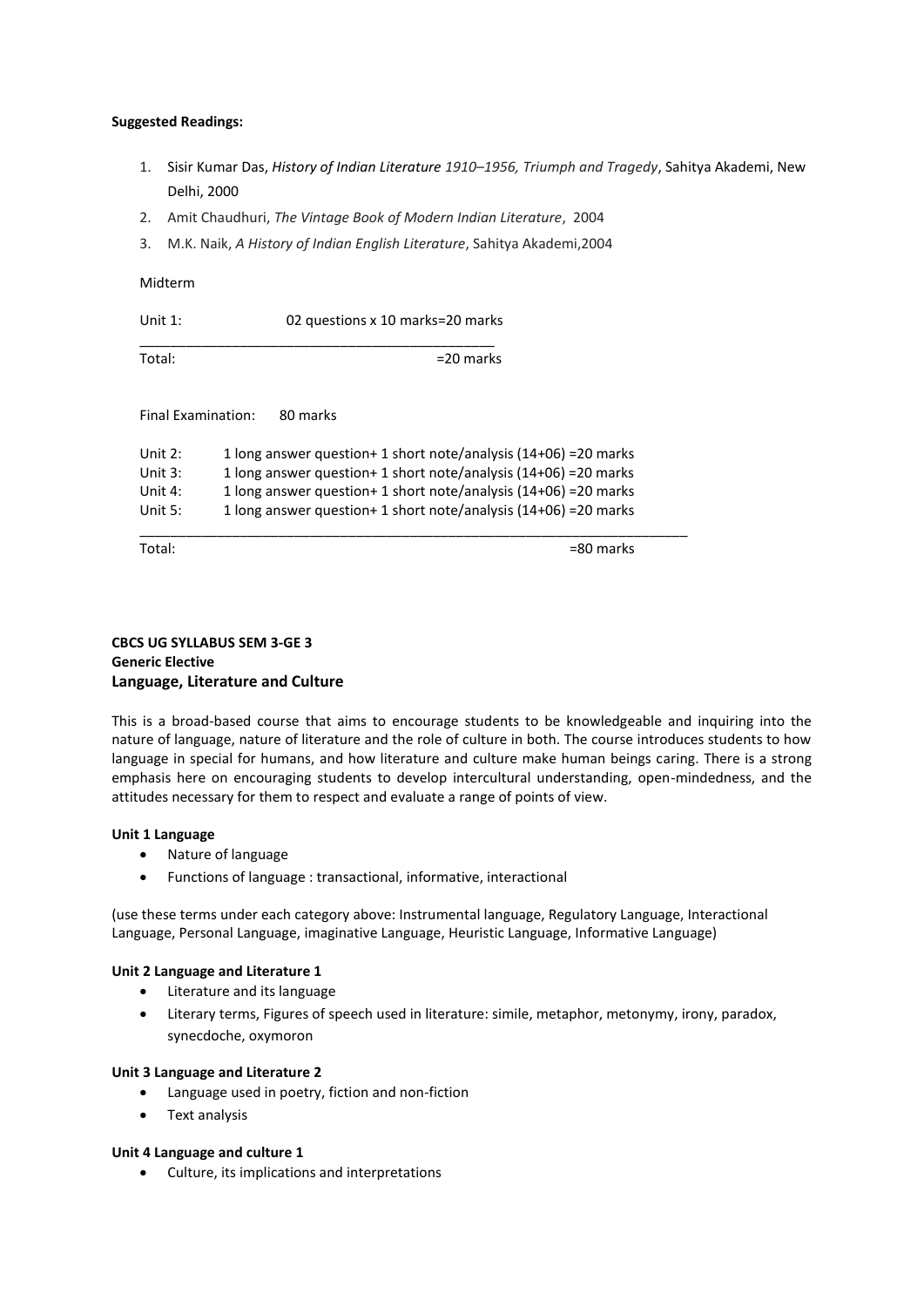• Transmission of culture through language: Culture and society

## **Unit 5 Language and Culture 2**

- Intercultural and cross-cultural communications
- Analysis and applications

# **Suggested Reading**

- Kalyani Samantray, *Pragmatics* (E-Pathsala)
- Bibhudendra Narayan Patnaik & Kalyani Samantray, *Cross-Cultural and Inter-cultural Communications* ((E-Pathsala)
- Brown, G & Yule, G. *Discourse Analysis*. CUP
- **Scaglia, B (ed.)** *Language, Understood: Examining the Linguistics of Discourse Analysis and Studies***.**Webster͛s Digital Service.
- **Culture and language**
- <http://www2.lib.nifs-k.ac.jp/HPBU/annals/an46/46-11.pdf>
- <http://barthimeous.blogspot.in/2011/03/relationship-between-culture-and.html>
- *Companion to Literary Forms* by Padmaja Ashok, Orient BlackSwan.2015
- *Literature and Language* (ed.) Loveleen Mohan, Randep Rana, Jaibir S. Hooda. Orient BlackSwan.

#### Midterm:

| Unit $1$ :         | 02 questions x 10 marks=20 marks                                 |  |
|--------------------|------------------------------------------------------------------|--|
| Total:             | 20 marks                                                         |  |
| Final Examination: | 80 marks                                                         |  |
| Unit $2:$          | 1 long answer question+ 1 short note/analysis (14+06) = 20 marks |  |
| Unit $3:$          | 1 long answer question+ 1 short note/analysis (14+06) = 20 marks |  |
| Unit 4:            | 1 long answer question+ 1 short note/analysis (14+06) = 20 marks |  |
| Unit 5:            | 1 long answer question+ 1 short note/analysis (14+06) = 20 marks |  |

 $Total:$   $= 80$  marks

**CBCS UG SYLLABUS SEM 4-GE 4 Generic Elective Language and Linguistics** 

**Unit 1** 

## **Language and Human Language**

- Nature and features of Human language ; language and human communication; differences from other forms of communications
- Artificial intelligence and human language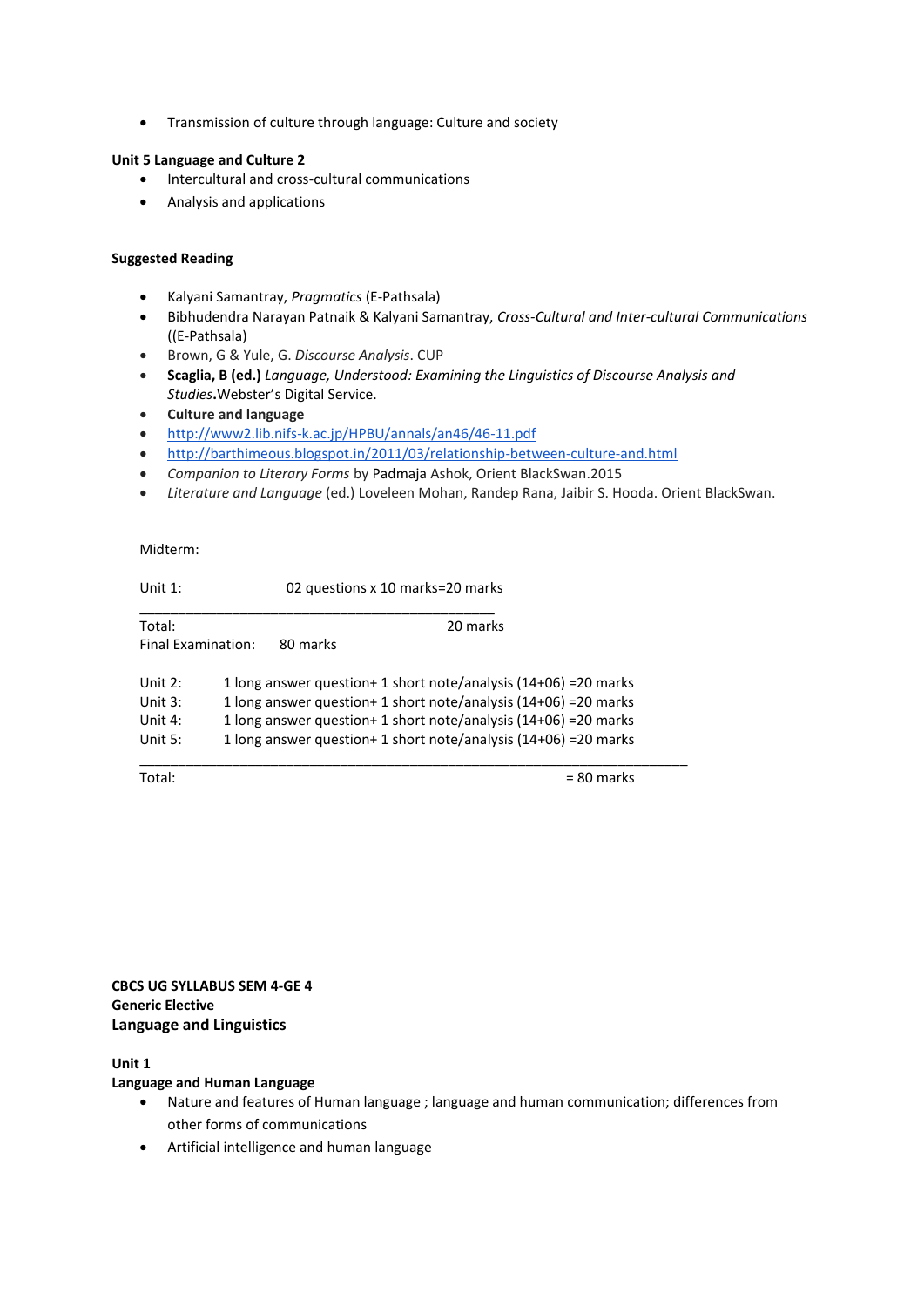# **Unit 2**

# **Linguistics and Language 1**

- What is linguistics; development in the history of linguistic studies; contribution of linguistics to other areas of human inquiry
- Linguistics for jobs

# **Unit 3**

# **Linguistics and Language 2**

- Phonetics and accuracy in pronunciation
- Fluency and contextual speaking

# **Unit 4**

## **Linguistics and Language 3 Morphology**

- Morphology and Nature of words
- Word formation processes

# **Unit 5**

# **Linguistics and Language 4**

- Nature of sentences and connected texts; syntax and discourse
- Language and meaning: semantics

## **Recommended reading**

- i. *A Course in Linguistics*. Tarni Prasad. PHI
- ii. *Linguistics: A very short introduction*. P H Mathews.OUP

| Midterm:<br>Unit $1$ :                         | 02 questions x 10 marks=20 marks                                                                                                                                                                                                                                             |
|------------------------------------------------|------------------------------------------------------------------------------------------------------------------------------------------------------------------------------------------------------------------------------------------------------------------------------|
| Total:                                         | 20 marks                                                                                                                                                                                                                                                                     |
| Final Examination:                             | 80 marks                                                                                                                                                                                                                                                                     |
| Unit $2:$<br>Unit $3:$<br>Unit 4:<br>Unit $5:$ | 1 long answer question+ 1 short note/analysis (14+06) = 20 marks<br>1 long answer question+ 1 short note/analysis (14+06) = 20 marks<br>1 long answer question+ 1 short note/analysis (14+06) = 20 marks<br>1 long answer question+ 1 short note/analysis (14+06) = 20 marks |
| Total:                                         | $= 80$ marks                                                                                                                                                                                                                                                                 |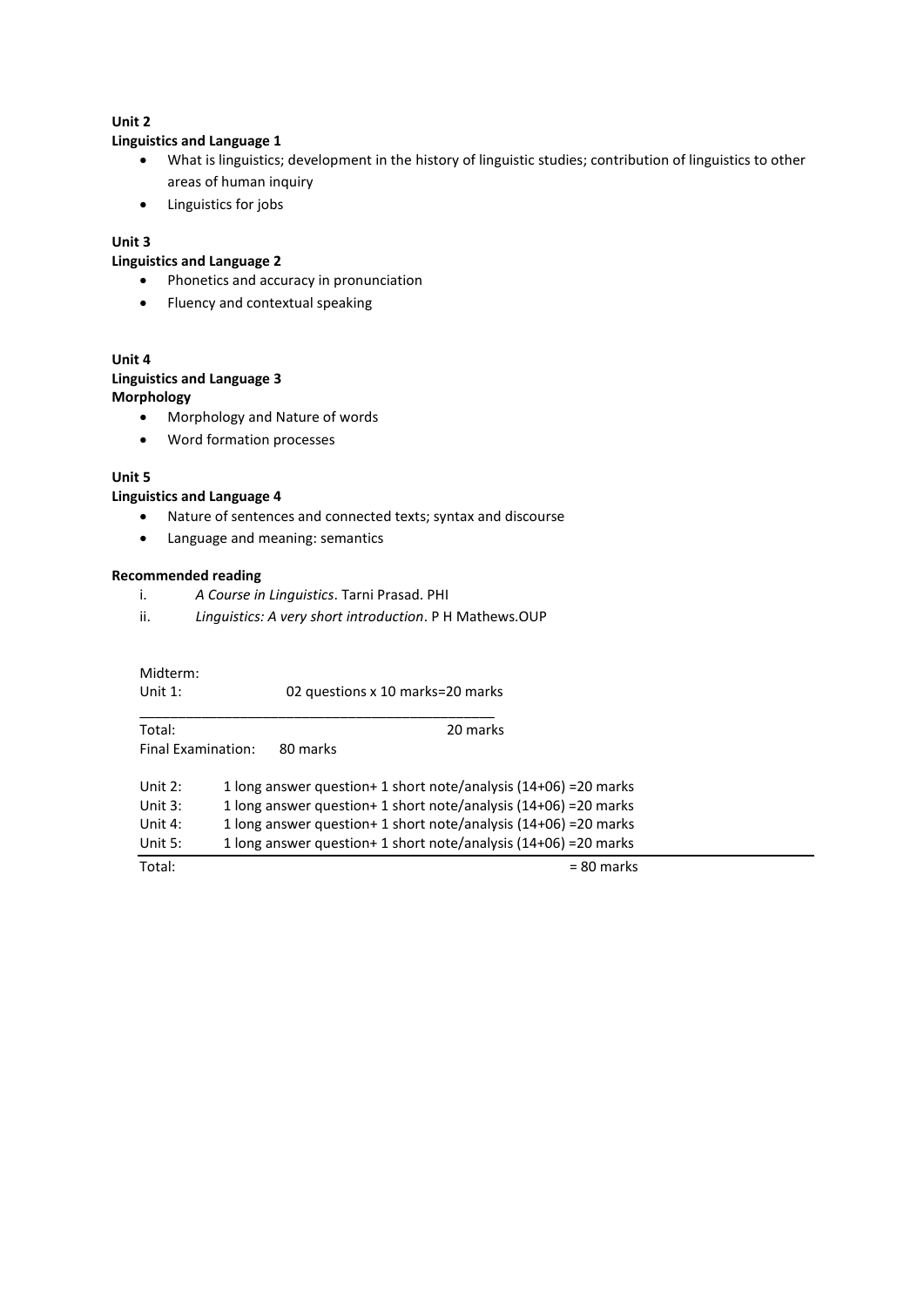**Skill Enhancement Compulsory Course** 

- **1. SEC 1 (English Communication)**
- **2. SEC 2** 
	- **A. Soft Skills**
	- **OR**
	- **B. Translation and Principles of Translation**

**SEC 1 Skill Enhancement Compulsory Course for Arts Semester 1** 

#### **Paper: 1 Marks: 100 Credits: 04**

The purpose of this course is twofold: to train students in communication skills and to help develop in them a facility for communicative English.

Since language it is which binds society together and serves as a crucial medium of interaction as well as interchange of ideas and thoughts, it is important that students develop a capacity for clear and effective communication, spoken and written, at a relatively young age. The need has become even more urgent in an era of globalization and the increasing social and cultural diversity that comes with it.

English, being a global language par excellence, it is important that any course in communication is tied to an English proficiency programme. The present course will seek to create academic and social English competencies in speaking, listening, arguing, enunciation, reading, writing and interpreting, grammar and usage, vocabulary, syntax, and rhetorical patterns.

Students, at the end of the course, should be able to unlock the communicator in them by using English appropriately and with confidence for further studies or in professional spheres where English is the indispensable tool of communication.

#### **Unit 1 [20]**

## **Introduction**

- **1.** What is communication?
- **2.** Types of communication
	- Horizontal
	- Vertical
	- Interpersonal
	- **•** Grapevine
- **3.** Uses of Communication

**Prescribed Reading:** Chapter 1 *Applying Communication Theory for Professional Life: A Practical Introduction* by Dainton and Zelley

[http://tsime.uz.ac.zw/claroline/backends/download.php?url=L0ludHJvX3RvX2NvbW11bmljYXRpb25fVGhlb3J5](http://tsime.uz.ac.zw/claroline/backends/download.php?url=L0ludHJvX3RvX2NvbW11bmljYXRpb25fVGhlb3J5LnBkZg%3D%3D&cidReset=true&cidReq=MBA563) [LnBkZg%3D%3D&cidReset=true&cidReq=MBA563](http://tsime.uz.ac.zw/claroline/backends/download.php?url=L0ludHJvX3RvX2NvbW11bmljYXRpb25fVGhlb3J5LnBkZg%3D%3D&cidReset=true&cidReq=MBA563)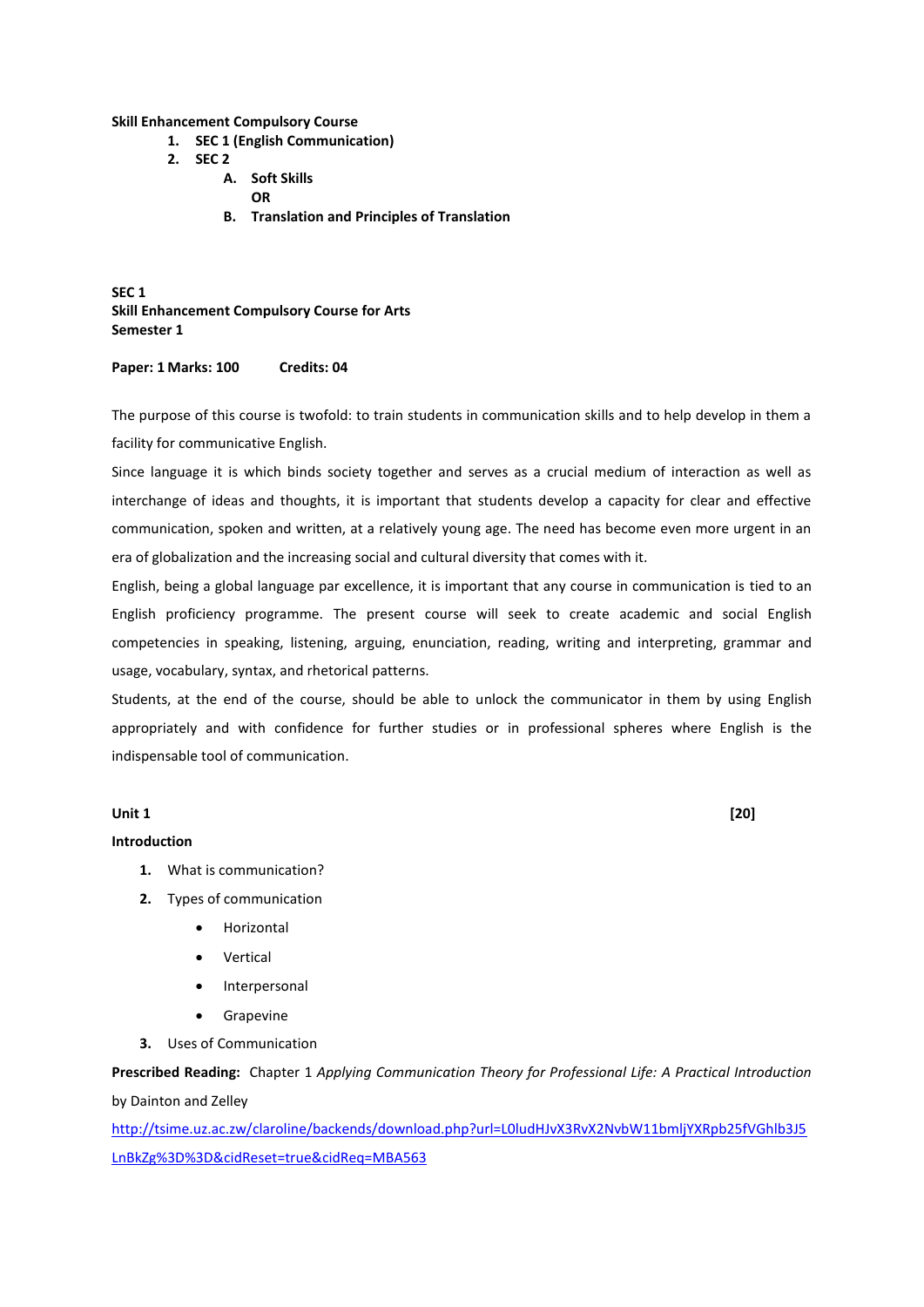#### **Unit 2 [20]**

#### **Language of Communication**

- **1.** Verbal: spoken and written
- **2.** Non-verbal
	- Proxemics
	- **•** Kinesics
	- Haptics
	- Chronemics
	- Paralinguistics
- **3.** Barriers to communication
- **4.** Communicative English

#### **Unit 3 [20]**

#### **Reading Comprehension**

- Locate and remember the most important points in the reading
- Interpret and evaluate events, ideas, and information
- Read "between the lines" to understand underlying meanings
- Connect information to what they already know

#### **Unit 4 [20]**

#### **Writing**

- Expanding an Idea
- Note Making
- Information Transfer
- Writing a Memo
- Writing Formal Email
- Writing a Business Letter
- Letters to the Editor
- CV & Resume Writing
- Covering Letter
- Report Writing
- News Story
- **•** Interviewing for news papers

#### **Unit 5: Language functions in listening and conversation [20]**

- 1. Discussion on a given topic in pairs
- 2. Speaking on a given topic individually
- 3. Group Discussion
- 4. Interview
- 5. Dialogue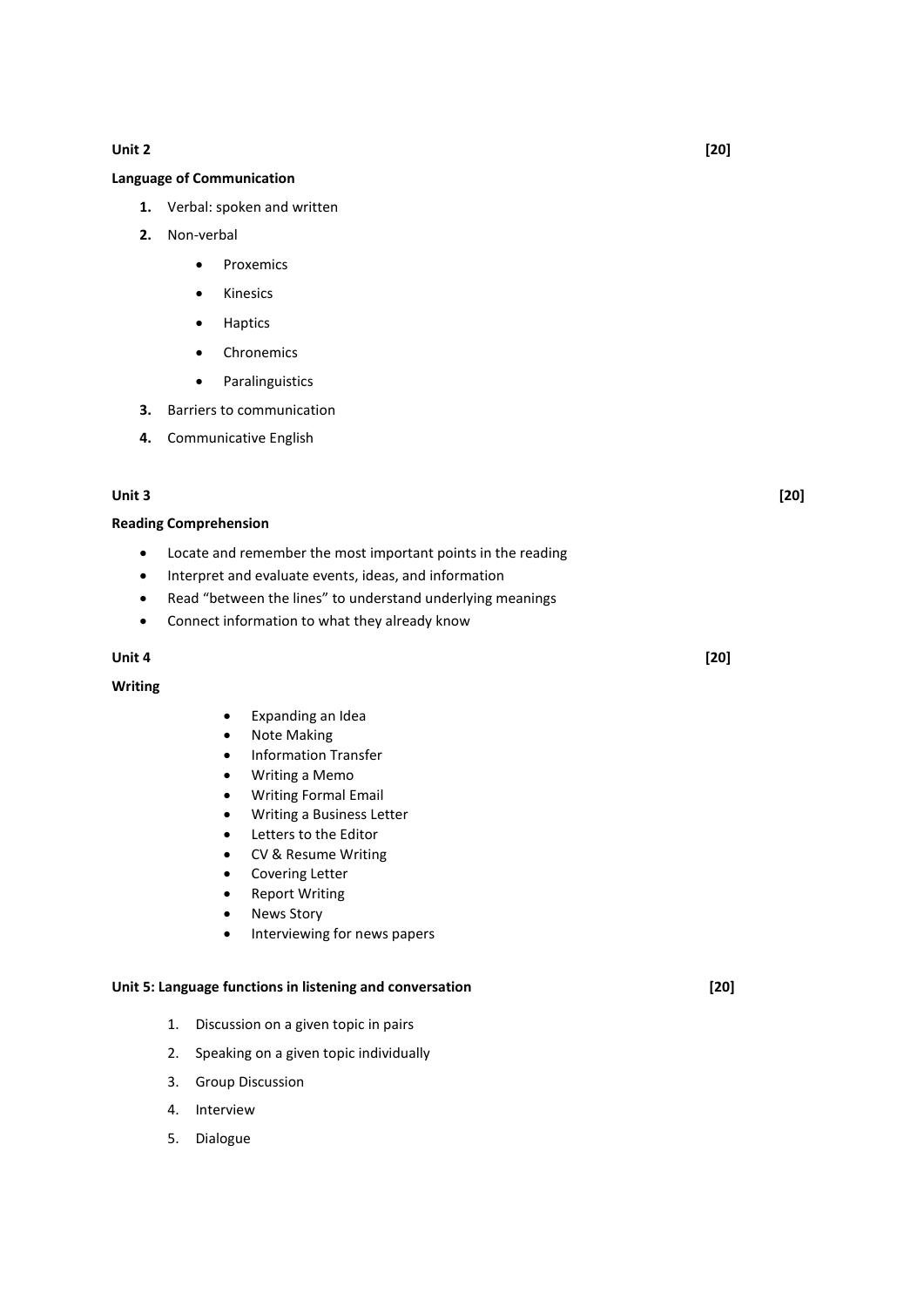#### **Grammar and Usage**

- 1. Phrasal Verbs
- 2. Collocation
- 3. Using Modals
- 4. Use of Prepositions
- 5. Common Errors in English Usage

#### **Examination pattern**

Each reading and writing question will invite a 200 word response.

| Midterm test<br>Total     | Unit 1 (preferably short questions on types and uses of communication)<br><b>Final Semester Examination</b> | [20 marks]<br>20 marks                                            |
|---------------------------|-------------------------------------------------------------------------------------------------------------|-------------------------------------------------------------------|
| Unit 2                    |                                                                                                             |                                                                   |
|                           | One long question with choice<br>Two short notes with choice                                                | $01x 10$ gns= 10 marks<br>02x 05 qns= 10 marks                    |
| Unit 3                    | Reading: 04 questions meant to test<br>the given reading skills prescribed under unit 3                     | 04 x 05 gns= 20 marks                                             |
|                           | (2 prose and 2 poetry questions)                                                                            |                                                                   |
| Unit 4<br>Unit 5<br>Total | Writing: 02 questions<br>Grammar & Usage                                                                    | $02x 10$ gns = 20 marks<br>$02x10$ gns = 20 marks<br>$= 80$ marks |

Grammar questions must be set in contexts; not as isolated sentences.

**Texts to be studied** (the following texts are available in the book *Vistas and Visions: An Anthology of Prose and Poetry.*

## **Prose**

- Decoding Newspapers
- Pleasures of Ignorance
- Playing the English Gentleman
- Lifestyle English
- A Cup of Tea

#### **Poetry**

- Last Sonnet
- Sonnet 46 (Shakespeare)
- Pigeons
- Miracles

# **Recommended Reading:**

*Vistas and Visions: An Anthology of Prose and Poetry. (Ed.) Kalyani SamantraY, Himansu S Mohapatra, Jatindra K Nayak, Gopa Ranjan Mishra, Arun Kumar Mohanty, Orient BlackSwan. 2015 Fluency in English* – *Part II*, OUP, 2006 *Business English*, Pearson, 2008 *Communicative English*. E. Suresh Kumar and P. Sreehari *Soft Skills* Shalini Verma, 2009.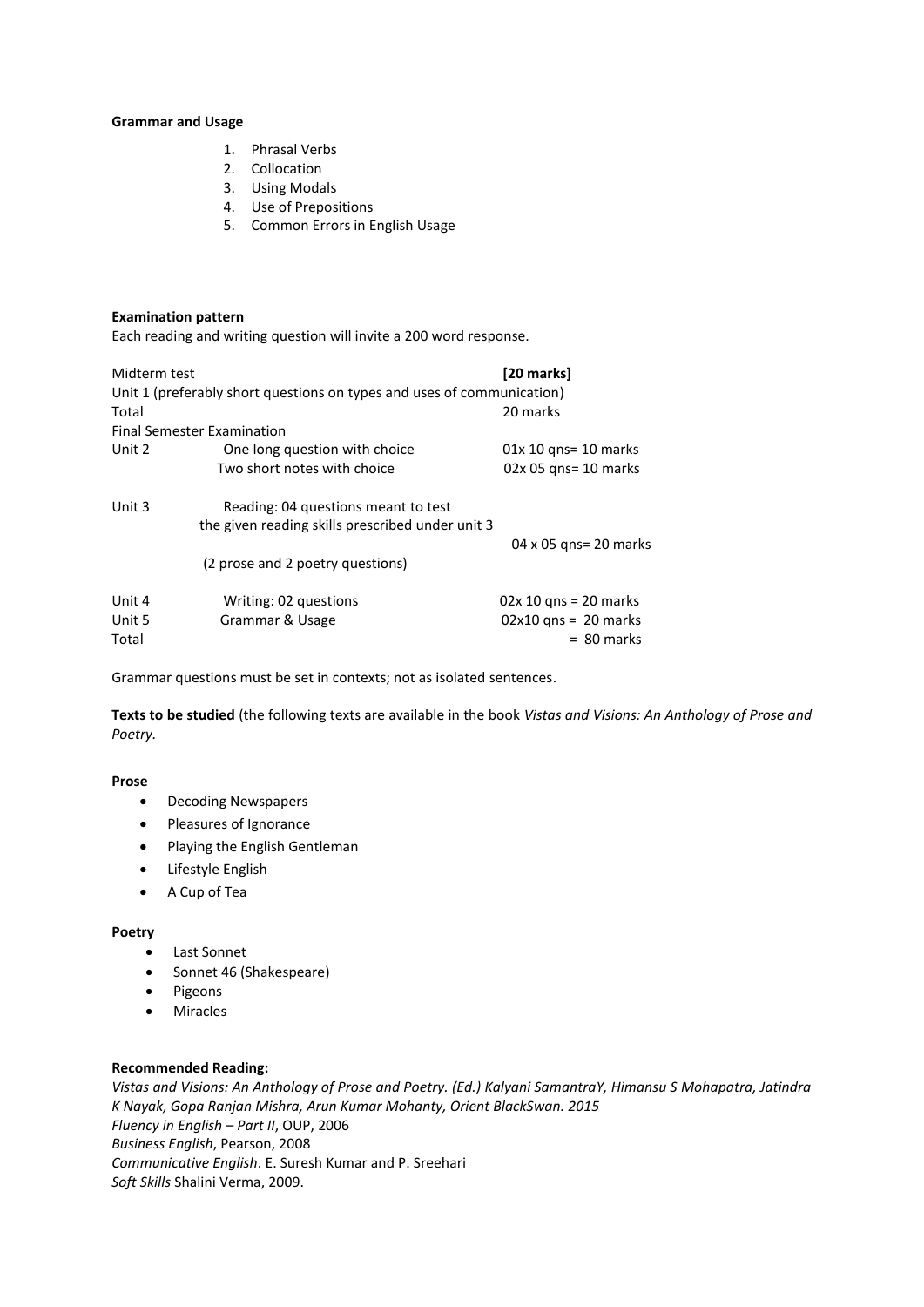*Language, Literature and Creativity*, Orient BlackSwan, 2013 *Language through Literature*. (forthcoming) ed. Gauri Mishra, Dr. Ranajan Kaul, Dr. Brati Biswas

## **SEC 1 Skill Enhancement Compulsory Course for Science Semester 1**

#### **Paper: 1 Marks: 100 Credits: 04**

The purpose of this course is twofold: to train students in communication skills and to help develop in them a facility for communicative English.

Since language it is which binds society together and serves as a crucial medium of interaction as well as interchange of ideas and thoughts, it is important that students develop a capacity for clear and effective communication, spoken and written, at a relatively young age. The need has become even more urgent in an era of globalization and the increasing social and cultural diversity that comes with it.

English, being a global language par excellence, it is important that any course in communication is tied to an English proficiency programme. The present course will seek to create academic and social English competencies in speaking, listening, arguing, enunciation, reading, writing and interpreting, grammar and usage, vocabulary, syntax, and rhetorical patterns.

Students, at the end of the course, should be able to unlock the communicator in them by using English appropriately and with confidence for further studies or in professional spheres where English is the indispensable tool of communication.

#### **Unit 1 [20]**

#### **Introduction**

- 1. What is communication?
- 2. Types of communication
	- Horizontal
	- Vertical
	- Interpersonal
	- Grapevine
- 3. Uses of Communication

**Prescribed Reading:** Chapter 1 *Applying Communication Theory for Professional Life: A Practical Introduction* by Dainton and Zelley

[http://tsime.uz.ac.zw/claroline/backends/download.php?url=L0ludHJvX3RvX2NvbW11bmljYXRpb25fVGhlb3J5](http://tsime.uz.ac.zw/claroline/backends/download.php?url=L0ludHJvX3RvX2NvbW11bmljYXRpb25fVGhlb3J5LnBkZg%3D%3D&cidReset=true&cidReq=MBA563) [LnBkZg%3D%3D&cidReset=true&cidReq=MBA563](http://tsime.uz.ac.zw/claroline/backends/download.php?url=L0ludHJvX3RvX2NvbW11bmljYXRpb25fVGhlb3J5LnBkZg%3D%3D&cidReset=true&cidReq=MBA563)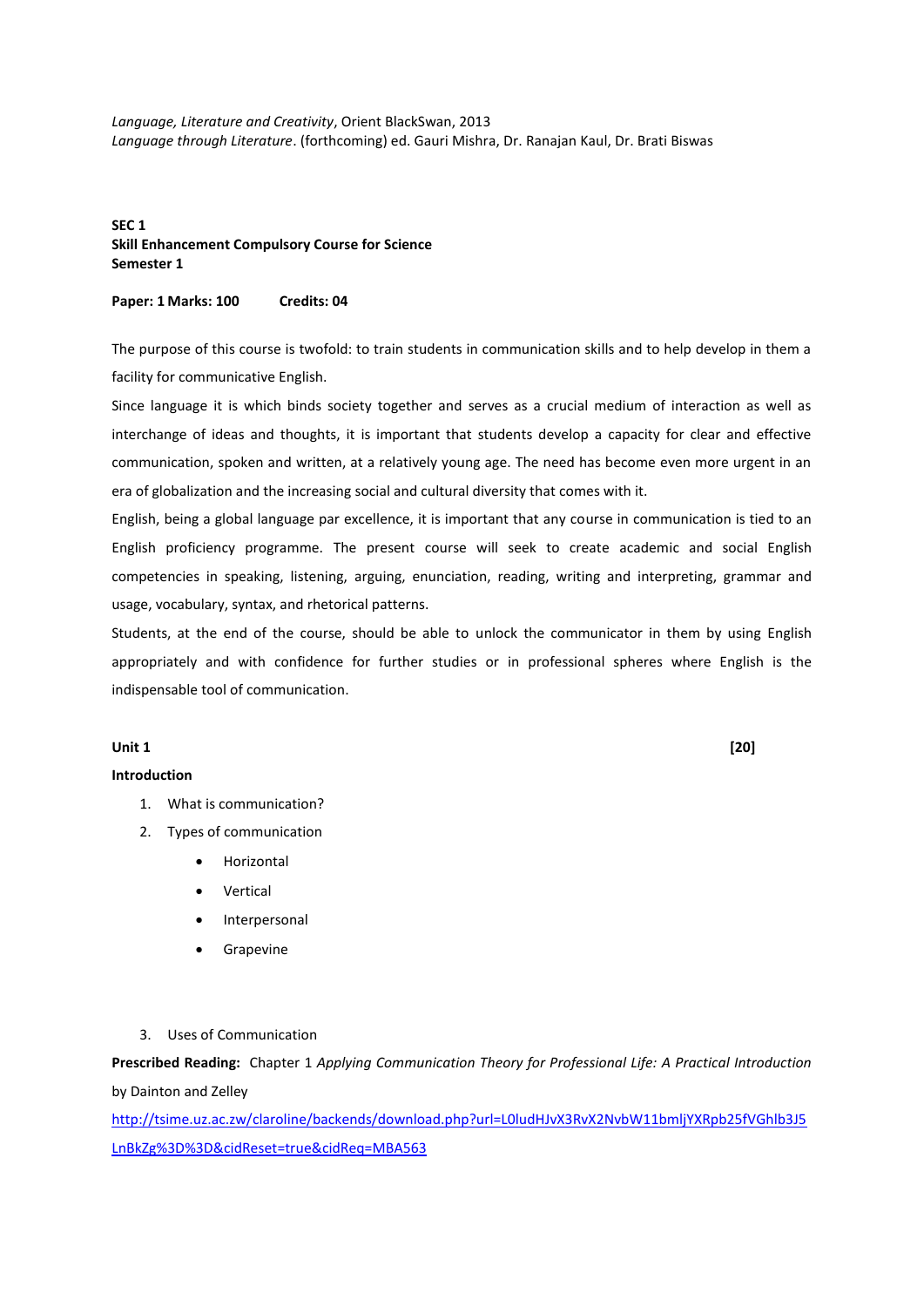#### **Unit 2 [20]**

#### **Language of Communication**

- 1. Verbal: spoken and written
- 2. Non-verbal
	- Proxemics
	- Kinesics
	- **•** Haptics
	- Chronemics
	- **•** Paralinguistics
- 3. Barriers to communication
- 4. Communicative English

#### **Unit 3 [20]**

#### **Reading Comprehension**

- Locate and remember the most important points in the reading
- Interpret and evaluate events, ideas, and information
- Read "between the lines" to understand underlying meanings
- Connect information to what they already know

#### **Unit 4 [20]**

## **Writing**

- Expanding an Idea
- Note Making
- **•** Information Transfer
- Writing a Memo
- Writing Formal Email
- Writing a Business Letter
- Letters to the Editor
- CV & Resume Writing
- Covering Letter
- Report Writing
- News Story
- Interviewing for news papers

#### **Unit 5: Language functions in listening and conversation [20]**

- 1. Discussion on a given topic in pairs
- 2. Speaking on a given topic individually
- 3. Group Discussion
- 4. Interview
- 5. Dialogue

#### **Grammar and Usage**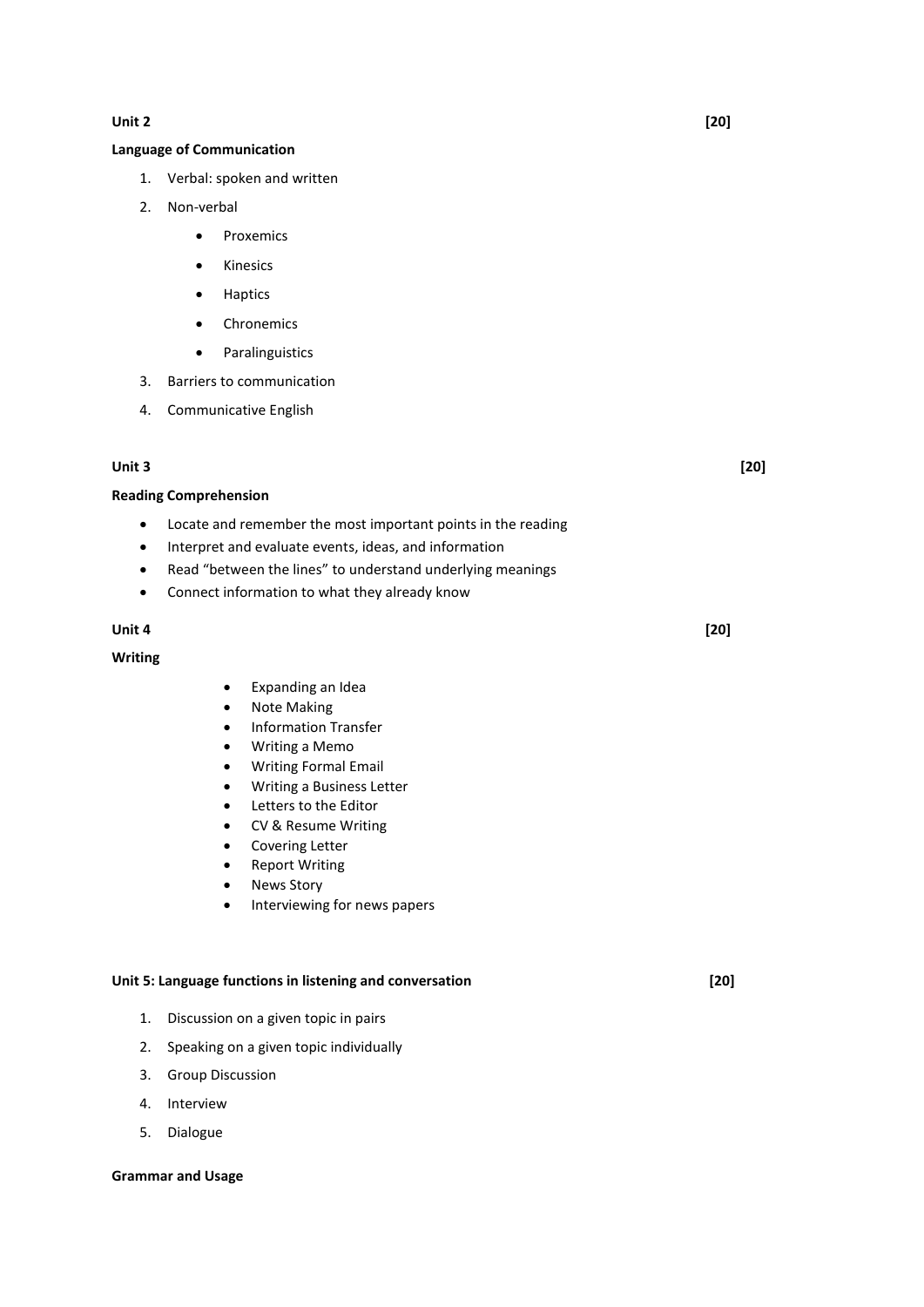- 1. Phrasal Verbs
- 2. Collocation
- 3. Using Modals
- 4. Use of Prepositions
- 5. Common Errors in English Usage

## **Examination pattern**

Each reading and writing question will invite a 200 word response.

| Midterm test              | Unit 1 (preferably short questions on types and uses of communication)                  | [20 marks]                                                        |
|---------------------------|-----------------------------------------------------------------------------------------|-------------------------------------------------------------------|
| Total                     |                                                                                         | 20 marks                                                          |
|                           | <b>Final Semester Examination</b>                                                       |                                                                   |
| Unit 2                    | One long question with choice                                                           | $01x 10$ gns= 10 marks                                            |
|                           | Two short notes with choice                                                             | 02x 05 gns= 10 marks                                              |
| Unit 3                    | Reading: 04 questions meant to test<br>the given reading skills prescribed under unit 3 |                                                                   |
|                           | (2 prose and 2 poetry questions)                                                        | 04 x 05 gns= 20 marks                                             |
| Unit 4<br>Unit 5<br>Total | Writing: 02 questions<br>Grammar & Usage                                                | $02x 10$ qns = 20 marks<br>$02x10$ qns = 20 marks<br>$= 80$ marks |

Grammar questions must be set in contexts; not as isolated sentences.

**Texts to be studied** (the following texts are available in the book *Vistas and Visions: An Anthology of Prose and Poetry.*

## **Prose**

- The Gold Frame
- Lifestyle English
- Need for Excellence
- Ecology and Community
- My Lost Dollar

## **Poetry**

- The Darkling Thrush
- The Felling of the Banyan Tree
- Another Woman
- Meeting Poets

## **Recommended Reading:**

*Vistas and Visions: An Anthology of Prose and Poetry.* (Ed.)Kalyani Samantray, Himansu S. Mohapatra, Jatindra K. Nayak, Gopa Ranjan Mishra, Arun Kumar Mohanty. OBS *Fluency in English* – *Part II*, OUP, 2006 *Business English*, Pearson, 2008 *Communicative English*. E. Suresh Kumar and P. Sreehari *Soft Skills* Shalini Verma, 2009. *Language, Literature and Creativity*, Orient BlackSwan, 2013 *Language through Literature*. (forthcoming) ed. Gauri Mishra, Dr. Ranajan Kaul, Dr. Brati Biswas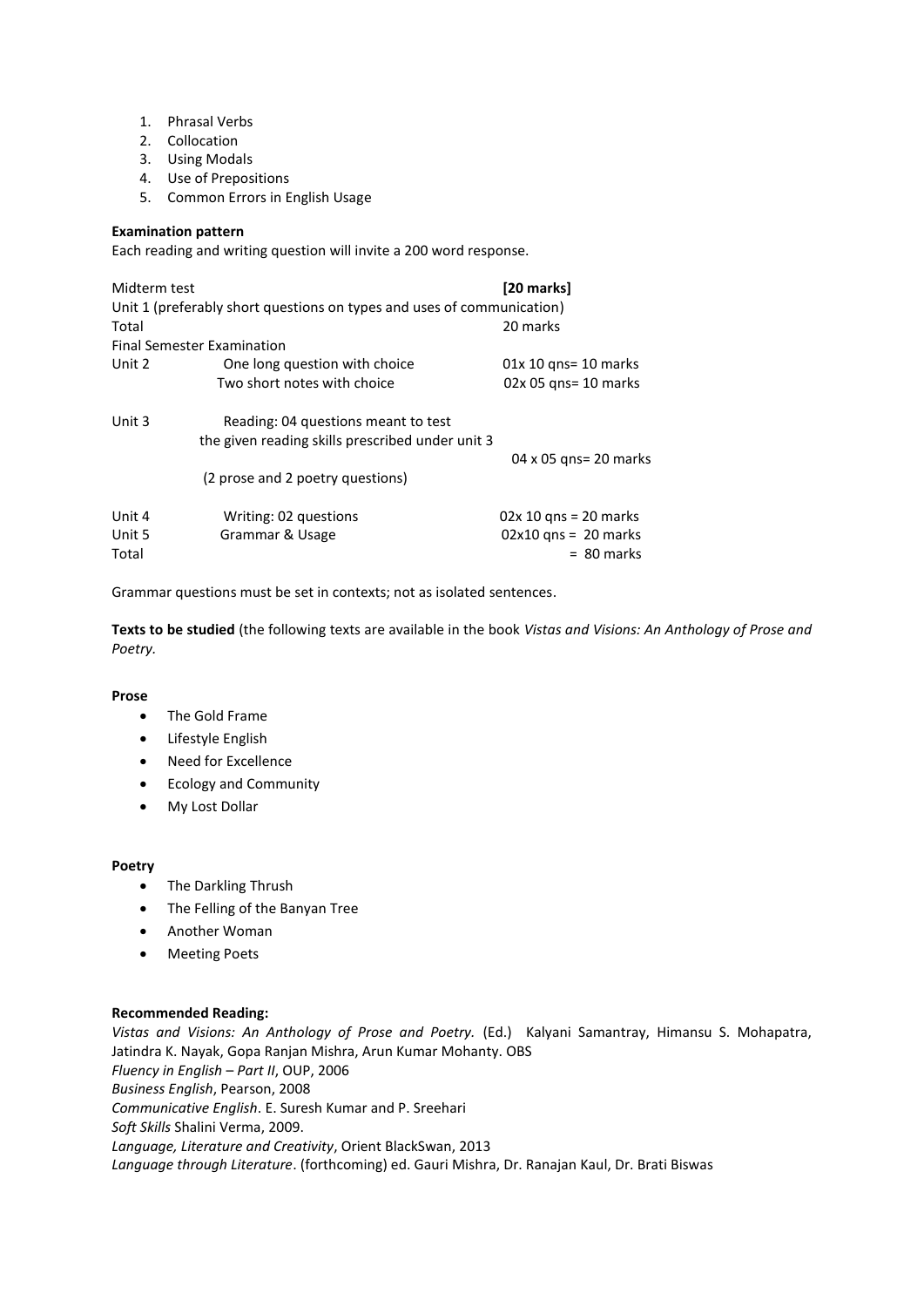## **SEC 1 Skill Enhancement Compulsory Course for Commerce Semester 1**

#### **Paper: 1 Marks: 100 Credits: 04**

The purpose of this course is twofold: to train students in communication skills and to help develop in them a facility for communicative English.

Since language it is which binds society together and serves as a crucial medium of interaction as well as interchange of ideas and thoughts, it is important that students develop a capacity for clear and effective communication, spoken and written, at a relatively young age. The need has become even more urgent in an era of globalization and the increasing social and cultural diversity that comes with it.

English, being a global language par excellence, it is important that any course in communication is tied to an English proficiency programme. The present course will seek to create academic and social English competencies in speaking, listening, arguing, enunciation, reading, writing and interpreting, grammar and usage, vocabulary, syntax, and rhetorical patterns.

Students, at the end of the course, should be able to unlock the communicator in them by using English appropriately and with confidence for further studies or in professional spheres where English is the indispensable tool of communication.

#### **Unit 1 [20]**

## **Introduction**

- 1. What is communication?
- 2. Types of communication
	- Horizontal
	- Vertical
	- Interpersonal
	- **•** Grapevine
- 3. Uses of Communication

**Prescribed Reading:** Chapter 1 *Applying Communication Theory for Professional Life: A Practical Introduction* by Dainton and Zelley

[http://tsime.uz.ac.zw/claroline/backends/download.php?url=L0ludHJvX3RvX2NvbW11bmljYXRpb25fVGhlb3J5](http://tsime.uz.ac.zw/claroline/backends/download.php?url=L0ludHJvX3RvX2NvbW11bmljYXRpb25fVGhlb3J5LnBkZg%3D%3D&cidReset=true&cidReq=MBA563) [LnBkZg%3D%3D&cidReset=true&cidReq=MBA563](http://tsime.uz.ac.zw/claroline/backends/download.php?url=L0ludHJvX3RvX2NvbW11bmljYXRpb25fVGhlb3J5LnBkZg%3D%3D&cidReset=true&cidReq=MBA563)

#### **Unit 2 [20]**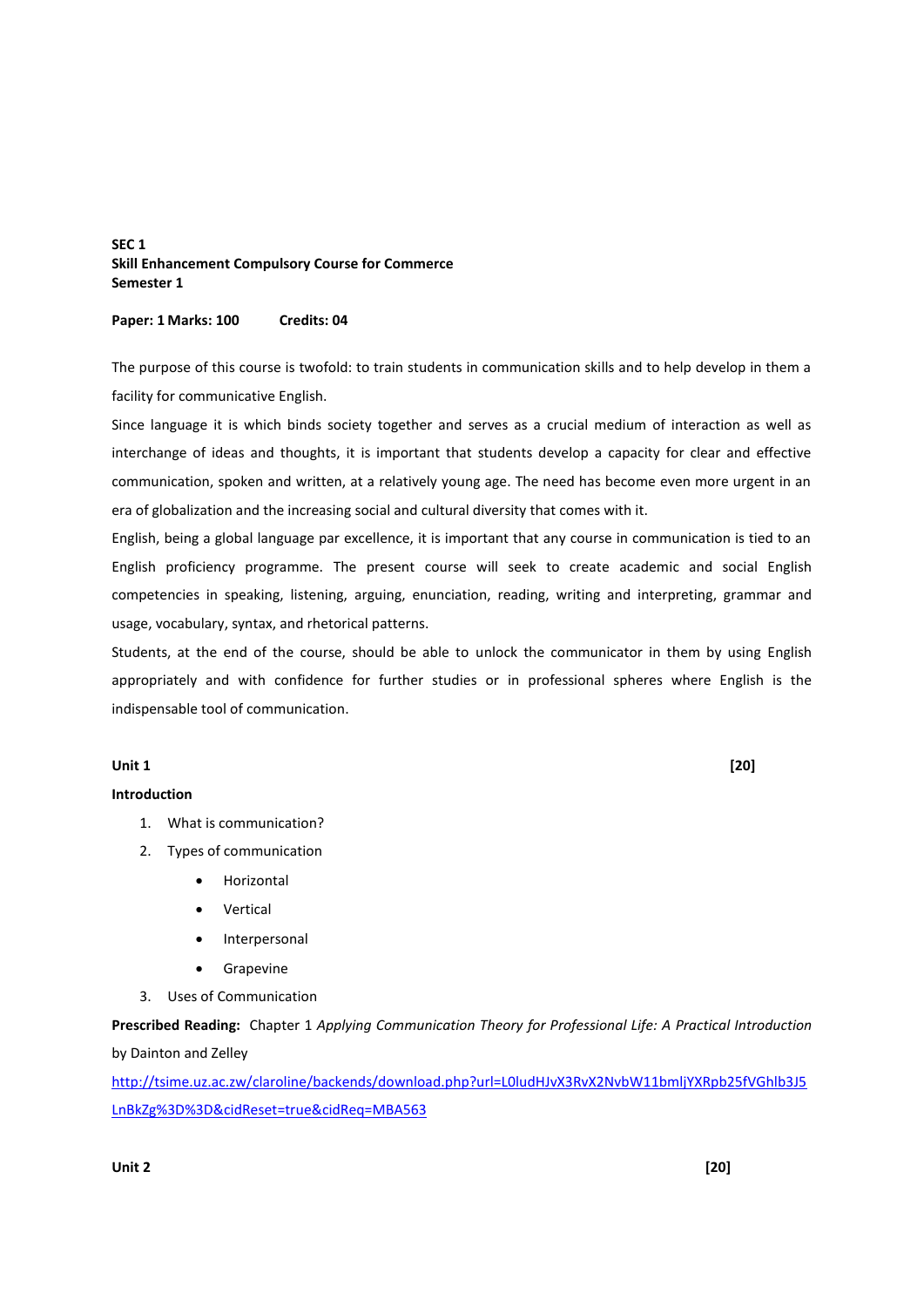#### **Language of Communication**

- 1. Verbal: spoken and written
- 2. Non-verbal
	- Proxemics
	- **•** Kinesics
	- Haptics
	- Chronemics
	- **•** Paralinguistics
- 3. Barriers to communication
- 4. Communicative English

#### **Unit 3 [20]**

#### **Reading Comprehension**

- Locate and remember the most important points in the reading
- Interpret and evaluate events, ideas, and information
- Read "between the lines" to understand underlying meanings
- Connect information to what they already know

#### **Unit 4 [20]**

#### **Writing**

- Expanding an Idea
- Note Making
- **•** Information Transfer
- Writing a Memo
- Writing Formal Email
- Writing a Business Letter
- Letters to the Editor
- CV & Resume Writing
- Covering Letter
- Report Writing
- News Story
- **•** Interviewing for news papers

#### **Unit 5: Language functions in listening and conversation [20]**

- 1. Discussion on a given topic in pairs
- 2. Speaking on a given topic individually
- 3. Group Discussion
- 4. Interview
- 5. Dialogue

#### **Grammar and Usage**

1. Phrasal Verbs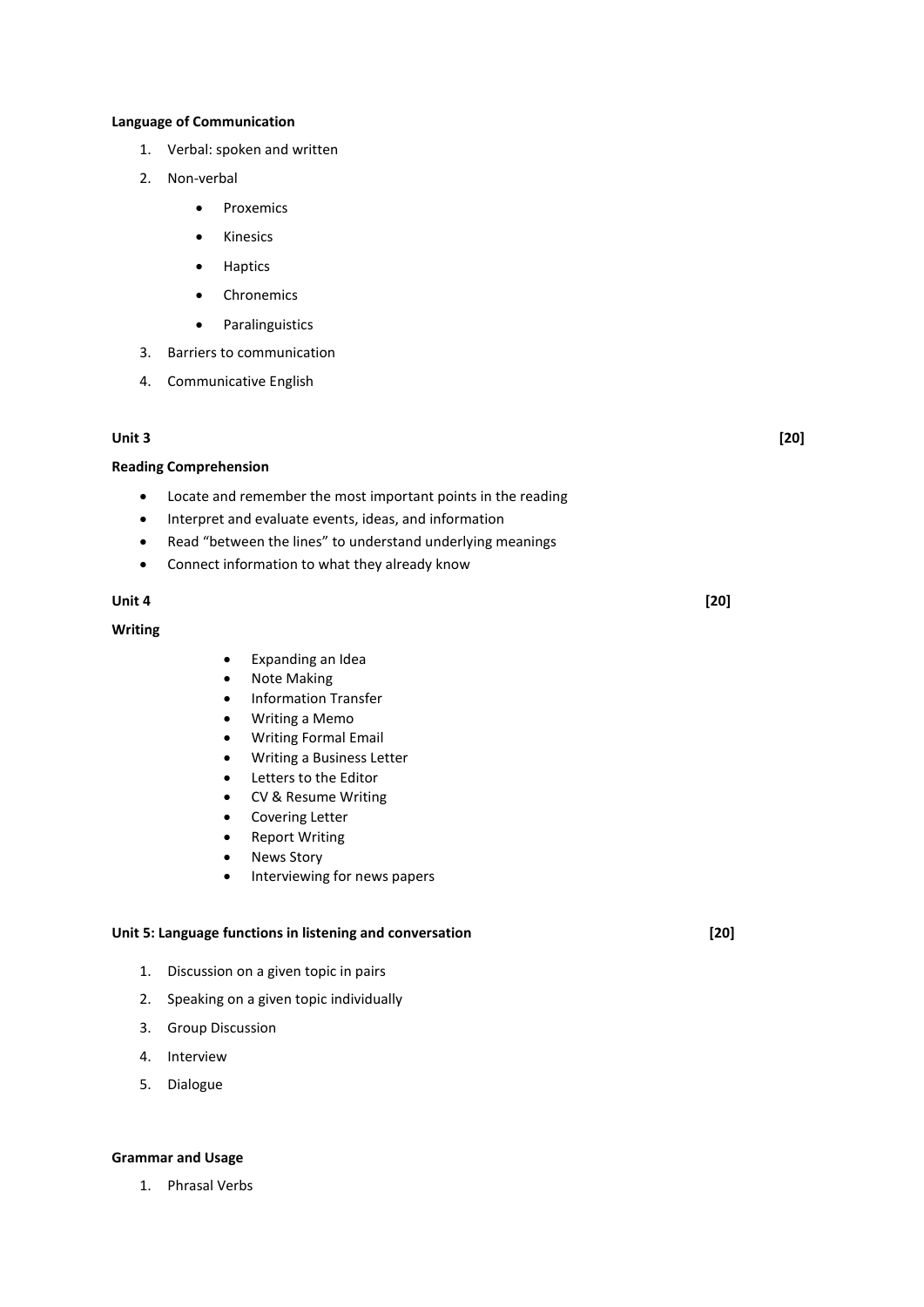- 2. Collocation
- 3. Using Modals
- 4. Use of Prepositions
- 5. Common Errors in English Usage

## **Examination pattern**

Each reading and writing question will invite a 200 word response.

| Midterm test | Unit 1 (preferably short questions on types and uses of communication)                  | [20 marks]              |
|--------------|-----------------------------------------------------------------------------------------|-------------------------|
| Total        |                                                                                         | 20 marks                |
|              | <b>Final Semester Examination</b>                                                       |                         |
| Unit 2       | One long question with choice                                                           | $01x 10$ gns= 10 marks  |
|              | Two short notes with choice                                                             | $02x 05$ gns= 10 marks  |
| Unit 3       | Reading: 04 questions meant to test<br>the given reading skills prescribed under unit 3 |                         |
|              |                                                                                         | 04 x 05 gns= 20 marks   |
|              | (2 prose and 2 poetry questions)                                                        |                         |
| Unit 4       | Writing: 02 questions                                                                   | $02x 10$ gns = 20 marks |
| Unit 5       | Grammar & Usage                                                                         | $02x10$ qns = 20 marks  |
| Total        |                                                                                         | $= 80$ marks            |

Grammar questions must be set in contexts; not as isolated sentences.

*Vistas and Visions: An Anthology of Prose and Poetry.* (Ed.)Kalyani Samantray, Himansu S. Mohapatra, Jatindra K. Nayak, Gopa Ranjan Mishra, Arun Kumar Mohanty. OBS

**Texts to be studied** (the following texts are available in the book *Vistas and Visions: An Anthology of Prose and Poetry.*)

#### **Prose**

- The Last Leaf
- Need for Excellence
- How Wealth Accumulates and Men Decay
- Values in Life
- Lifestyle English

**Poetry** 

- Hidden Flame
- One Day I wrote Her Name
- The Darkling Thrush
- Meeting Poets

## **Recommended Reading:**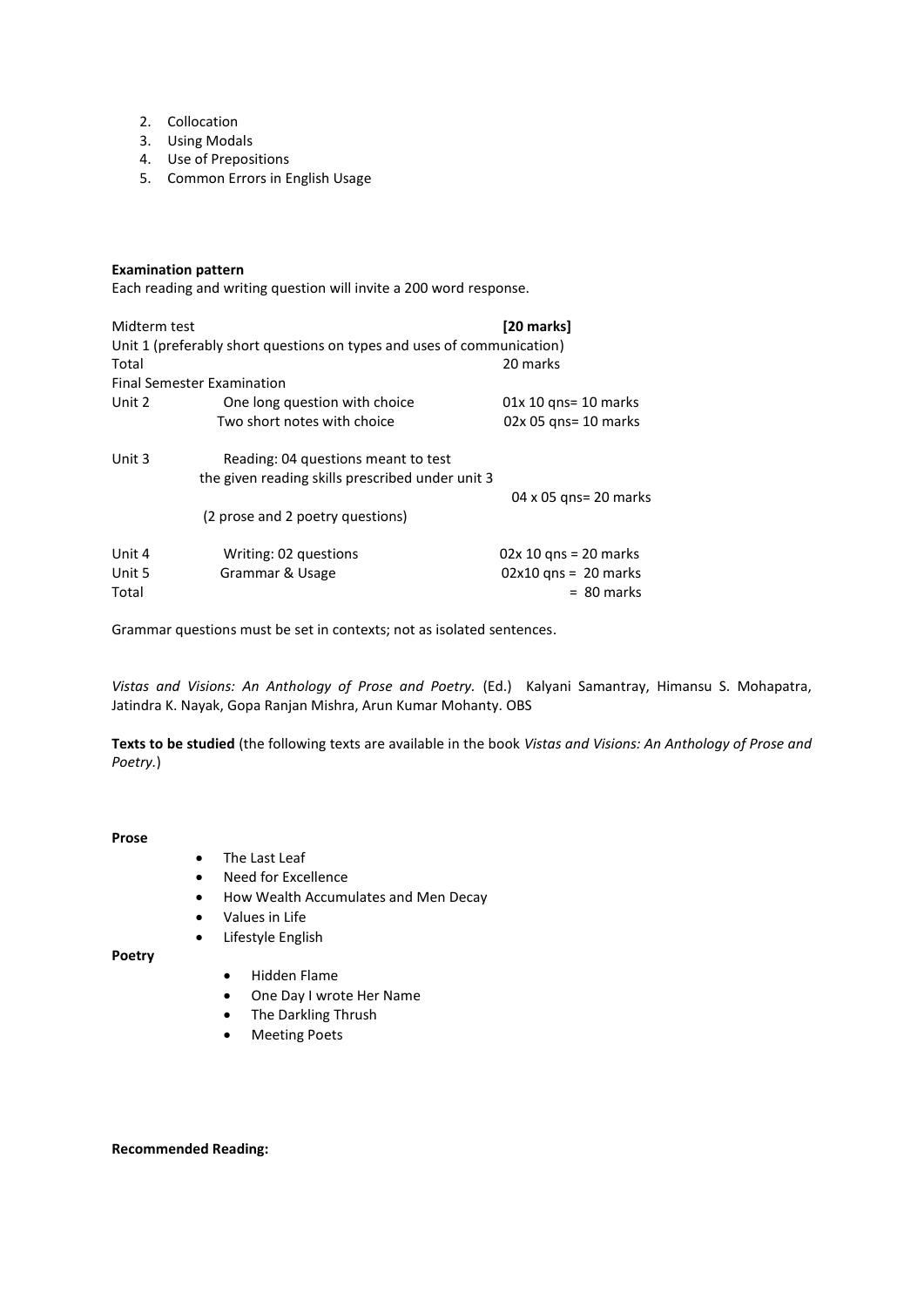*Vistas and Visions: An Anthology of Prose and Poetry.* (Ed.)Kalyani Samantray, Himansu S. Mohapatra, Jatindra K. Nayak, Gopa Ranjan Mishra, Arun Kumar Mohanty. OBS *Fluency in English* – *Part II*, OUP, 2006 *Business English*, Pearson, 2008 *Communicative English*. E. Suresh Kumar and P. Sreehari *Soft Skills* Shalini Verma, 2009. *Language, Literature and Creativity*, Orient BlackSwan, 2013 *Language through Literature*. (forthcoming) ed. Gauri Mishra, Dr. Ranajan Kaul, Dr. Brati Biswas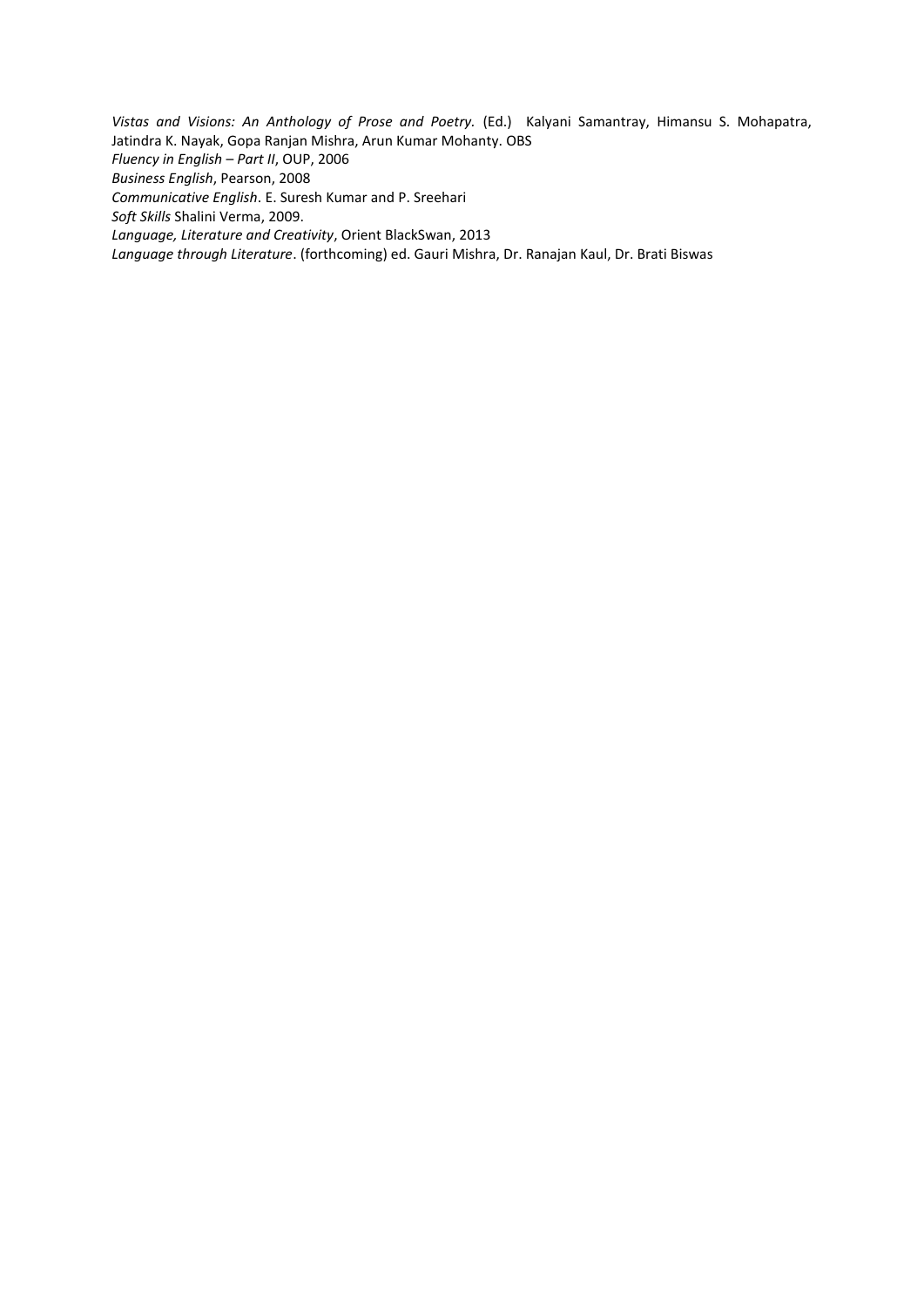**CBCS UG SYLLABUS SEM 3-SEC 2 Skill Enhancement Course Credits: 4 Marks: 100** 

#### **1. Soft Skills**

Soft skills are 'people skills' that include communication skills, work ethic, positive attitude, emotional intelligence and other personal attributes crucial for success in business or career. Soft skills can be learnt and practiced for personal fulfillment and progress in career. This course provides the soft skills required mainly for professional achievements, and in the process, many of the personal requirements of an individual can be compiled with.

#### **Unit 1**

#### **Soft skills and why they are important**

What are soft skills?

Soft skills in communication; soft skills and intercultural communication

# **Unit 2 Soft skills in preparing for a career 1**

Competency in verbal and written communication skills: active listening, interactive speaking, reading different types of texts, writing for formal and business contexts

## **Unit 3**

#### **Soft skills in preparing for a career 2**

- 1. Using the Microsoft Office: word, excel, powerpoint; working online and offline; telephone and faceto-face etiquette in professional communication
- 2. Cross-Cultural etiquette: cultural awareness, cultural sensitivity, cultural flexibility, cross-cultural communication

## **Unit 4 Soft skills in getting jobs**

CV Writing, writing job applications; GD Skills and interview taking skills; getting another job

# **Unit 5 Soft skills on the job**

Emotional Intelligence; time and stress management; team work and net-working; presentation skills; making meeting work: preparing, executing, following up; negation skills and crisis management

## **Prescribed Reading:**

- i. Kalyani Samantray, Soft Skills for your Career, OUP
- ii. Himansu S. Mohapatra, Model of the Middle (Pieces to read: "Our Literature Their Literature", "Life style English", "Writing it Right"," The Vinglish way to English")

## **Suggested Reading:**

- i. Jayashri Mohanraj, Skill Sutras
- ii. Marian K Woodab, How to Communicate under Pressure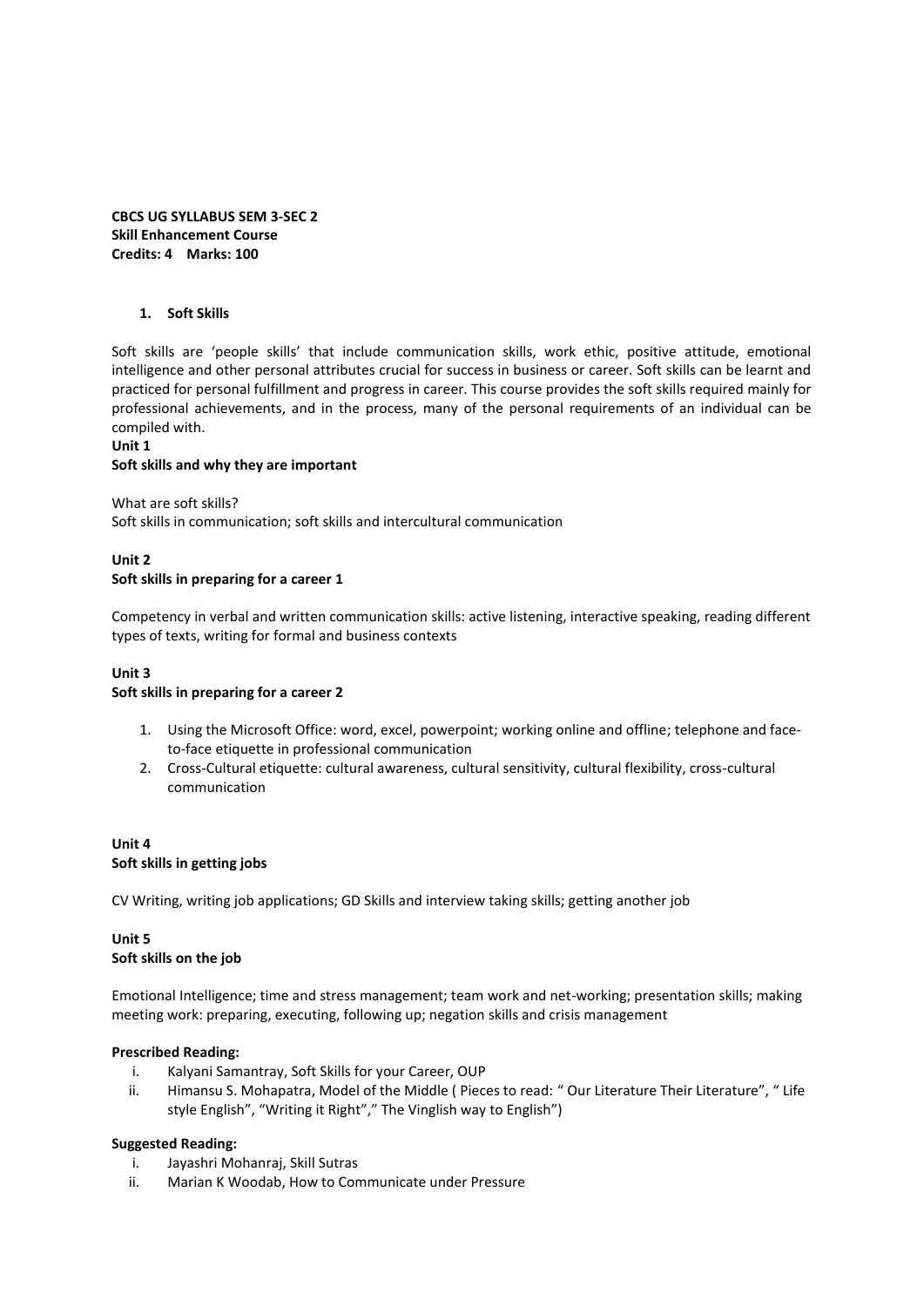| Midterm:           |                                                           |                                                                                                   |
|--------------------|-----------------------------------------------------------|---------------------------------------------------------------------------------------------------|
| Unit $1$ :         | 02 questions x 10 marks=20 marks                          |                                                                                                   |
| Total:             |                                                           | 20 marks                                                                                          |
| Final Examination: | 80 marks                                                  |                                                                                                   |
| Unit $2:$          | 4 short notes<br>(4x5)                                    | $=$ 20 marks                                                                                      |
| Unit $3:$          | (1x20)                                                    | 1 long answer question to be set preferably from the second component of the Unit<br>$=$ 20 marks |
| Unit $4:$          | 2 long answer question (sample CV/Resume/job application) | (2x10)<br>$=$ 20 marks                                                                            |
| Unit $5:$          | 1 long answer question (01x10)                            | $=$ 10 marks                                                                                      |
|                    | 2 short notes (02x05)                                     | $=$ 10 marks                                                                                      |
| Total:             |                                                           | $= 80$ marks                                                                                      |

L,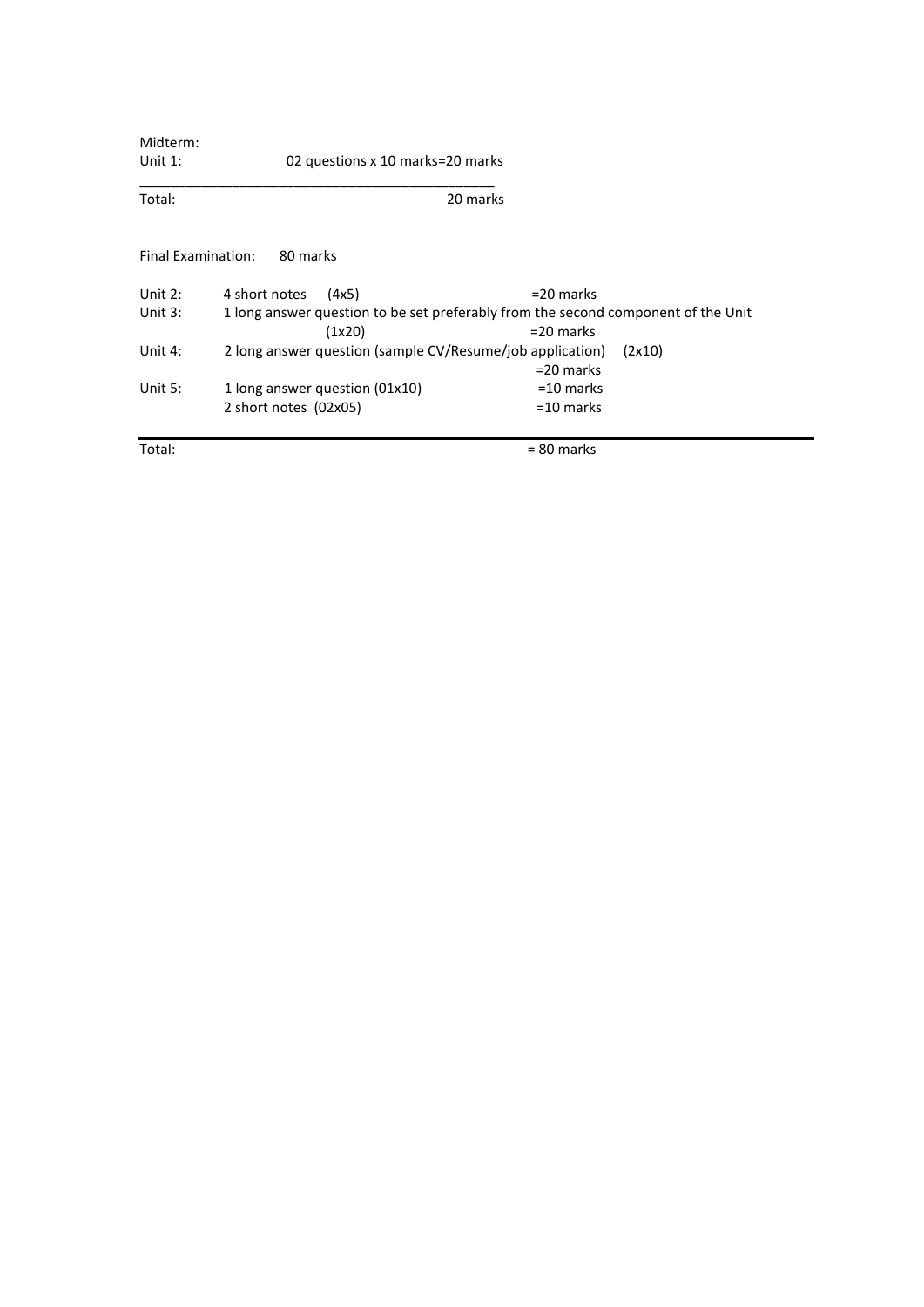# **CBCS UG SYLLABUS SEM 4-SEC 2 Skill Enhancement Course Credits: 2 Marks: 50**

## **2. Translation and Principles of Translation**

This paper seeks to make students aware of a fundamental process of human communication which involves movement between languages. Known by the familiar term of translation, this process of transfer of meaning and values across language borders is as inevitable as it is problematic and challenging. The paper would acquaint students with the 'what', 'why' and 'how' of translation, approaches and problems of translation, and it would also sensitize them to the various ways of reading a translation.

## **Unit 1**

What is Translation? Carrying across of meaning from source language to target language Why Translation? Translation as a bridge, self –other interaction

# **Unit 2**

Approaches to translation

- Domestication: Readability in the target language
- Foreignisation: Faithfulness to the source language text

## **Unit 3**

How to Translate:

- sense translation based on difference (metaphrase), word-to-word translation based on equivalence (paraphrase), regulated transformation (imitation)
- adaptation

## **Unit 4**

Problems of translation

- Cultural gap
- Untranslatability
- Translation as appropriation of indigenous languages by English

## **Unit 5**

How to read a translation: Cultural difference and how to locate it, presence of the foreign in terms of cultural contexts and language

**Text to be studied**: *Rebati*, in *Bride Price and Other Stories* by Fakir Mohan Senapati, Rupa Publications.

## **Suggested Reading:**

*Translation Studies* by Susan Basnett ͞Found in Translation͟ Hamid Dabashi http://opinionator.blogs.nytimes.com/2013/07/28/found-intranslation/? r=0 ͞Cultural Translation͟ by Harish Trivedi, ͞Translation and Globalization͟ by Paul St-Pierre from *Translation: Reflection, Refraction, Transformation*. Ed. Paul St-Pierre, Prafulla C Kar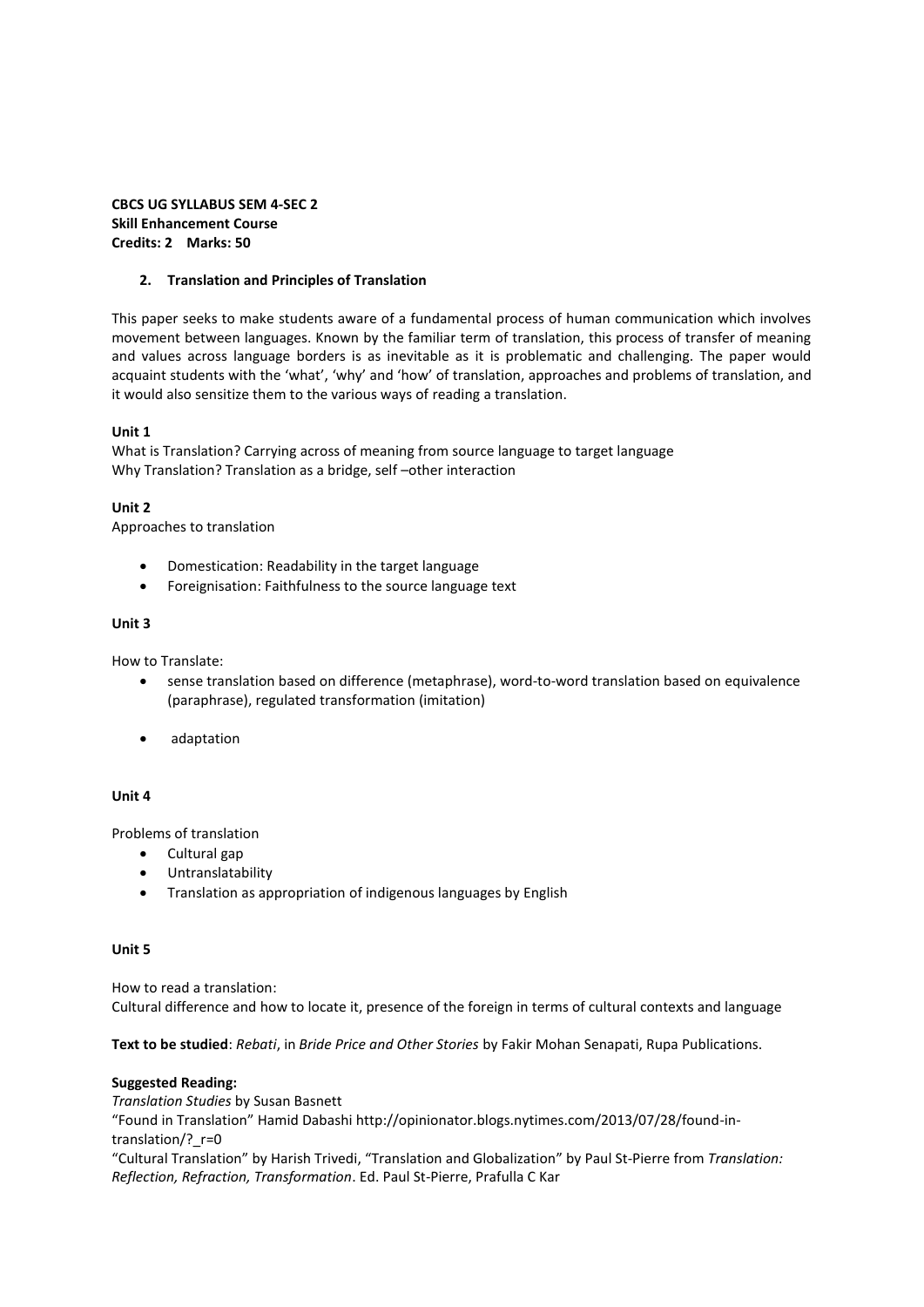| Midterm:<br>Unit $1$ : | 02 questions x 10 marks=20 marks |        |          |              |
|------------------------|----------------------------------|--------|----------|--------------|
| Total:                 |                                  |        | 20 marks |              |
| Final Examination:     | 80 marks                         |        |          |              |
| Unit $2:$              | 1 long answer question           | (1x20) |          | $=$ 20 marks |
| Unit $3:$              | 1 long answer question           | (1x20) |          | $=20$ marks  |
| Unit $4:$              | 1 long answer question           | (1x20) |          | $=$ 20 marks |
| Unit $5:$              | 4 short notes (04x05)            |        |          | $=$ 20 marks |
|                        |                                  |        |          |              |

Total:  $= 80$  marks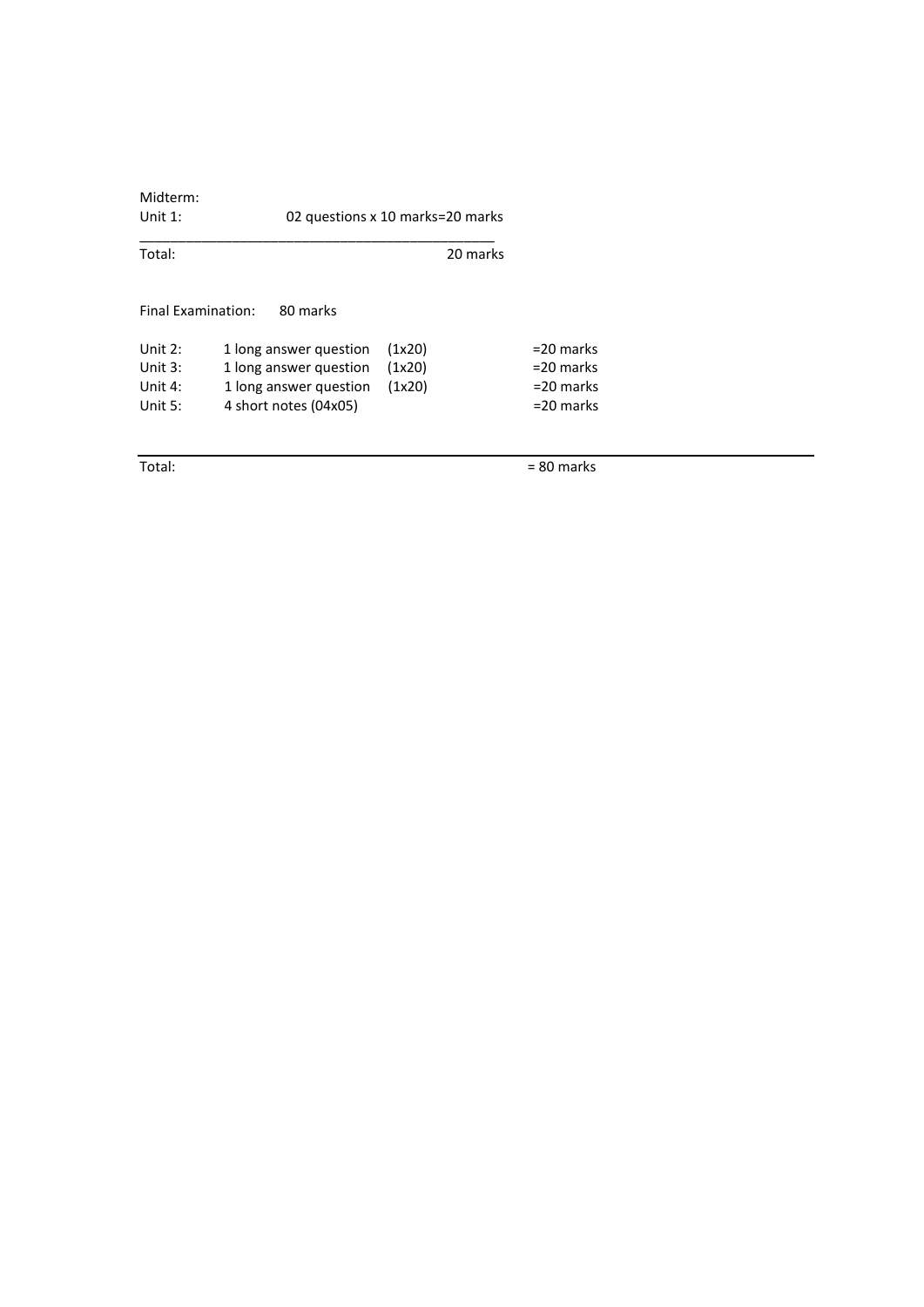# **CBCS B.A Syllabus in English 2016**

## **Abstract**

# **Credit add-up**

**Core: 08 credits+02 credits (tutorial)** 

**Marks add-up**

 **Core Courses 200 marks** 

**Core courses** 

**Credits: 05 (04+01) credits per paper** 

**Papers offered:** 

- **English Literature and Language**
- **Writing and Analysis in English**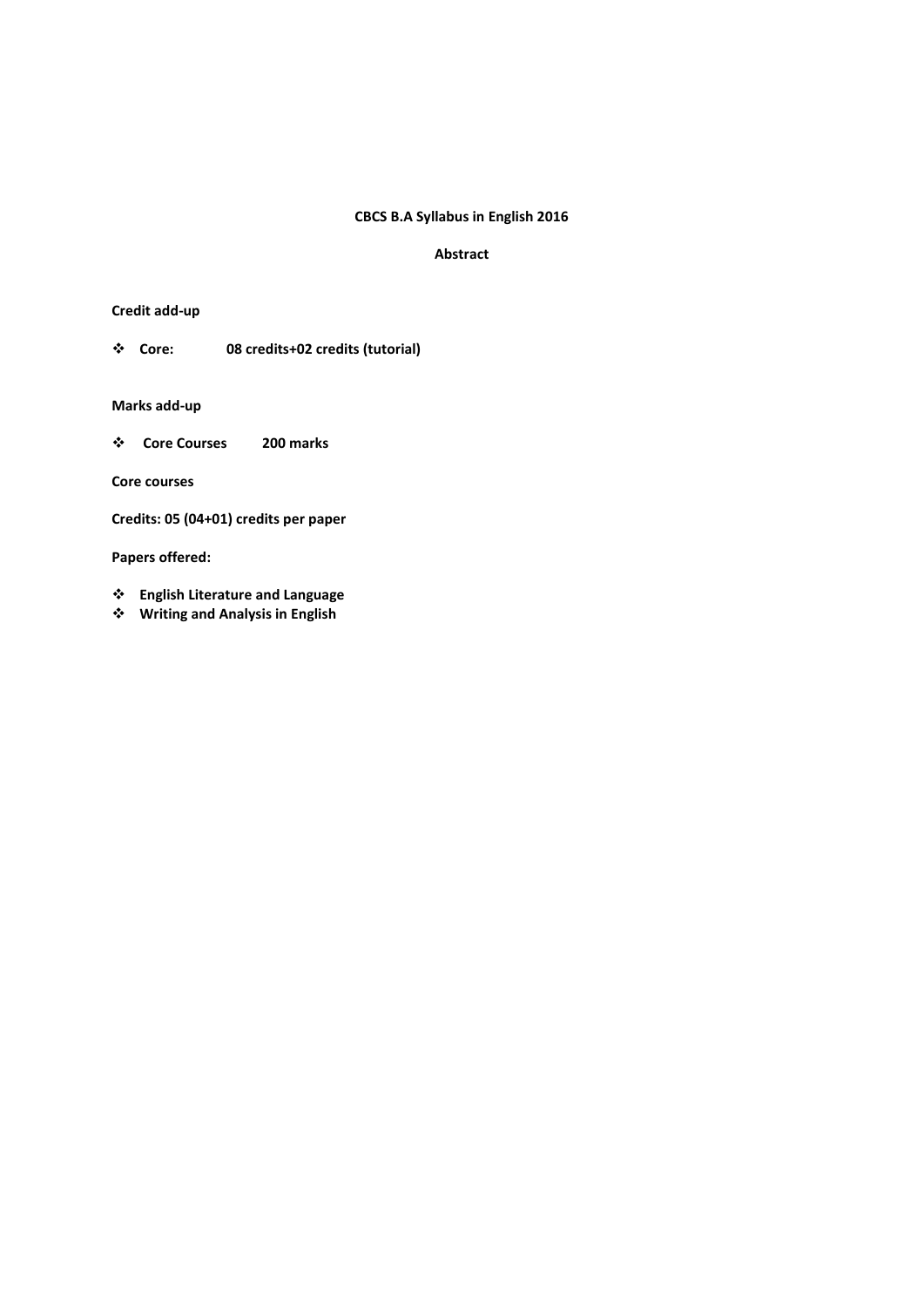# **Semester 1 English Literature and Language BA Pass Paper 1**

This is a reading-based paper aiming to initiate the students into an understanding and appreciation of literary writing available in five recognized forms.

Unit 1: Poetry

- I. William Shakespeare "Sonnet 130" ("My mistress eyes are nothing like the sun")
- II. Robert Frost **The Road Not Taken**
- III. Kamala Das 

"Punishment in Kindergarden"
- IV. John Milton ͞On His Blindness͟
- V. A K Ramanujan ͞Self Portrait͟

#### Unit 2: Short Stories

- I. W. S. Maugham "The Ant and the Grasshopper"
- II. Anton Chekhov "The Bet"
- III. R. N. Tagore 
<sup>"Trust Property"</sup>
- Unit 3: Novel

Gopinath Mohanty: *Our Daily Bread* (English Translation of *Danapani*) Trans. Bikram K Das

Unit 4: Drama

G. B. Shaw: *Arms and the Man*

Unit 5: Autobiography

Winston Churchill: *My Early Life* (first Five Chapters)

#### **Prescribed Textbooks:**

*Melodious Songs and Memorable Tales*. (Ed) by Arun K. Mohanty and A.J. Khan. Bhubaneswar: Gyanajuga, 2015.

#### **Pattern of Examination**

Midterm Test Two questions from Unit 1, carrying 10 marks each: 10x2=20 marks Final semester exam: 1 long question from units 2 to 5, carrying 14 marks+ 1 short note each from units 2 to 5, carrying 6 marks per short note: 56+24=80 marks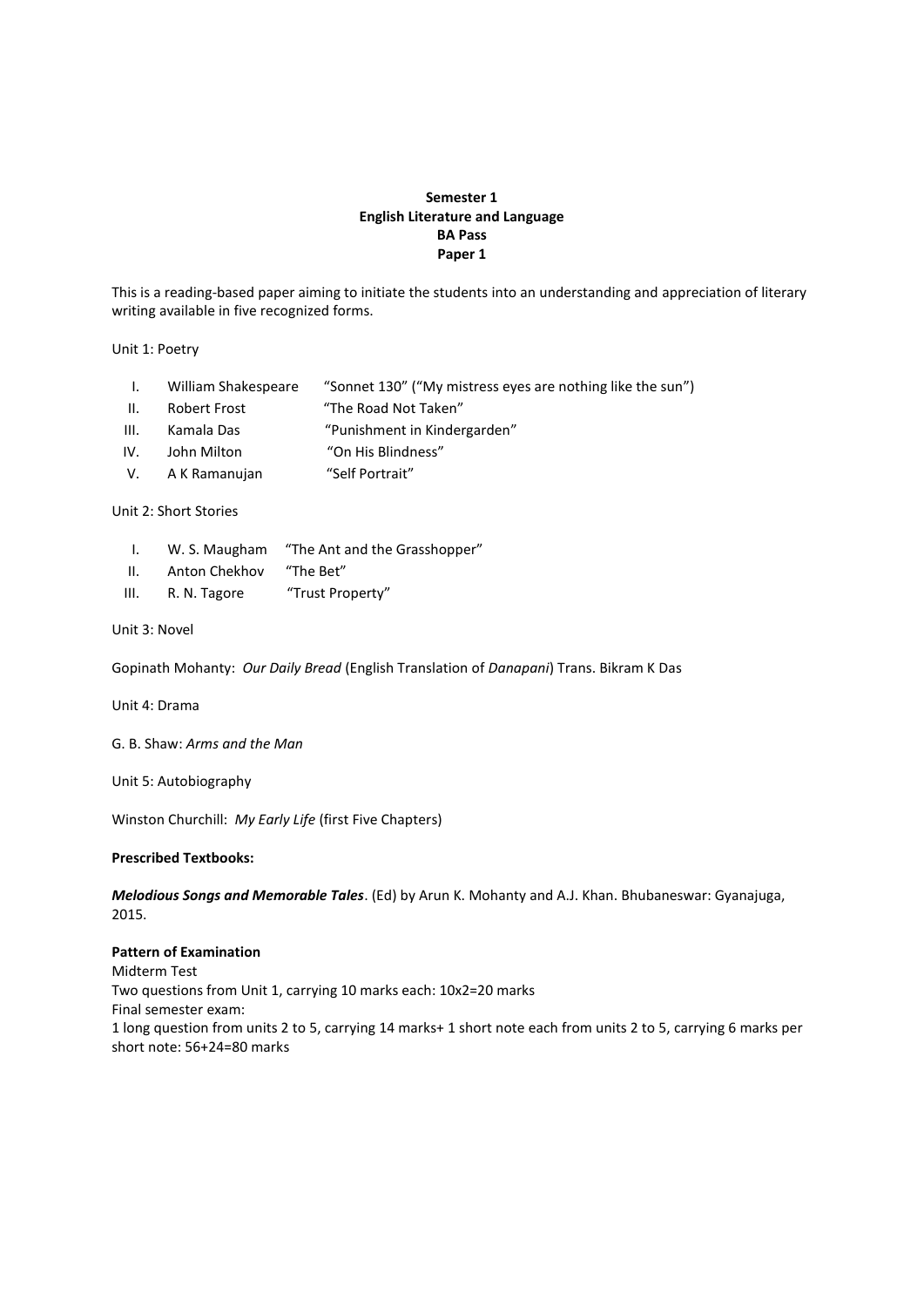# **Semester 2 BA Pass Writing and Analysis in English Paper 2**

The focus of this writing-based paper is to help students to learn general as well as literary writing skills.

Unit 1: Prose

- I. S. Radhakrishnan: "A Call to Youth"
- II. Claire Needle Hollander 

"No Learning Without Feeling"
- III. Dilip Padgaonkar ͞The Idea of Europe͟
- IV. Dinanath Pathi ͞George V High School͟

Unit 2: Critical appreciation of an unseen poem

Unit 3: Expanding an idea into a paragraph

Unit 4: Writing a précis of a passage

Unit 5: Writing an essay

#### **Prescribed Text:**

**The Widening Arc: A Selection of Prose and Stories.** (Ed) by Asima R. Parhi, S.Deepika and Pulastya Jani. Bhubaneswar: KItab Bhavan, 2016

# **Pattern of Examination**

Midterm Test Comprehension from an unseen prose passage with 10 comprehension questions, each having 2 marks: (10x2) =20 marks Final Semester Examination 5 task-based questions from 5 units, the first 4 carrying 15 marks each and the essay writing carrying 20 marks: (15x4)+20= 80 marks

#### **Alternative English for Arts Semester 3 Paper 1**

This paper is meant for students who will opt for English in lieu of the modern Indian languages. It has been designed to help them imbibe literary skills and competence through a wide variety of expository, narrative writing as well as some rudimentary dramatic forms.

## **Unit 1 Prose**

- 1. Harold Nicholson: "An Educated Person"
- 2. C.V Raman: "Water the Elixir of Life"
- 3. Roger Manvill: "Television and Film"
- 4. Santosh Desai: "The Emoji Disruption"

**Unit 2 One Act Play**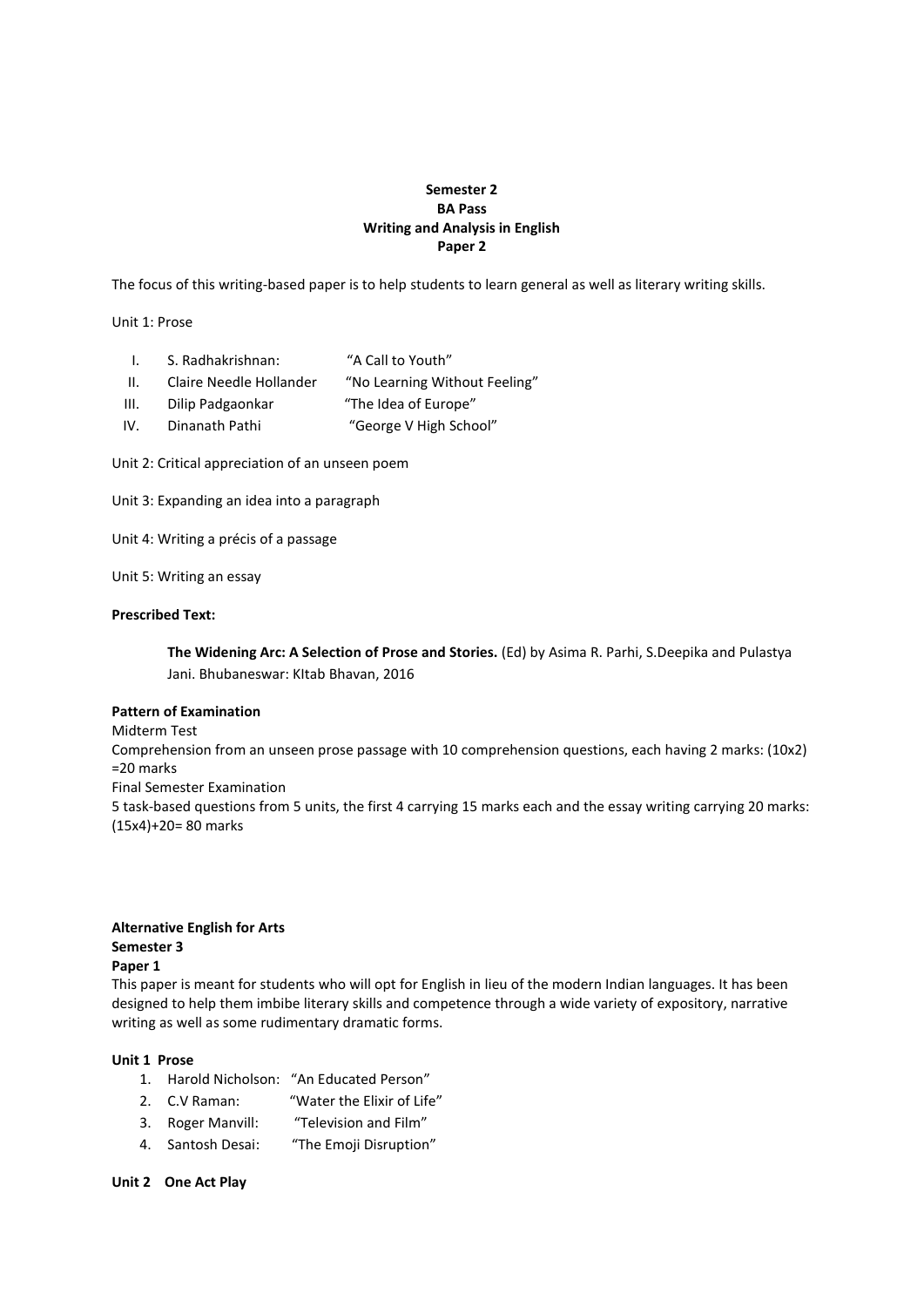William Soroyan: *My Heart's in the Highlands* 

#### **Unit 3 Novel**

R.L. Stevenson: *Treasure Island* 

## **Unit 4 Short Stories**

- *1.* Alexander Baron: *The Man who knew Too Much*
- *2.* Dash Benhur*: The Bicycle*

# **Unit 5 Reading Comprehension**

#### Prescribed Textbooks:

- **The Widening Arc: A Selection Prose and Stories.** (Ed) by Asima R. Parhi, S.Deepika and Pulastya Jani. Bhubaneswar: KItab Bhavan, 2016
- **Spotlight: An Anthology of One Act Plays.** (Ed) by M L Tickoo, Jaya Sasikumar and Paul Gunashekar, Patna: Orient Longman Ltd.

## **Alternative English for Arts**

#### **Semester 4**

#### **Paper 2**

This is mostly a skill based paper. Students are required to know the basics of expository writing and then go on to develop skills in expository and creative writing.

#### **Unit 1 Prose**

- 1. Stephen Harvey "The Empty Page"
- 2. G. B. Shaw 
"Miseries of the Rich"
- 3. Jim Corbett 
<sup>"Fight between the Leopards"</sup>
- 4. Will F Jenkins "Uneasy Homecoming"

#### **Unit 2 Dialogue Writing**

- **Unit 3 Short story writing from an outline**
- **Unit 4 Report writing**
- **Unit 5 Grammar and Usage**

#### **Prescribed Textbook**

**The Widening Arc: A Selection Prose and Stories.** (Ed) by Asima R. Parhi, S.Deepika and Pulastya Jani. Bhubaneswar: KItab Bhavan, 2016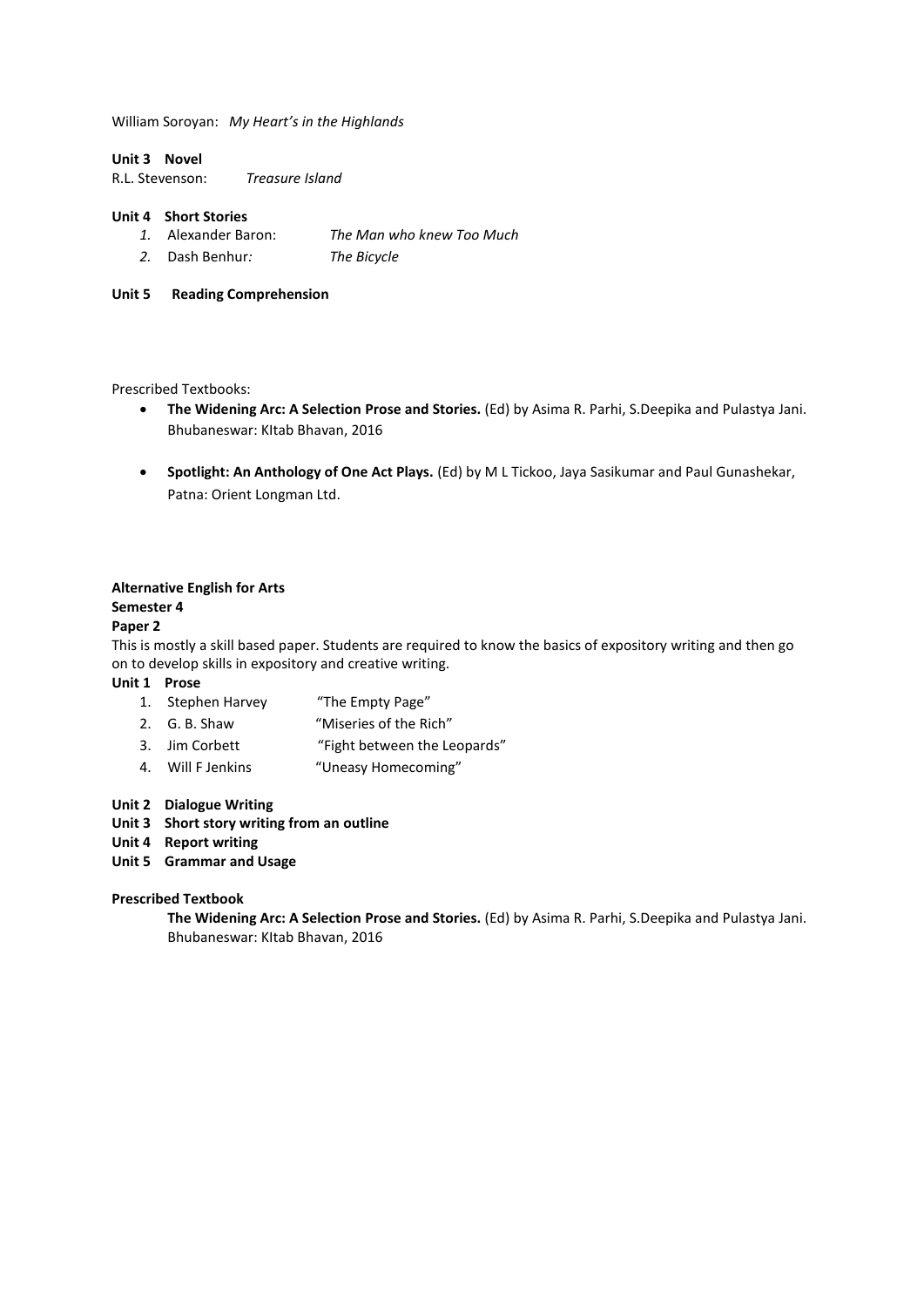# **CBCS B.Com Syllabus in English 2016**

## **Abstract**

# **Credit add-up**

**Core: 08 credits+02 credits (tutorial)** 

# **Marks add-up**

 **Core Courses 200 marks** 

**Core courses** 

**Credits: 05 (04+01) credits per paper** 

**Papers offered:** 

- **English Literature and Language**
- **Writing and Analysis in English**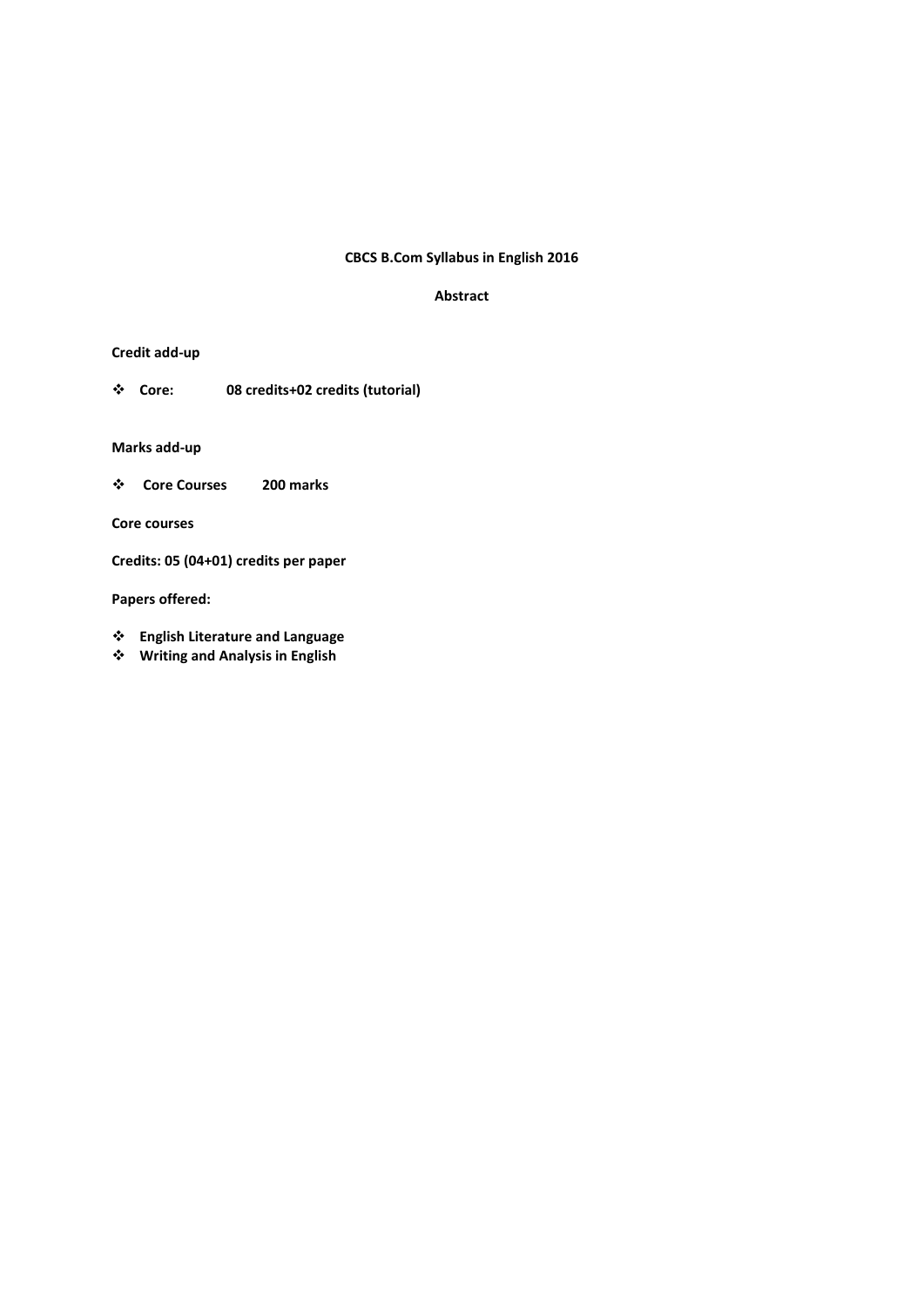# **Semester 1 English Literature and Language B.Com Pass Paper 1**

This is a reading-based paper aiming to initiate the students into an understanding and appreciation of literary writing available in five recognized forms.

Unit 1: Prose

| L.   | S. Radhakrishnan    | "A Call to Youth"             |
|------|---------------------|-------------------------------|
| H.   | Claire N. Hollander | "No Learning without Feeling" |
| III. | Jim Corbett         | "Fight between the Leopards"  |
| IV.  | Santosh Desai       | "The 'emoji' Disruption"      |

Unit 2: Short Stories

|     | W. S. Maugham | "The Ant and the Grasshopper" |
|-----|---------------|-------------------------------|
| ΙΙ. | Anton Chekhov | "The Bet"                     |

III. R. N. Tagore 
<sup>"Trust Property"</sup>

Unit 3: Novel

Gopinath Mohanty: *Our Daily Bread* (English Translation of *Danapani*) Trans. Bikram K Das

Unit 4: Drama G. B. Shaw: *Candida* 

Unit 5: Autobiography Winston Churchill: *My Early Life* (first Five Chapters)

Prescribed Textbooks:

*Melodious Songs and Memorable Tales*. (Ed) by Arun K. Mohanty and A.J. Khan. Bhubaneswar: Gyanajuga, 2015.

*The Widening Arc*: *A Selection of Prose and Stories*. (Ed) by Asima R. Parhi, S. Deepika and Pulastya Jani. Bhubaneswar: Kitab Bhavan, 2016.

# **Pattern of Examination**

Midterm Test

Two questions from Unit 1, carrying 10 marks each: 10x2=20 marks Final semester exam: 1 long question from units 2 to 5, carrying 14 marks+ 1 short note each from units 2 to 5, carrying 6 marks per

short note: 56+24=80 marks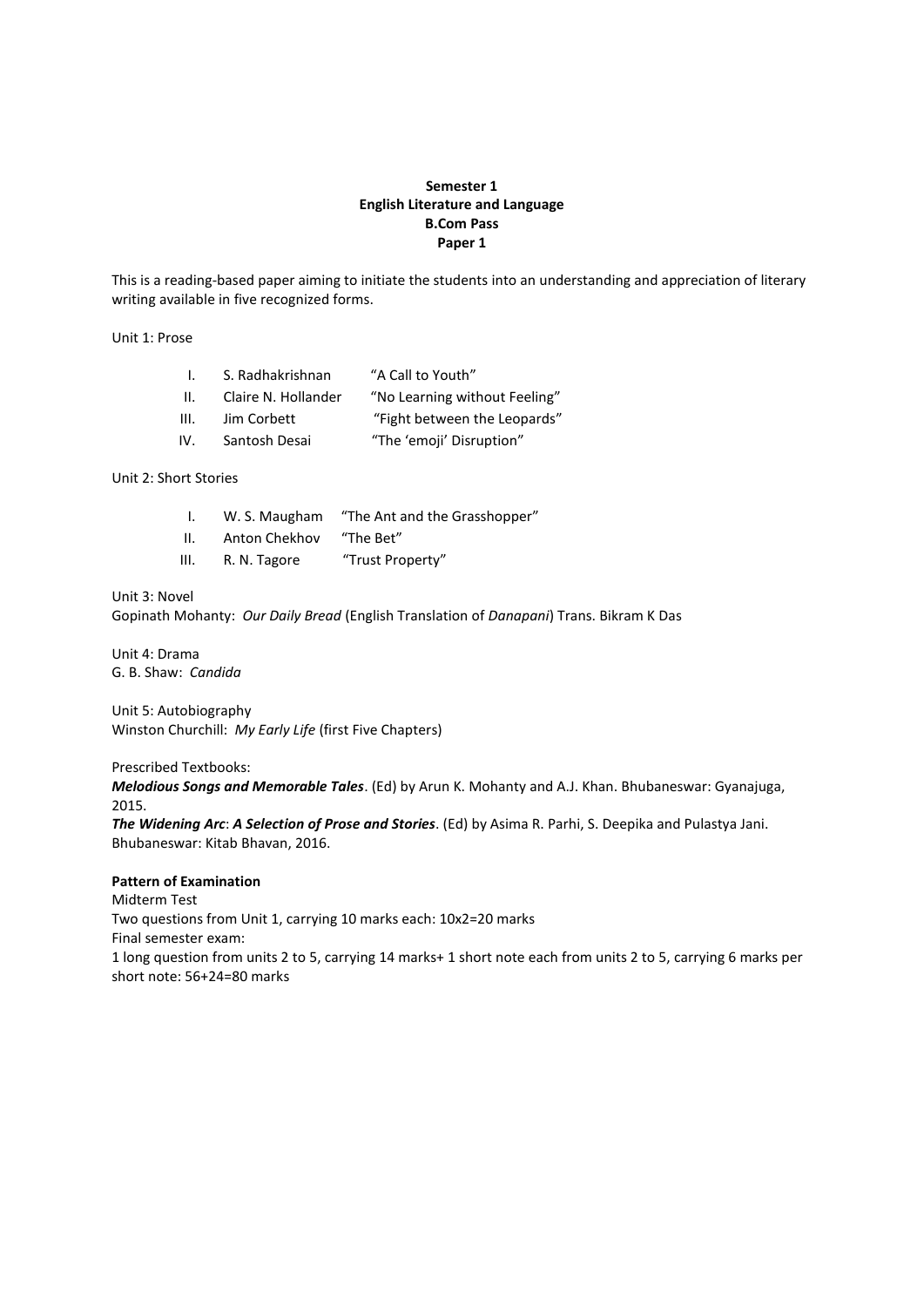# **Semester 2 B.Com Pass Writing and Analysis in English Paper 2**

The focus of this writing-based paper is to help students to learn general as well as literary writing skills.

Unit 1: Comprehension of an unseen passage

Unit 2: Writing business letters and business e-mails

Unit 3: Expanding an idea into a paragraph

Unit 4: Writing a précis of a passage

Unit 5: Writing an essay

#### **Pattern of Examination**

Midterm Test

Comprehension from an unseen prose passage with 10 comprehension questions, each having 2 marks: (10x2) =20 marks

Final Semester Examination

5 task-based questions from 5 units, the first 4 carrying 15 marks each and the essay writing carrying 20 marks: (15x4)+20= 80 marks

## **Alternative English for Commerce**

# **Semester 3**

#### **Paper 1**

This paper is meant for students who will opt for English in lieu of the modern Indian languages. It has been designed to help them imbibe literary skills and competence through a wide variety of expository, narrative writing as well as some rudimentary dramatic forms.

#### **Unit 1 Prose**

- 5. Harold Nicholson: "An Educated Person"
- 6. C.V Raman: "Water the Elixir of Life"
- 7. Roger Manvill: "Television and Film"
- 8. Santosh Desai: "The Emoji Disruption"

#### **Unit 2 One Act Play**

William Soroyan: *My Heart's in the Highlands* 

## **Unit 3 Novel**

R.L. Stevenson: *Treasure Island* 

#### **Unit 4 Short Stories**

- *1.* Alexander Baron: *The Man who knew Too Much*
- *2.* Dash Benhur*: The Bicycle*